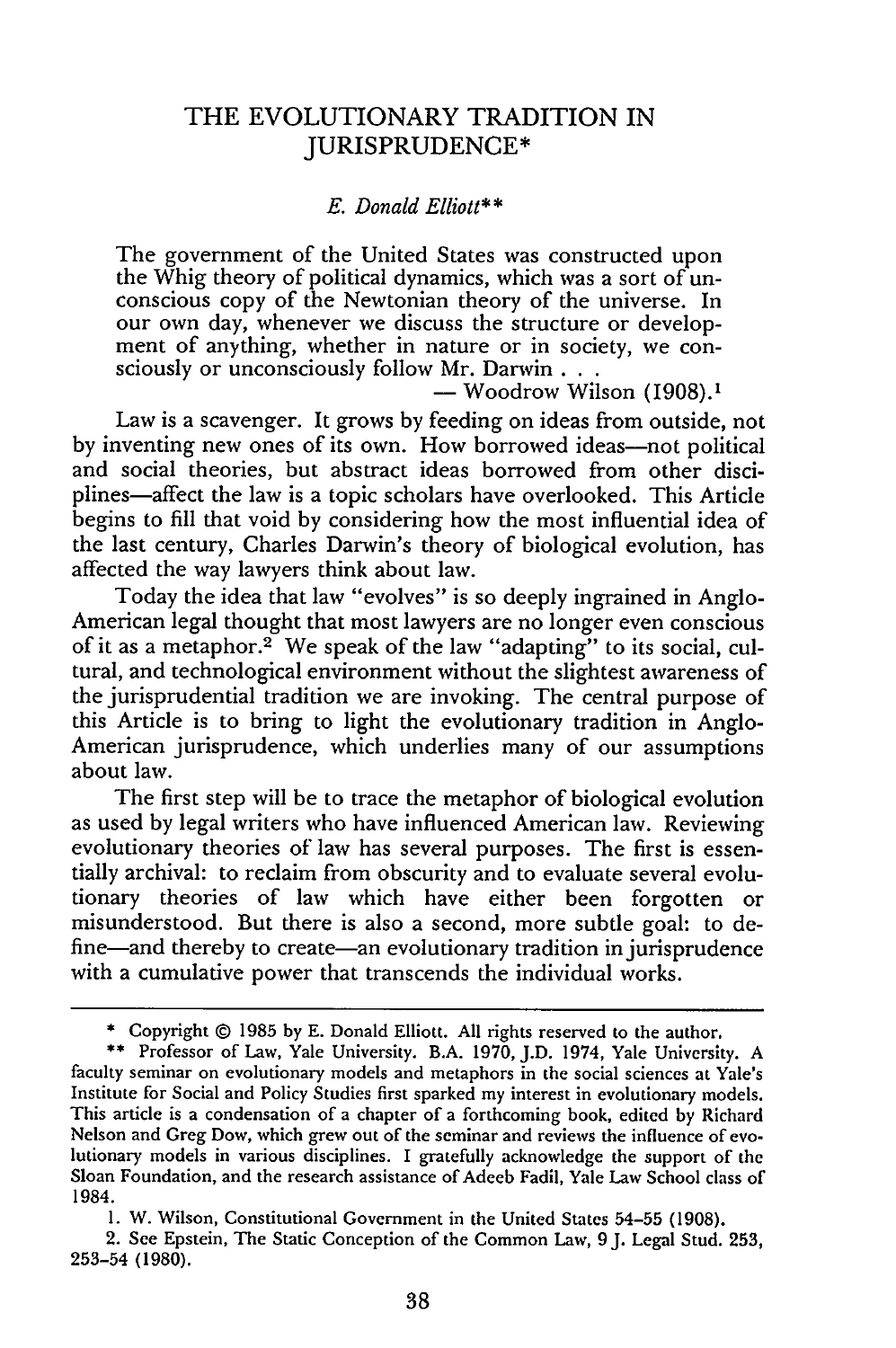In an earlier Article, I observed that academic lawyers, unlike historians, philosophers and literary critics, rarely "cultivate a tradition."'3 The present Article is an experiment with an approach to legal scholarship that regards works by legal writers not as islands, but as stages in an intellectual tradition which itself evolves.

The present essay will not evaluate whether the law really does evolve, or speculate about what mechanisms might be responsible if it does. Instead the goals are to trace the idea of evolution as the common underpinning for a number of different theories of law, and to account, if possible, for the peculiar fascination that evolutionary metaphors have held for legal thinkers.

I consider theories about the nature and sources of law to be "evolutionary" if they propose that the law is shaped by its environment in a way that is analogized explicitly to the theory of evolution in biology: namely, the theory, usually attributed to Charles Darwin, that the forms of living things are shaped by environmental conditions, not by the design choices of a Creator. By referring to legal theories as "evolutionary," I do not mean to imply, however, that they are based on a correct understanding of evolutionary theory in biology. My central concern is the effect that evolutionary ideas have had on legal thought, not whether the lawyers got their biology right.

Necessarily omitted from this review is the much larger body of legal theories that express parallel thoughts but without explicit reference to the biological theory of evolution.4 Nor is it possible in a work of this length to undertake the more basic anthropological inquiry into how lawyers and judges use evolutionary metaphors. Instead, the focus here is on formal theories of law based on self-conscious analogies to

Other writers make casual references to evolution or use language of evolution without developing the sustained analogies between law and biological evolution that characterize the evolutionary tradition. See, e.g., L. Friedman, A History of American Law 14, 18 (1973); L. Rosdorff, The Framework of Legal Evolution (1974).

One author whose theories of legal evolution are not discussed in this Article, but perhaps should be, is Friedrick Hayek. See F. Hayek, Law, Legislation and Liberty (1973) (3 vols.). Hayek's theories do include explicitly evolutionary elements, but they are inseparable from his comprehensive theory of justice and the role of the state, making them virtually impossible to integrate into a work such as the present Article.

<sup>3.</sup> Elliott, Holmes and Evolution: Legal Process as Artificial Intelligence, 13 J. Legal Stud. 113, 114 (1984); see also Elliott, The Dis-Integration of Administrative Law: A Comment on Shapiro, 92 Yale L.J. 1523, 1524 (1983) (contrasting power of "organized bodies of knowledge" with legal scholarship which continually "reinvent[s] in new words the insights" of the past).

<sup>4.</sup> Many legal writers, including Aristotle, Montesquieu, and Burke, have expressed ideas similar to those in the evolutionary tradition without drawing explicit analogies to the theory of evolution in biology. For a recent example of a theory of law that exploits evolutionary ideas without using the language of evolution, see Teubner, Substantive and Reflexive Elements in Modern Law, 17 Law & Soc'y Rev. 239 (1983); see also Gordon, Critical Legal Histories, 36 Stan. L. Rev. 57 (1984) (surveying works of"evolutionary functionalism").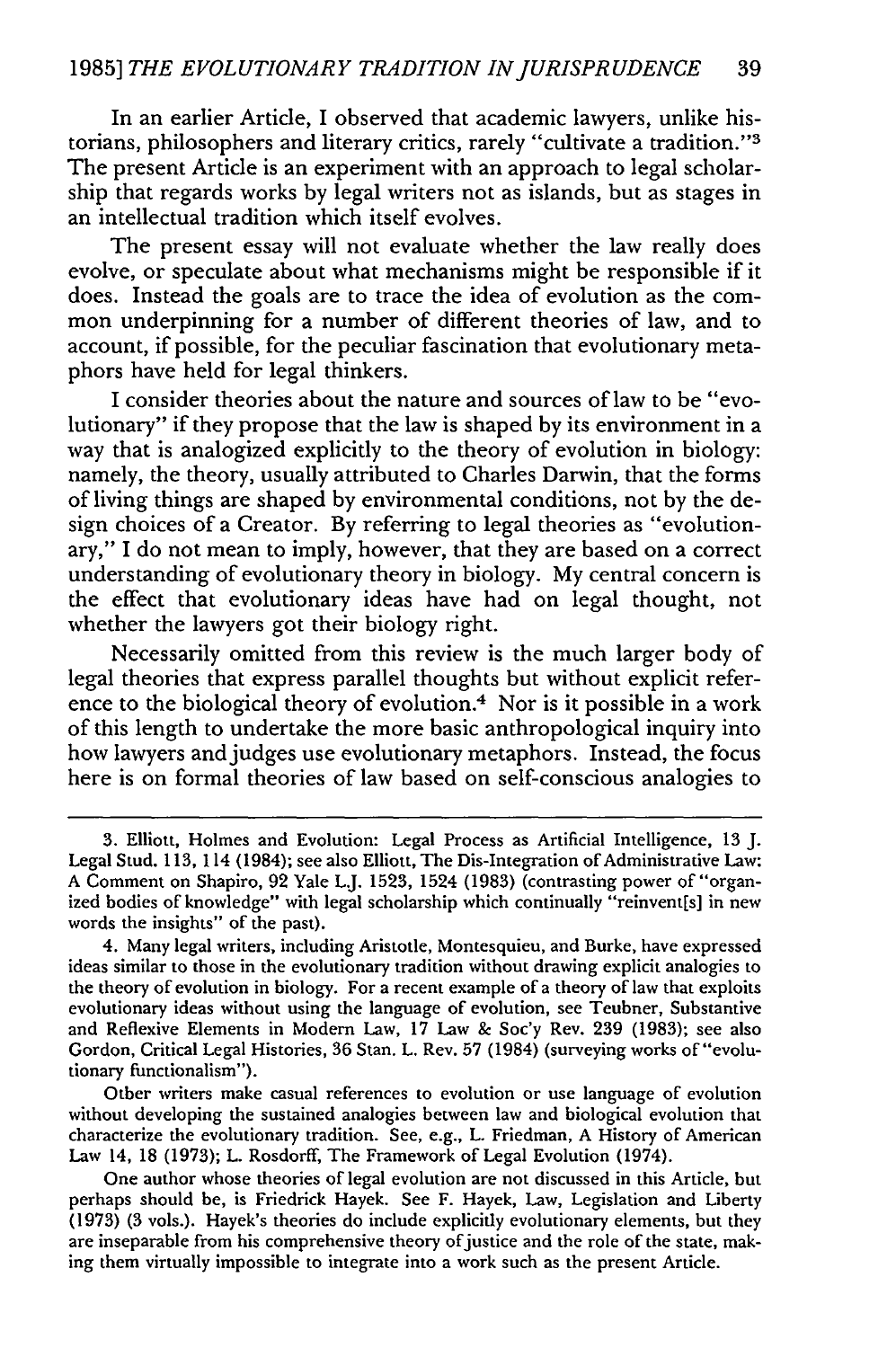## evolutionary theory in biology.5

It is possible to subdivide theories of legal evolution into four basic groups, which I shall call the *social,* the *docirinal,* the *economic,* and the *sociobiological* approaches to legal evolution. These four categories represent different schools of evolutionary thought; each draws a different analogy between biological evolution and law. <sup>6</sup>

## I. SOCIAL THEORIES OF LEGAL EVOLUTION

The "social" approach to legal evolution is the oldest of the four. It is characterized by the assertion that law is not an autonomous system, but an integral part of the social life of a community. In these theories, it is not so much the law that evolves, as it is society. As the language, culture, political system, and economic structure of society evolve, the law changes with them.

## *A. Savigny*

The fountainhead for Anglo-American theories of legal evolution of the "social" variety was the nineteenth century German "historical school" of jurisprudence, founded by Friedrich Karl von Savigny.<sup>7</sup> The historical school proposed that, rather than building on abstract specu-

6. While the groupings are useful for identifying certain common features of theories of legal evolution, they should not **be** misunderstood as implying that the differences among the theorists within each group are insignificant. Nor are the four categories intended to be mutually exclusive. A different analogy between law and evolution typifies each group, but often a single evolutionary theorist may draw several different comparisons between law and evolution. Thus that theorist's work might legitimately be categorized in more than one group.

7. Both Maine, see infra notes 21-47 and accompanying text, and Holmes, see infra notes **77-109** and accopanying text, cite Savigny, although Rudolph von Jhering, who followed and extended Savigny's ideas, appears to have had a more direct influence on their work. SeeJ. Burrow, Evolution and Society: A Study in Victorian Social Theory 142-43 (1966). For a summary of the similarities and differences between the jurisprudential theories of Savigny and von Jhering with particular attention to their theories of legal evolution, see P. Stein, supra note 5, at 65-68.

**<sup>5.</sup>** Even that subject turns out to be surprisingly vast. Peter Stein, professor of civil law at Cambridge University, has already written a fine book tracing the idea of legal evolution in 18th and 19th century European jurisprudence. P. Stein, Legal Evolution: The Story of an Idea (1980). Professor Stein inaccurately concludes that theories of legal evolution "were essentially a nineteenth-century pheonomenon and did not long survive the end of the century," id. at 122. As will become clear, however, there has been a major resurgence of interest in evolutionary theories of law in the 20th century, particularly in America. Nevertheless, modern proponents of evolutionary theories of law seem strangely unaware of the evolutionary theorists who preceded them. See, **e.g.,** Manne, Introduction to Symposium, 8.J. Legal Stud. 231 (1979) ("[I]t is peculiar that an evolutionary theory of our legal process, with its strong emphasis on the survival of certain precedents, had not developed heretofore."); see also Ghiselin, Summary Comments *in* 4 Research in Law and Economics 203, 204 (P. Rubin ed. 1982) ("[W]e have an opportunity to found a new branch of knowledge, namely, an evolutionary science of the law.").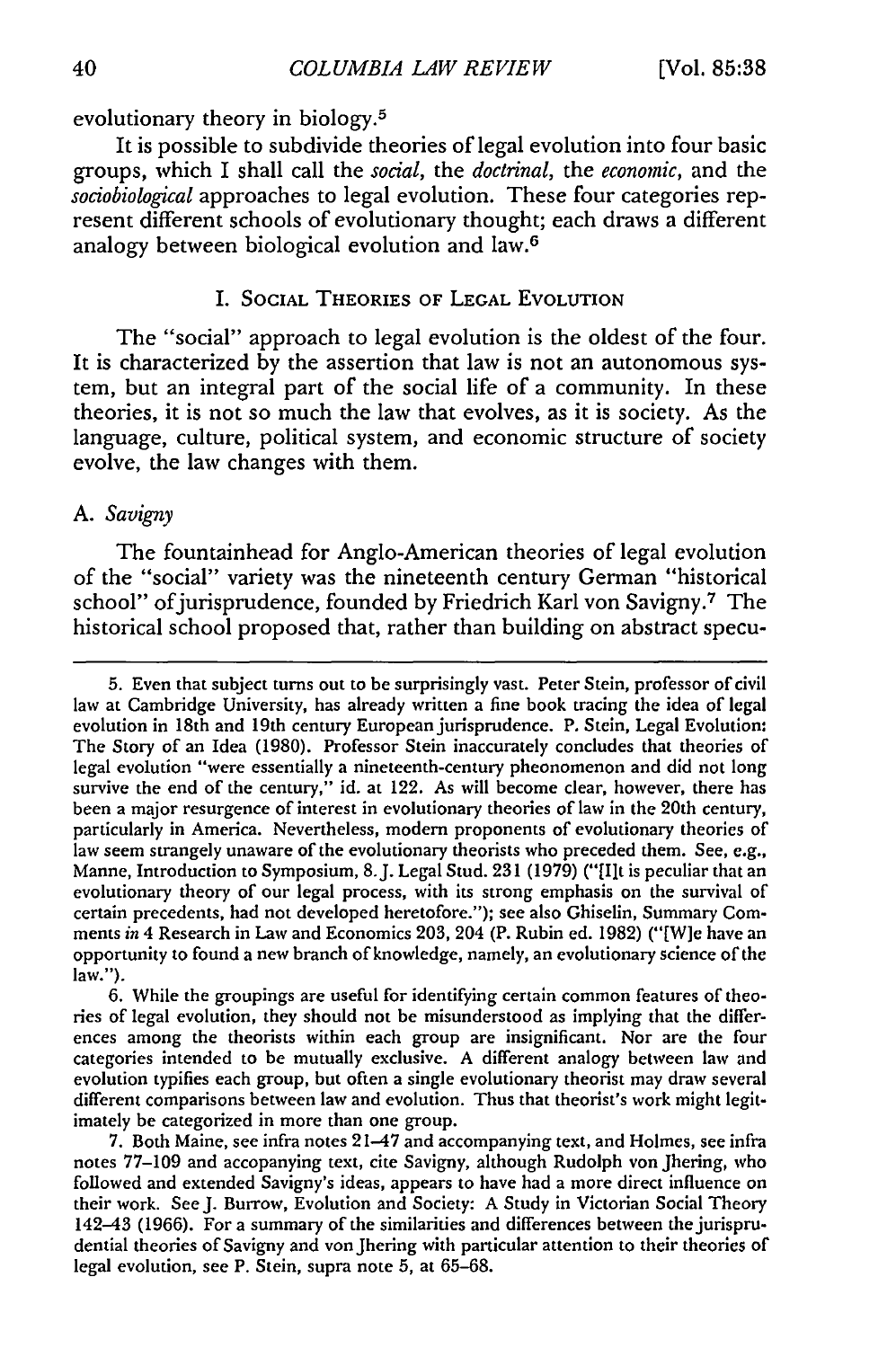lation about states of nature, jurisprudence should study the historical foundations of law. Savigny, a professor of Roman law at the University of Berlin from 1810 through 1842, wrote several multi-volume treatises on Roman legal history, but his influence on Anglo-American jurisprudence rests primarily on a minor political tract, published in 1814, and translated into English in 1831 under the title *Of the Vocation of Our Age for Legislation and Jurisprudence.8*

Savigny advocates "an organically progressive jurisprudence,"<sup>9</sup> an idea that struck a responsive chord for English and American lawyers. They interpreted Savigny as defending the common law, as opposed to civil law codes. Savigny's argument, however, is not actually a brief for the common law method. Savigny wrote to attack a proposal that all the German principalities should adopt one unified code of laws following the overthrow of Napoleon.<sup>10</sup> He claimed that the present age was "not qualified to frame a code" which would establish the law for all time.<sup>11</sup> Drawing on Roman legal history, Savigny argued that legal systems pass through several stages before they reach a period in which codification is appropriate. Early nineteenth century Germany, according to Savigny, had not yet reached the stage of mature legal development necessary before codification would be successful.

Savigny's theory of stages of legal development is built on a selfconscious analogy to evolution in nature, albeit the pre-Darwinian understanding of evolution which lacked the concept of natural selection:<sup>12</sup> "In recent times, the view has become common that in the beginning all societies lived in an animalistic state, and from there have come to a tolerable existence through gradual evolution, and finally to the heights upon which we now stand."<sup>13</sup> The word which Savigny uses again and again to describe legal change is *Entwicklung,* which in context should be translated as "evolution."<sup>14</sup>

Savigny attacks the proposal to codify German law as an outgrowth

13. F. von Savigny, Vom Beruf unserer Zeit ftir Gesetzgebung und Rechtswissenschaft 8-9 (3d ed. 1840) (author's translation).

14. The New Schoeffler-Weiss German and English Dictionary 11 (Chicago 1974). Hayward's translation, see F. von Savigny, supra note 8, is inconsistent in its translation of the word *Entwicklung* but usually renders it as "development." The translation as

<sup>8.</sup> F. von Savigny, Of the Vocation of Our Age for Legislation and Jurisprudence (A. Hayward trans. London 1831 & Arno Press reprint 1975).

<sup>9.</sup> Id. at 182.

<sup>10.</sup> See Thibaut, Uber die Notwendigkeit eines allgemeinen burgerlichen Rechts fir Deutschland (Heidelberg 1814).

<sup>11.</sup> F. von Savigny, supra note 8, at 183.

<sup>12.</sup> Darwin did not invent, but inherited and refined the concept of evolution. Darwin proposed natural selection as the mechanism which explains evolutionary change in nature and suggested that the existence of separate species of animals and plants could be explained as the result of evolution. Prior to Darwin, however, numerous authors had described evolutionary change in nature. See **G.** Daniels, Darwinism Comes to America xii (1967); Lewontin, Darwin's Revolution, N.Y Rev. Books, June 16, 1983, at 21.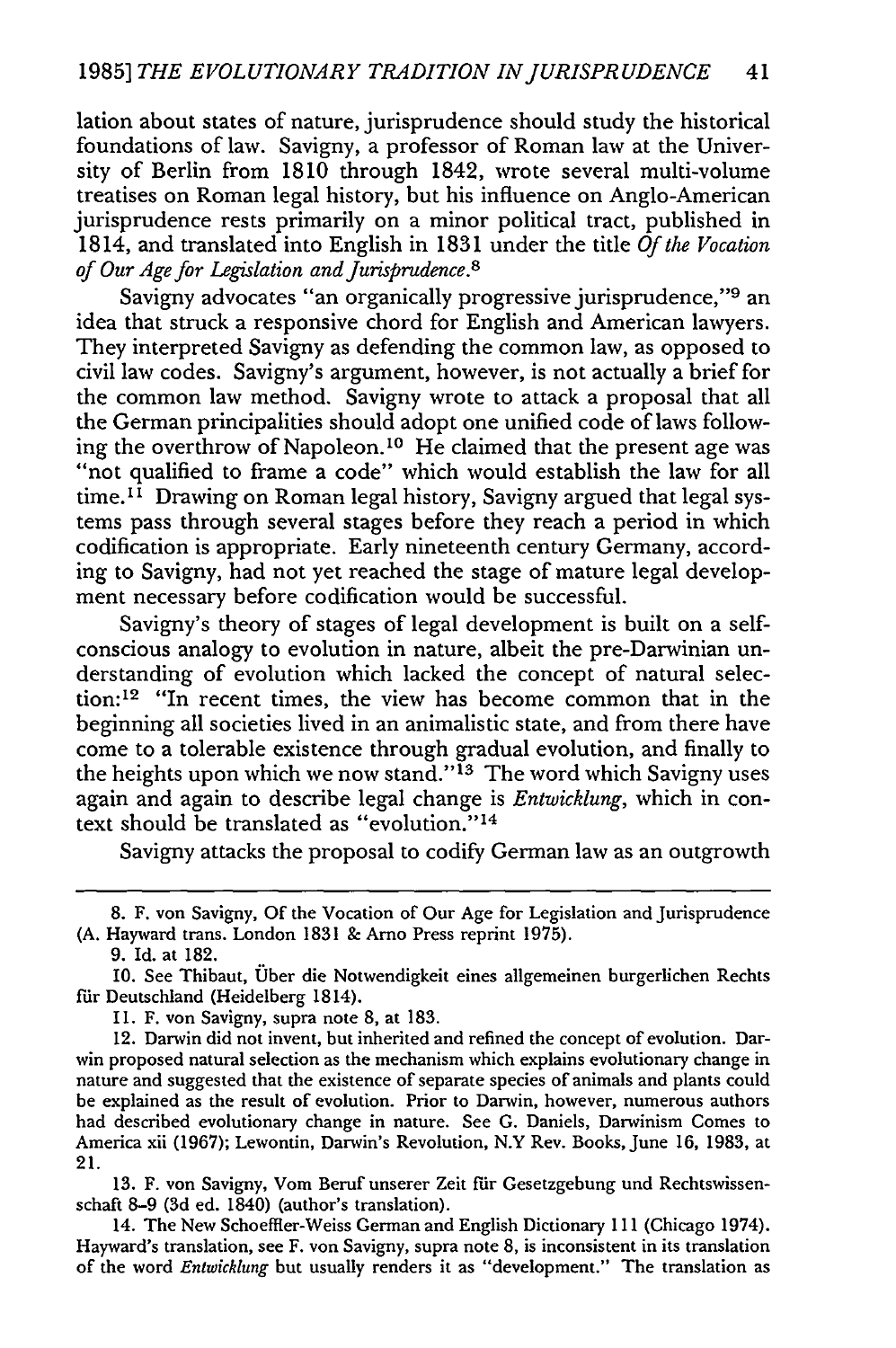of the spirit of radical change which swept across Europe following the French Revolution, claiming that, in a "blind rage for improvement, [all] sense and feeling of the greatness by which other times were characterized, as also of the natural [evolution] of communities and institutions, all, consequently, that is wholesome and profitable in history, was lost."<sup>15</sup> He sees this spirit of radical change as reflecting a false, positivist<sup>16</sup> jurisprudence: "According to this theory, all law, in its concrete form, is founded upon the express enactments of the supreme power."<sup>17</sup> Savigny proposes that law is not the arbitrary creation of government officials, but an integral part of the "spirit of a people," what we would now call "culture."<sup>18</sup> According to Savigny, law and culture evolve together:

But this organic connection of the law with the essence and character of a people manifests itself also over time, and here also it is to be compared to language. As with language, so too the law does not stand absolutely still for even an instant, but undergoes the same movement and evolution as every other aspect of a people, and this evolution is subject to the same law of internal necessity as every earlier development, therefore, the law grows forward with a people, constitutes itself out of them, and finally becomes extinct as a people lose their individuality.19

Although Savigny does not present any evidence to support his theories, he does identify two distinct forces which he maintains underlie the evolution of law: "[A]ll law. **. .** is first developed by custom and [conventional morality], next by jurisprudence,—everywhere, therefore, by internal silently-operating powers, not by the arbitrary will of a law-giver."<sup>20</sup>

17. F. von Savigny, supra note **8,** at 22-23 (Original translation by the present author, based on an earlier translation.).

18.

In the earliest times to which authentic history extends, the law will be found to have already attained a fixed character, peculiar to the people like their language, manners and constitution. Nay, these phenomena have no separate existence. . **.** .That which binds them into one whole is the common conviction of the people, the kindred consciousness of an inward necessity, excluding all notion of an accidental and arbitrary origin.

F. von Savigny, supra note 8, at 24.

19. F. von Savigny, supra note **13,** at 11.

20. F. von Savigny, supra note 8, at 30. For Savigny's word *Volksglaube* (literally, "people's belief"), I have substituted the term "conventional morality," which is used by

<sup>&</sup>quot;evolution" is confirmed by the context; Savigny repeatedly uses words like "organic" and "natural" to modify *Entwicklung.*

<sup>15.</sup> F. von Savigny, supra note 8, at 20-21 (modified to render *Entwicklung* as "evolution").

<sup>16.</sup> The term "positivism" is generally used by modem legal writers to describe a variety of positions which share the view that law can be defined in terms of the acts of government officials. See Coleman, Negative and Positive Positivism, **I** 1 J. Legal Stud. 139 (1982).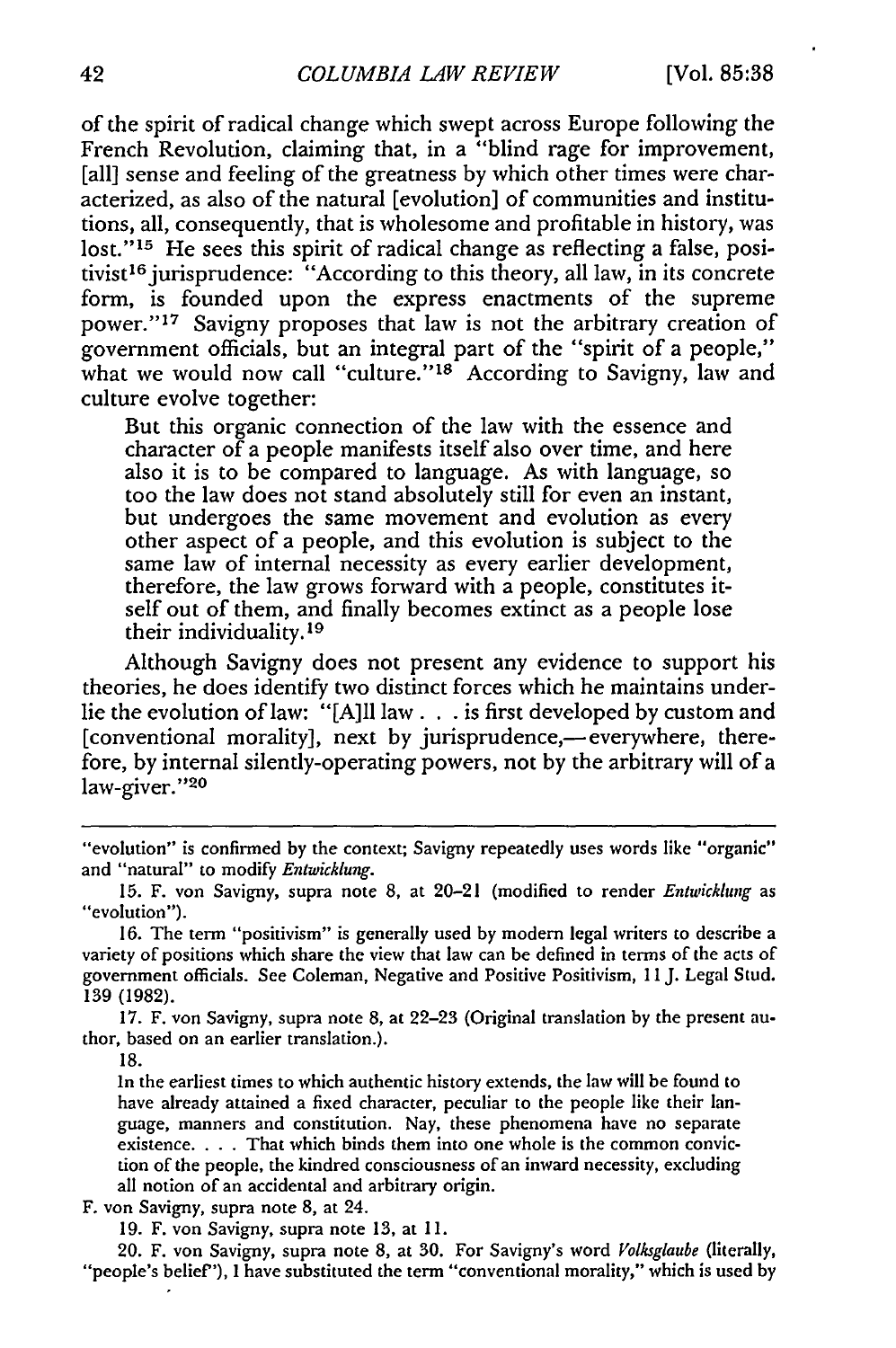Savigny's theory was revolutionary for its suggestion that law was not the intentional creation of governors, but somehow evolved out of the common spirit of a people. Nevertheless, by modern standards Savigny's work seems hopelessly metaphorical and unscientific. Savigny is vague about the mechanisms which cause law to evolve (and indeed, about what the concept of legal evolution really means). Moreover, he never explains why the codification movement which he opposed was not as "natural" an outgrowth of the spirit of the people as any other change.

#### *B. Maine*

Savigny's historical approach to the evolution of legal systems was extended and refined by Sir Henry James Sumner Maine, whose most influential book, *Ancient Law*,<sup>21</sup> was published in 1861, two years after Darwin's *Origin of the Species.* Whether Darwin's work actually influenced Maine's has been the subject of speculation.<sup>22</sup> Whatever the connection, Maine's theories about the stages of legal development are only "mildly evolutionary."<sup>23</sup> Maine identifies successive stages

With the progress of civilization, national tendencies become more and more distinct, and what otherwise would have remained common, becomes appropriated to particular classes; the jurists now become more and more a distinct class of the kind; law perfects its language, takes a scientific direction, and, as formerly it existed in the consciousness of the community, it now devolves upon the jurists, who thus, in this department, represent the community. Law is henceforth more artificial and complex, since it has a twofold life; first, as part of the aggregate [life] of the community, which it does not cease to be; and, secondly, as a distinct branch of knowledge in the hands of the jurists. All the latter phenomena are explicable by the co-operation of those two [vital] principles; and it may now be understood, how even the whole of that immense detail might arise from organic causes, without any exertion of arbitrary will or intention. For the sake of brevity, we call, technically speaking, the connection of the law with the general [life] of the people-the political element; and the distinct scientific [life] of law—the technical element.

F. von Savigny, supra note 8, at 28-29. The words in brackets Hayward (mis)translates as "existence" *(Leben* in the German).

21. H. Maine, Ancient Law: Its Connection with the Early History of Society and its Relation to Modern Ideas (Beacon ed. 1963) (1st ed. London 1861). Maine lived from 1822 to 1888, and was professor of law at Oxford and Cambridge and legal advisor to the Viceroy's Council in India.

22. The substance of Maine's ideas had already formed a decade earlier. See J. Burrow, supra note 7, at 139-40. By choosing Darwin's publisher, John Murray of **Al**bemarle Street, Piccadilly, Maine may have implied that *Ancient Law* did for law what Darwin's book had done for natural science. See G. Feaver, From Status to Contract: A Biography of Sir Henry Maine 1822-1888 at 41 (1969).

23. Firth, Preface to H. Maine, supra note **21,** at xxix.

certain modern legal writers, see, e.g., Wellington, Common Law Rules and Constitutional Double Standards: Some Notes on Adjudication, 83 Yale L.J. 221, 284-85 (1973). Savigny explained that law developed through jurisprudence in this fashion: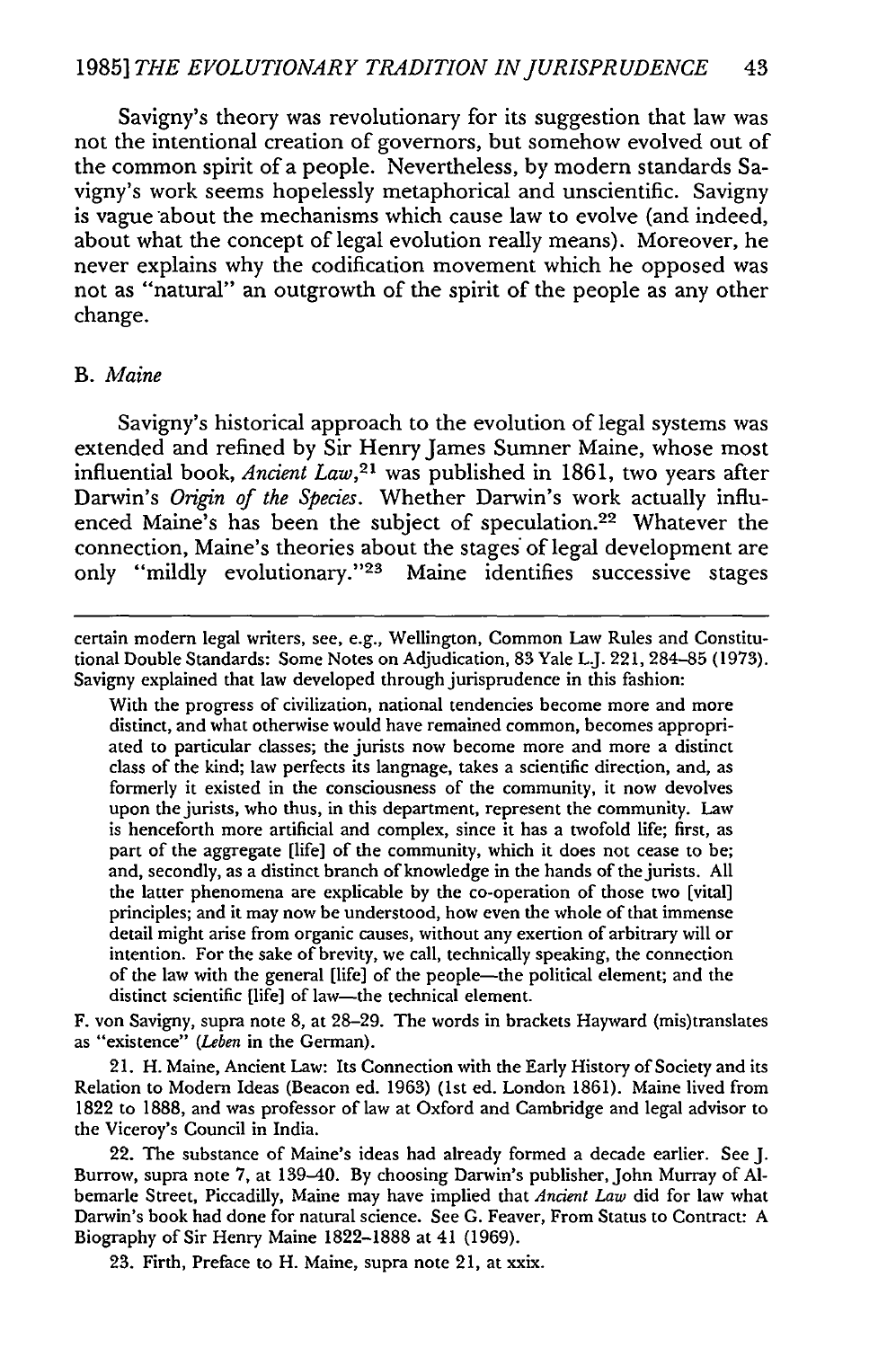through which all "progressive societies" must pass. $24$  Each of these stages grows out of the one prior, and lays the groundwork for its own transformation into the next.

The key to an understanding of the evolution of law, he contends, lies in the "early forms of jural conceptions,"<sup>25</sup> which "are to the jurist what the primary crusts of the earth are to the geologist. They contain, potentially, all the forms in which law has subsequently exhibited itself."<sup>26</sup> The most primitive jurisprudential stage, according to Maine, is a legal system based on the judgments of kings.<sup>27</sup> Since the pronouncements of kings are not connected to one another in any "orderly sequence," for Maine they do not qualify as a true law, but are mere commands.<sup>28</sup>

The second stage, which grows out of heroic kingship and then supplants it, is "the dominion of aristocracies," when the "office of the  $k$ ing [is] usurped by [a] council of chiefs."<sup>29</sup> In this era, the conception of law as a body of rules is born, and with it the power of a "juristical oligarchy" whose power is founded on the claim "to monopolise the knowledge of the laws, to have the exclusive possession of the principles by which quarrels are decided."30 Out of aristocracy in turn grows the "epoch of Customary Law,"<sup>31</sup> and finally, "codification."<sup>32</sup>

The evolutionary bent in Maine's thinking may also be seen in his Patriarchal Theory that the state evolves out of the family.<sup>33</sup> Maine claims the "eldest male parent" is "absolutely supreme in his household."<sup>34</sup> Society is organized not as a collection of individuals but "an aggregation of families,"<sup>35</sup> the Gens or House, and finally the Tribe.<sup>36</sup> At this point, Legal Fictions enter which "permit[] family relations to be created artificially"; 37 this idea of artificial kinship, Maine argues, is the seed for the idea of the social contract and the modern state.<sup>38</sup> He traces transformations of customs and legal forms to reach one of his

26. Id.

30. Id. at **11** (emphasis omitted).

33. Id. at 119.

34. Id. In fact, Maine cited Darwin's work, **G.** Feaver, note 22, at **167,** to rebut the matriarchal thesis of development. See infra note 43.

**35.** Id. at 121 (emphasis omitted)

<sup>24.</sup> H. Maine, supra note 21, at 23. Not all societies are "progressive," according to Maine, China being one which he deemed static. Id. at 22.

<sup>25.</sup> Id. at 3.

<sup>27.</sup> Maine finds the "earliest notions **...** of a law or rule of life" lie in the Homeric concept *Themis,* a "divine agent"; when the king passes judgment, he is presumed to do so by "direct inspiration." Id. at 3-4.

<sup>28.</sup> Id. at 8.

<sup>29.</sup> Id. at 9.

<sup>31.</sup> Id.

<sup>32.</sup> Id. at 14.

<sup>36.</sup> Id. at 124.

<sup>37.</sup> Id. at 125.

<sup>38.</sup> Id. at 126-28.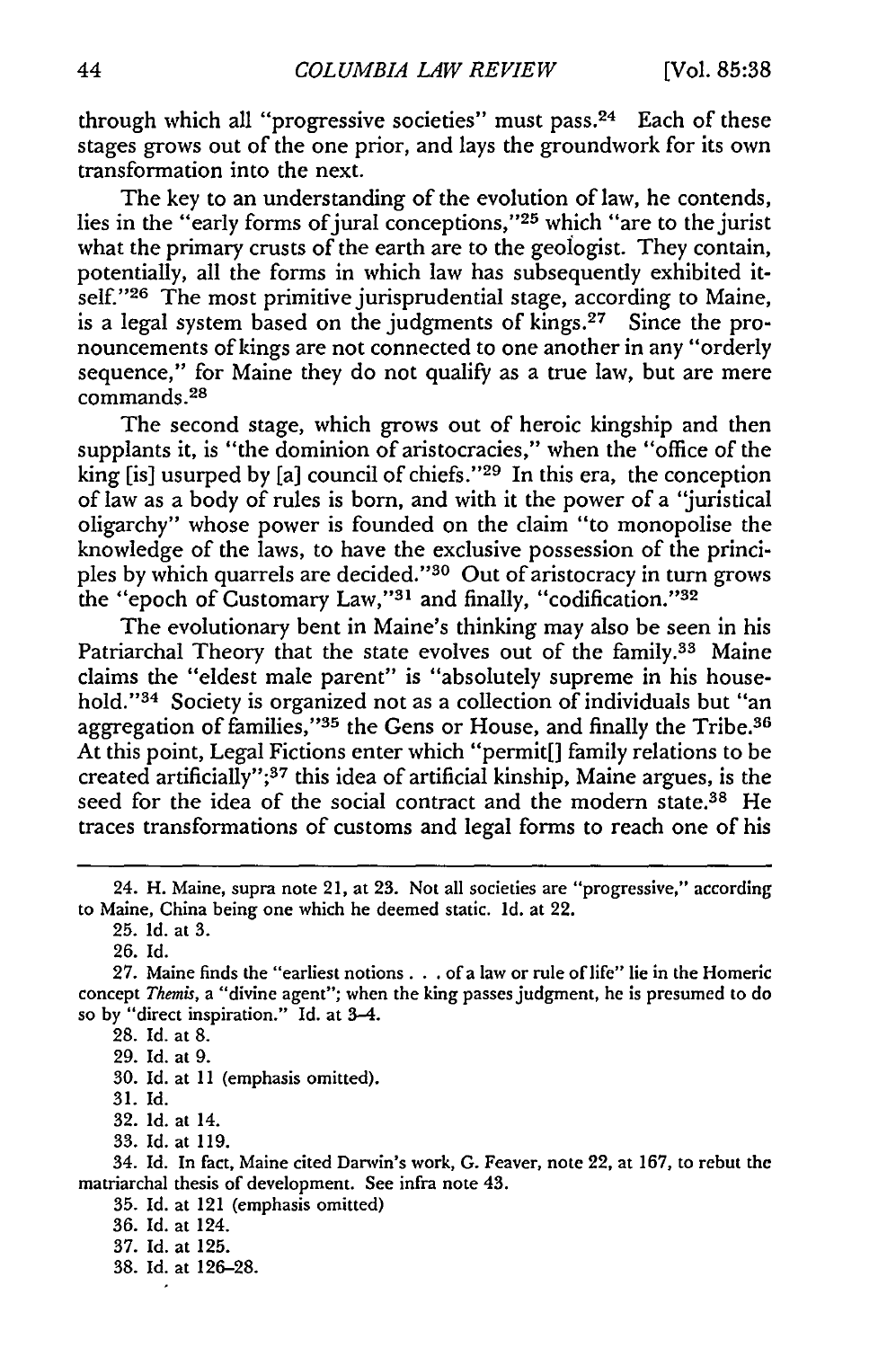most famous conclusions, the supposed progression of law "from Status to Contract."<sup>39</sup>

Some aspects of Maine's work have withstood the test of time. His insights into the role legal fictions play in facilitating changes in the law, for example, are as brilliant today as when they were written. On the other hand, Maine's broad, evolutionary generalizations-that all societies evolve from family ties to individualism, from status to contract, from penal legislation to civil—now seem embarrassingly simplistic.<sup>40</sup>

Frederick Pollock, the great English legal historian, has suggested charitably that "[m]uch trouble and confusion might have been saved if Maine had in the first place expressly confined his [patriarchal] thesis ... to the Indo-European family of nations."<sup>41</sup> But the difficulty is more fundamental than Pollock acknowledges: Maine *did* explicitly limit his claims "nearly exclusively" to "the institutions of societies belonging to the Indo-European stock."<sup>42</sup> The problem instead is that Maine found it inconceivable that societies could develop along different paths, without passing through the same stages.<sup>43</sup> Despite his emphasis on empiricism, and the importance of drawing evidence from different cultures, Maine had not assimilated the Darwinian concept of evolutionary change as variation in the distribution of characteristics within populations. 44 Maine still thought in terms of the iron laws of the machine, or the inflexible stages of development in embryology,

39.

The movement of the progressive societies has been uniform in one respect. . . . [F]rom a condition of society in which all the relations of Persons are summed up in the relations of Family, we seem to have steadily moved towards a phase of social order in which all these relations arise from the free agreement of individuals. **..** . [W]e may say that the movement of the progressive societies has hitherto been a movement from Status to Contract.

Id. at 163-65 (emphasis in original).

41. Pollock, Appendix to H. Maine, supra note 21, at 415, n. K.

42. H. Maine, supra note 21, at 118.

43. Cf. F. Pollock, Sir Henry Maine and His Work, Oxford Lectures and Other Discourses 147, 164 (1890) ("A given result may be produced in one community by straightforward development; in another by some highly artificial adaptation; and in a third by direct importation or imitation of a foreign model. And a series of apparently continuous forms may have no real historical connection at all.").

Ironically, Maine himself voiced a similar criticism of Morgan and McLennan, two of his critics who advanced a martriarchal theory of the evolution of societies: "So far as I am aware, there is nothing in the recorded history of society to justify the belief that, during that vast chapter of its growth which is wholly unwritten, the same transformations of social constitution succeeded one another everywhere, uniformly if not simultaneously." H. Maine, Dissertations on Early Law and Custom 218-19 (1883). Maine apparently distinguished his own conclusion that societies necessarily proceed in sequence through particular stages from the similar theory of Morgan and McLennan because he worked from written records and confined his theories to "Aryan societies, [while] his opponents speculated on a much grander scale." G. Feaver, supra note 22, at 167; see supra note 34.

44. Biologist R.C. Lewontin has argued that the true significance of "Darwin's

<sup>40.</sup> See Firth, Preface to H. Maine, supra note 21, at xviii-xx.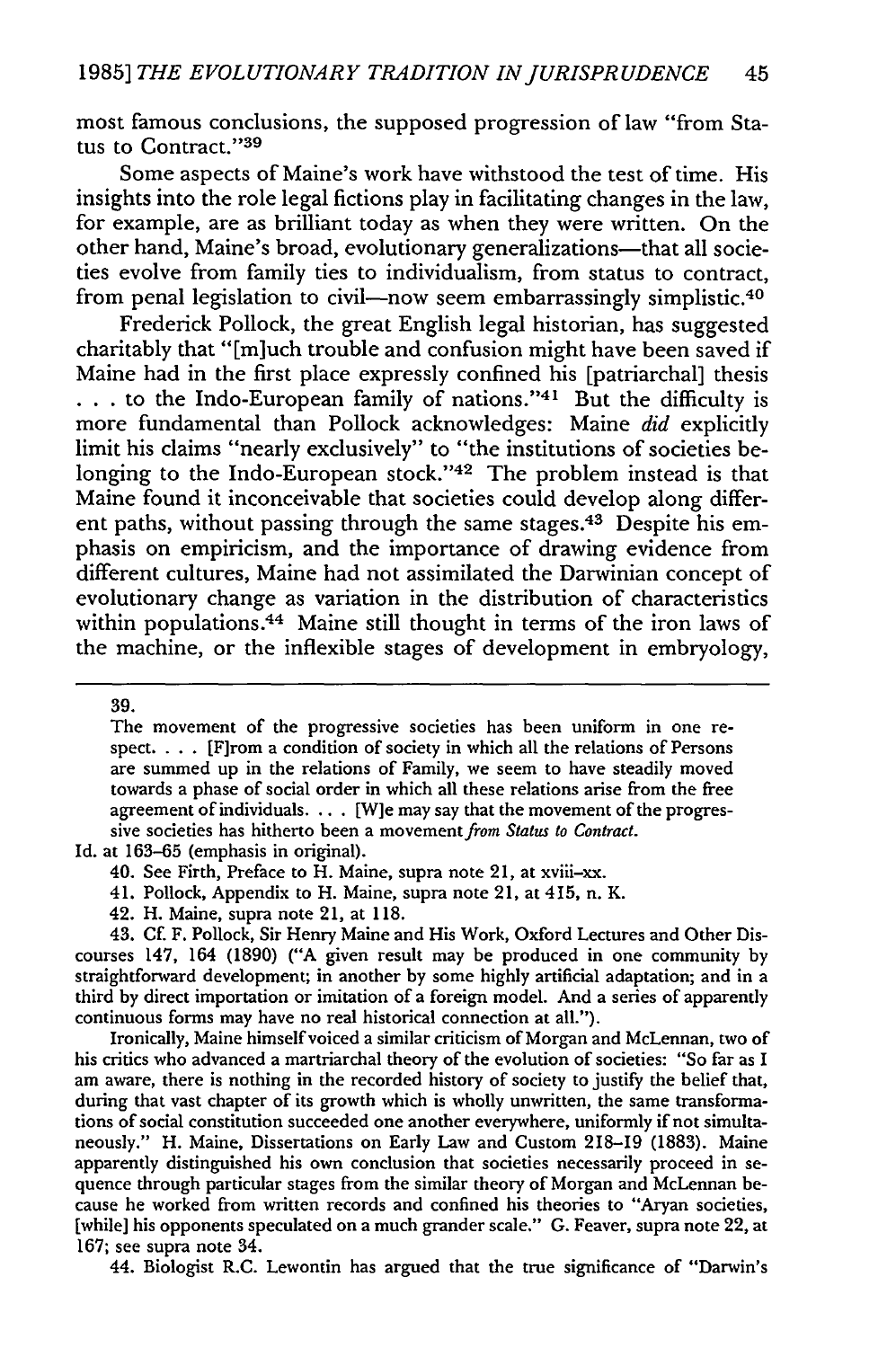which were the model for Herbert Spencer's theory of evolution, not Darwin's **.45**

Moreover, like Savigny, Maine describes patterns of legal change without paying much attention to the processes that produce them. Maine asserts, for example, that there is a natural progression from heroic kingship to aristocracy, but does not tell us how or why. In one exceptional passage in *Ancient Law,* however, Maine does avert to the mechanisms of legal change in terms that suggest at least a veiled reference to Darwin:

The usages which a particular community is found to have adopted in its infancy and in its primitive seats are generally those which are on the whole best suited to promote its physical and moral well-being; and, if they are retained in their integrity until new social wants have taught new practices, the upward march of society is almost certain. <sup>46</sup>

Darwin never defined fitness in terms that made the "upward march of society. **. .** almost certain." If Maine is indeed referring to Darwinism here, it is not good Darwinism. In addition, Maine merely asserts that societies tend to adopt practices that promote their physical and moral well-being; he tells us nothing about why this should be so.

Despite these shortcomings, Maine's methods were extremely influential in English and American legal scholarship of the late nineteenth and early twentieth centuries. By 1890, Pollock could declare: "The doctrine of evolution is nothing else than the historical method applied to the facts of nature; the historical method is nothing else than the doctrine of evolution applied to known societies and institutions."47

#### *C. Wigmore*

John Henry Wigmore's<sup>48</sup> ten-volume treatise on the law of evi-

Before Darwin, the central issue for science was to discover the Platonic form that lay behind the imperfect reality, as Newton in the first book of the *Prinicipia* treated ideal bodies moving in perfect voids, and only later considered the disturbing effects of friction and vicosity **....** Darwin revolutionized our study of nature by taking the actual variation among actual things as central to the reality, not as an annoying and irrelevant disturbance to be wished away.

Lewontin, supra note 12, at 27.

45. For a summary of the differences between Spencer's concept of evolution and Darwin's, see J.D.Y. Peel, Herbert Spencer: The Evolution of a Sociologist 141-46 (1971); see also Landman, Primitive Law, Evolution and Sir Henry Sumner Maine, 28 Mich. L. Rev. 404, 425 (1930) (attacking Maine's theory based on "innate evolutionary laws" as "not warranted by the facts").

46. H. Maine, supra note 21, at 18.

47. F. Pollock, English Opportunities in Historical and Comparative Opportunities, Oxford Lectures and Other Discourses 37, 41 (1870).

48. Wigmore was graduated from Harvard Law School in 1887, seven years after

revolution" is the introduction of probabilistic thinking. In the past, science had generally attempted to supress variation by imposing mechanical models on nature.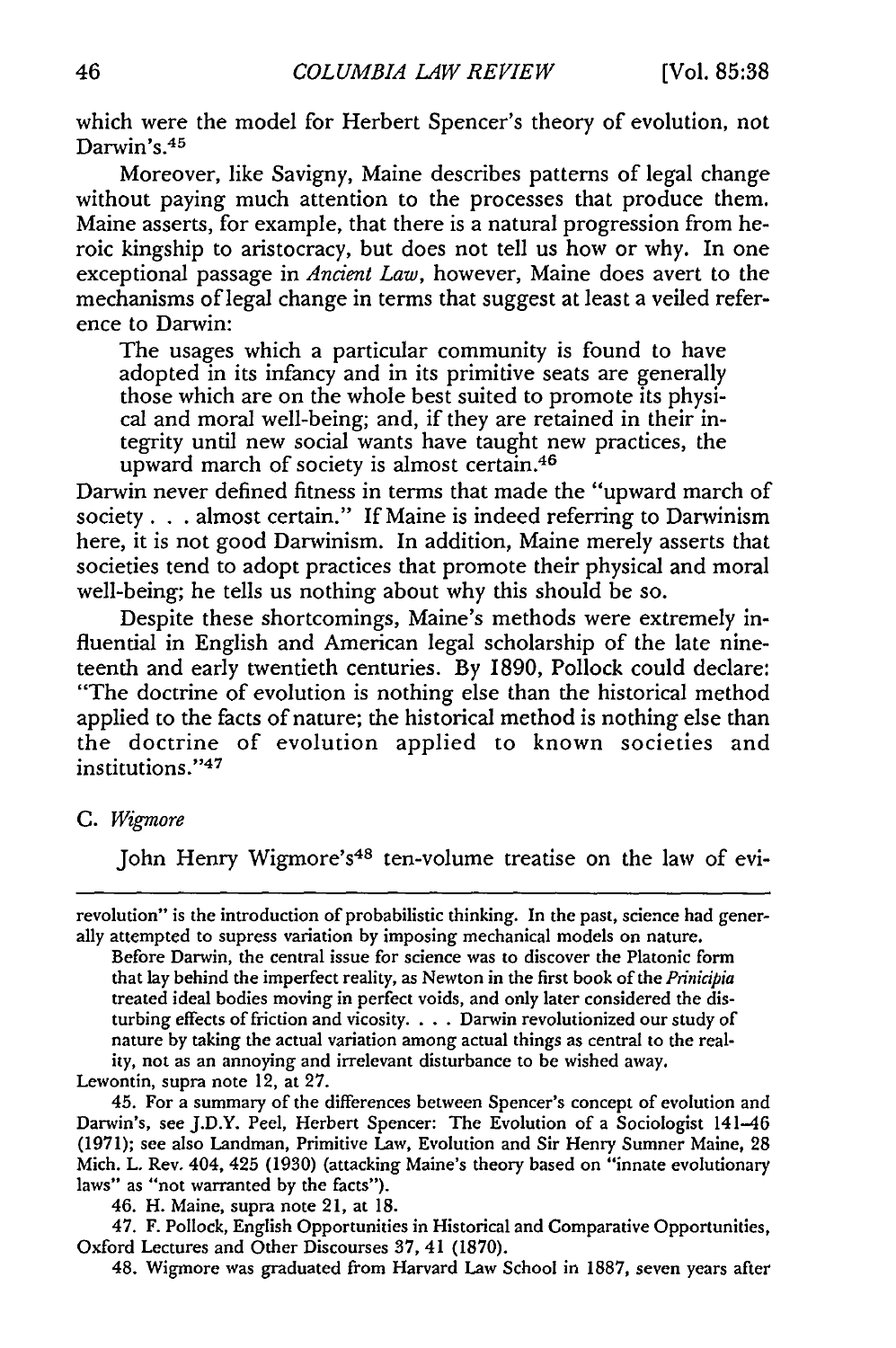dence<sup>49</sup> remains a standard reference work. While courts and lawyers continue to cite *Wigmore On Evidence,* most are not aware that an explicitly evolutionary theory of jurisprudence lay at the foundation of Wigmore's approach to law. Between 1915 and 1918, Wigmore and a colleague, professor of jurisprudence Albert Kocourek, published a 2100-page, three-volume set of readings, *Evolution of Law. <sup>50</sup>*Their goal was to take up "Maine's inspiring call" by "tracing. **.** .the evolution of universal legal ideas."<sup>51</sup>

The first two volumes of *Evolution of Law* collect primary sources.<sup>52</sup> In the third volume, *Formative Influences of Legal Development,* Kocourek and Wigmore develop a comprehensive theory of legal evolution. Their argument begins with several introductory chapters on "criteria of legal evolution and methods of its study."<sup>53</sup> Next, they collect articles describing the influence on the law of various environmental factors-geophysical, economic, racial, religious, and political factors, as well as physical force. An article by Belgian law professor Edmond Picard, called "Factors of Legal Evolution,"<sup>54</sup> introduces the substance of Kocourek and Wigmore's theory of legal evolution. It identifies ten factors that supposedly influence legal evolution, including race, the environment, foreign intrusion and imitation, great jurists, and density of population.<sup>55</sup> Unlike earlier theories, which were not strongly influenced by Darwin,56 this one is tied explicitly to Darwin's theory that environmental conditions are responsible for the forms of animals and plants. For example, the section on the influence of the natural environment on the development of law begins by quoting Darwin on how

Holmes gave the lectures which became *The Common Law.* See infra note 77. After briefly teaching Anglo-American law in Japan, Wigmore became a professor of law at Northwestern University in 1893. He remained at that institution throughout his career, serving as dean of its law school from 1901 to 1929.

49. J. Wigmore, A Treatise on the Anglo-American System of Evidence in Trials at Common Law (1st ed. 1904; 2d ed. 1923; 3d ed. 1940; supp. 1964) (commonly known as "Wigmore on Evidence").

50. Evolution of Law: Select Readings on the Origin and Development of Legal Institutions (A. Kocourek &J. Wigmore eds. 1915-1918) (3 vols.) [hereinafter cited as A. Kocourek &J. Wigmore]. The three volumes in the series are respectively subtitled: Sources of Ancient and Primitive Law, Primitive and Ancient Legal Institutions, and Formative Influences of Legal Development.

51. **1** A. Kocourek &J. Wigmore, supra note 50, at xi-xii.

52. Volume one consists of 24 readings, each describing a different ancient legal system, including Homer, the Bible, the Code of Hammurabi, and the seventh century Anglo-Saxon King Aethelbirht. The second volume contains translations of articles by continental jurisprudential writers of an evolutionary bent, including Josef Kohler, Rudolph Sohm, and Fustel de Coulanges, as well as several articles by Maine. The third volume, "Formative Influences of Legal Development," is analytical.

53. 3 A. Kocourek &J. Wigmore, supra note 50, at xi.

54. Picard, Factors of Legal Evolution *in* 3 A. Kocourek &J. Wigmore, supra note 50, at 163.

55. Id.

56. See supra text accompanying notes 12, 23.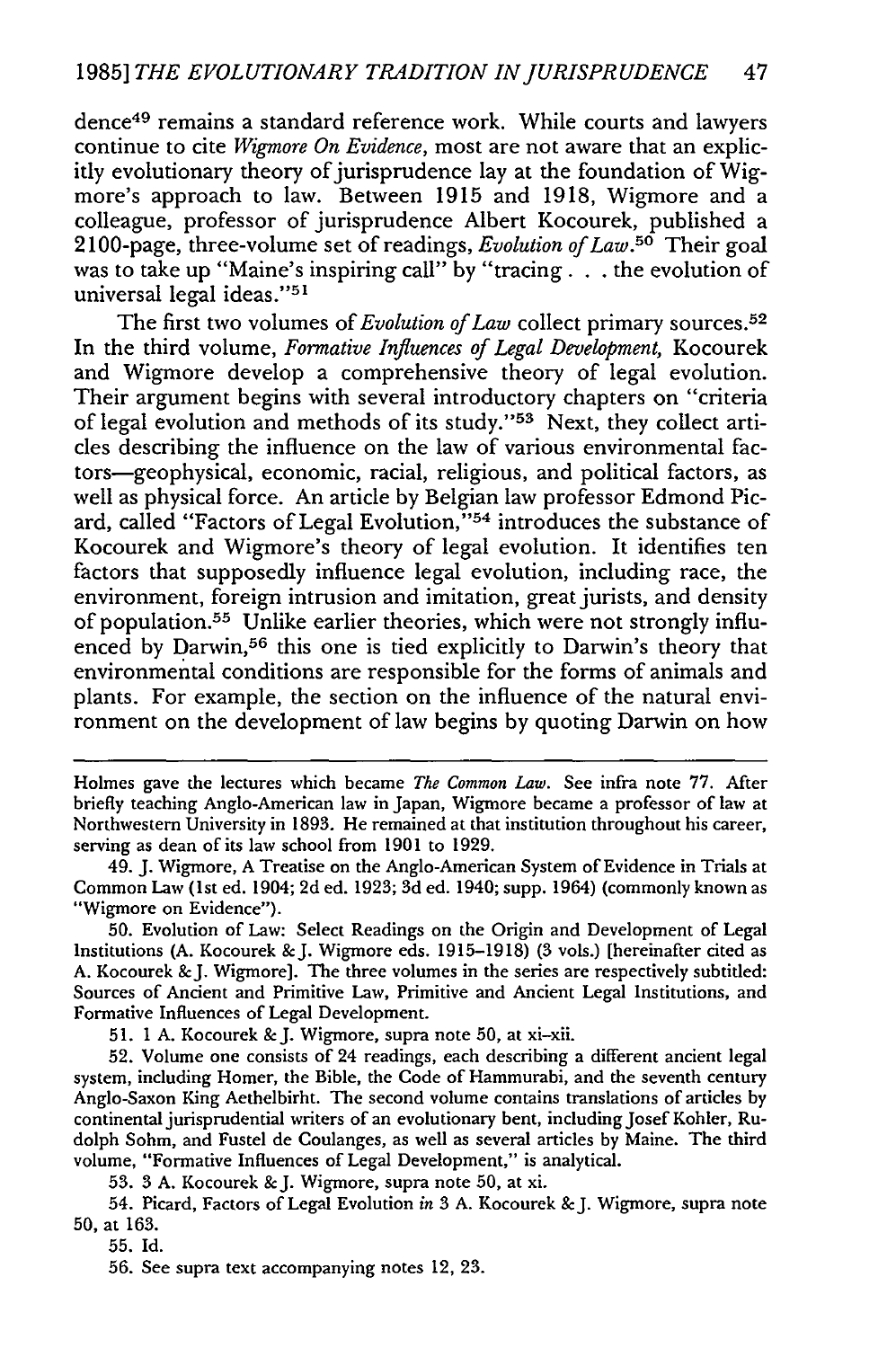plants adapt to differing light conditions in a forest, and argues that law also responds to a "geographic imperative,"<sup>57</sup> among other factors.

The rest of Kocourek and Wigmore's third volume elaborates on Picard's theory. Many of the pieces anticipate themes that have only recently begun to be reexplored under the rubric of sociobiology.<sup>58</sup> One article describes the development of something akin to property rights among animals. 59 Another comes close to outlining the modern theory of "reciprocal altruism" and the evolution of cooperation. 60 A third anticipates economic theories of legal evolution by suggesting that the law evolves as a more efficient mechanism for reducing intragroup conflict.<sup>61</sup>

The final part of the volume consists of general articles on the "process of legal evolution." Perhaps the most interesting is by Wigmore himself, the "Planetary Theory of the Law's Evolution."<sup>62</sup> Wigmore proposed this "planetary theory" as a response to Maine and other writers who "commit certain fallacies" 63 by reducing the concept of legal evolution to a simplistic progression from one stage to another. Wigmore strongly attacks this vision of legal evolution, providing counterexamples from the law of testamentary transfers to show that legal systems do not move in lock-step through the same stages, or even in the same directions.<sup>64</sup> In place of the crude evolutionary model proposed by Maine, Wigmore develops an analogy to the complex interaction of forces influencing the movement of the planets.

Wigmore stresses that law represents only a temporary "equilibrium"<sup>65</sup> among competing social forces:

Law is usually a series of wrestling bouts; the prize to the final

57.

Environment includes certain main factors, which by influencing **...** the customary behavior of a people, affect its Law **....** These include: climate... **;** land-level *...* ; distance from the sea **...** ; nature of the surface. **.** . ; quality of soil. All these and other variations of land and of atmosphere show their traces in the jural system, either by creating species or by modifiying varieties.

60. Page, Sympathy in Group and Institutional Survival *in* 3 A. Kocourek &J. Wigmore, supra note 50, at 393; see R. Axelrod, The Evolution of Cooperation (1984).

64. Id. at 539-41.

65. Id. at 531.

Picard, Factors of Legal Evolution *in* 3 A. Kocourek &J. Wigmore, supra note 50, at 170. 58. See generally infra text accompanying notes 222-335.

<sup>59.</sup> Petrucci, Natural Origin of Property Among Birds, Beasts, and Fishes *in* 3 A. Kocourek &J. Wigmore, supra note 50, at 288.

<sup>61.</sup> Richard, Arbitrament and Guaranty in the Origin of Law *in* 3 A. Kocourek &J. Wigmore, supra note 50, at 485.

<sup>62.</sup> Wigmore, Planetary Theory of the Law's Evolution *in* 3 A. Kocourek &J. Wigmore, supra note 50 at 531. Wigmore first offered the theory in a lecture at the Univerity of Virginia. Wigmore, Problems the Law's Evolution, 4 Va. L. Rev. 247 (1917). Pages 253 to 266 of that article are reprinted with minor changes as the *Planetary Theoy of the Law's Evolution.*

<sup>63.</sup> Wigmore, Planetary Theory of the Law's Evolution *in* 3 A. Kocourek &J. Wigmore, supra note 50, at 532.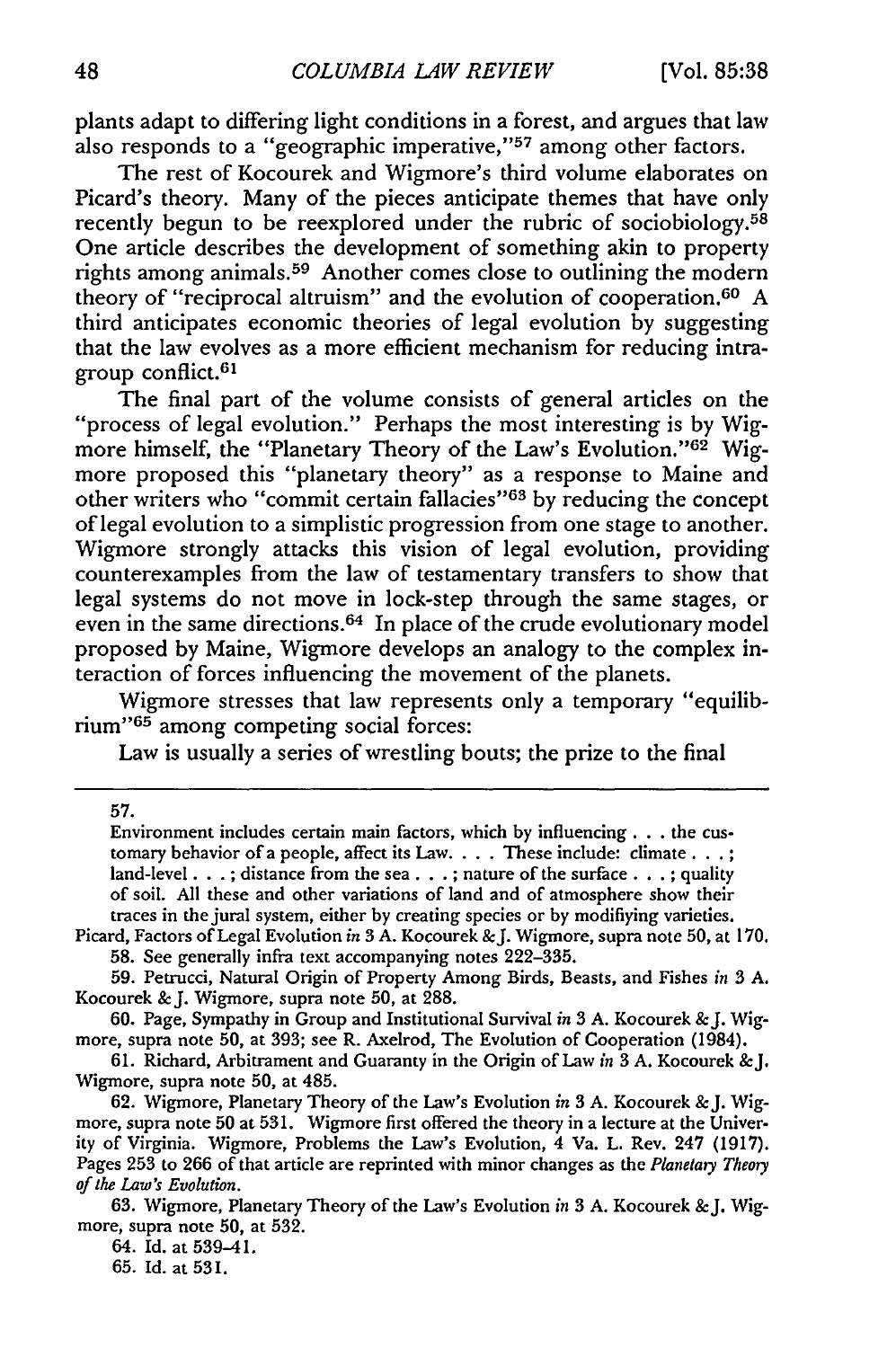winner signifies the enactment of the winning force as a rule of law **....** But the victory does not signify the annihilation of the losing force; it signifies only a slight overbalance in the winning force, followed by a more or less temporary rest **66**

He concludes that "to solve the problem of evolution of a legal rule, we must first analyze fully the respective social forces which were struggling underneath the surface."<sup>67</sup> But these underlying social forces differ with place and time. Thus, Wigmore argues, we should not expect that law would always evolve along the same path.

Consider "the evolution of marriage," which Maine and others argue "passes from promiscuity through polygamy to monogamy."68 This formulation, Wigmore maintains, "ignores the contrary local variations . . . and therefore fails to represent the whole truth." $69$  The weakness in this and similar theories of stages of legal evolution, he says, is that they "fail[] to state anything about the outside factors which cause the movement; for example, local poverty of economic resources may make polygamy impossible, or local moral precepts may make monogamy impossible; and thus the abstract formula becomes fallacious." '70 For Wigmore, the true study of legal evolution does not simply identify and universalize abstract patterns of legal change; it must relate changes in the law to the local environmental conditions which cause them. Nor does he believe that evolution in the law implies progress in a normative sense. Rather, legal evolution means only that the law continually adapts to changes in the environment.<sup>71</sup>

In place of Maine's progressive stages, Wigmore suggests an "analogy of the planetary system with its numerous interdependent motions." $72$  The law is

a body in motion produced by a force, this motion modified by other immediate forces, and this body and its motions being one part only of a larger body which is itself in one or more motions produced by other forces and modifying the first motions; and this system as one part only of a larger system of forces and motions; and so on, indefinitely.<sup>73</sup>

Wigmore's planetary analogy may strike some modem readers as too mechanical, but his conception of legal evolution is surprisingly modem. In emphasizing the role of environmental variation, Wigmore

72. Id. at 536.

73. Id. at 541.

<sup>66.</sup> Id.

<sup>67.</sup> Id.

<sup>68.</sup> Id. at 532.

<sup>69.</sup> Id.

<sup>70.</sup> Id. at 533.

<sup>71. &</sup>quot;The evolution of law, which we seek to discover, does not imply progress, either morally or otherwise, but merely movement; **...** but always including *the* cause *with the effect."* Id. (emphasis in original).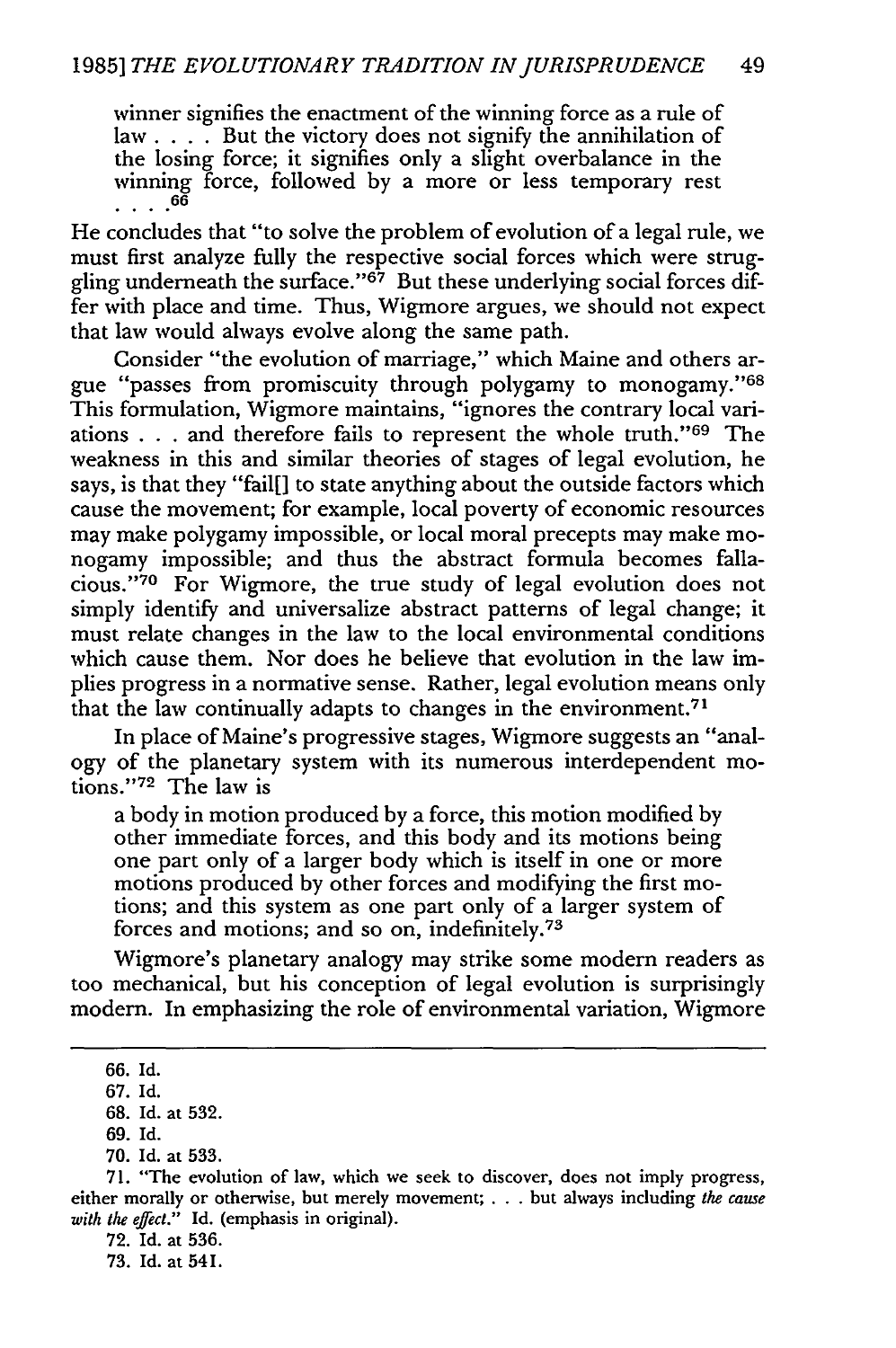is a true Darwinian in a way that Savigny and Maine were not.74 Moreover, his conception of evolution in the law as a sequence of temporary equilibria among opposing forces,<sup>75</sup> and of law as a system nested within a series of larger systems, makes his "planetary" conception of legal evolution consistent with modern mathematical models of evolution. 76 Yet like his predecessors, Wigmore has very little to say about *how* it is that environmental factors shape the law.

Overall, the "social" evolutionists made a major contribution to jurisprudence by proposing an alternative to the positivist conception of law as an artifact made by the will of governors. By focusing attention on social and cultural factors, they laid the foundations for modern sociological and anthropological jurisprudence. However, their work suffers from a lack of empirical rigor, and their analogies between law and biological evolution are not well-defined.

#### II. DOCTRINAL THEORIES OF LEGAL EVOLUTION

Both Savigny and Maine focused primarily on the historical evolution of whole societies and what they claimed were the corresponding changes in the gross structure of the legal order. Oliver Wendell Holmes, Jr., a commanding figure,<sup>77</sup> who is the source of most attitudes which dominate orthodox American legal thought, inherited the "social" concept of legal evolution, 78 but transformed it into what I call the "doctrinal" approach to legal evolution. Holmes asserted that evolution took place not only at the level of societies, but also on the more detailed level of specific statements of legal rules and principleswhat lawyers generally call "legal doctrines." Those writers who follow Holmes in portraying legal evolution at the level of specific legal doctrines within a legal system constitute the *doctrinal* school of legal evolutionists.

78. Holmes built on the evolutionary theories of Savigny and Maine, and cites them both in *The Common Law.* According to Mark DeWolfe Howe, Holmes' editor and biographer, "[ilt would not . . **.** be a great exaggeration to say" that in *The Common Law* "Holmes borrowed from Maine the spectacles which the Englishman had used for observing the law of ancient Rome and looked through them at the common law of England." Howe, Introduction to **0.** Holmes, The Common Law xiv (M. Howe ed. 1963). Holmes was also a friend of legal historian Frederick Pollock, and the two of them corresponded for over half a century. See Holmes-Pollock Letters: The Correspondence of Mr. Justice Holmes and Sir Frederick Pollock 1874-1932 (M. Howe ed. 1941).

<sup>74.</sup> See supra notes 12-20, 40-46 and accompanying text.

**<sup>75.</sup>** See infra notes 204-12 and accompanying text.

<sup>76.</sup> See, e.g., R. Nelson & S. Winter, An Evolutionary Theory of Economic Change 163-92 (1982).

<sup>77.</sup> Holmes lived from 1841 to 1935. His profound influence on American legal thought was due less to the profundity of his thought than the power of his pen. A pungent Holmes aphorism is available on almost every legal topic-often on both sides of the issue. As a professor at Harvard, Holmes wrote the most celebrated American law book of all times, *The Common Law.* He later served on the Supreme Judicial Court of Massachusetts for 20 years, and the United States Supreme Court for 30 years.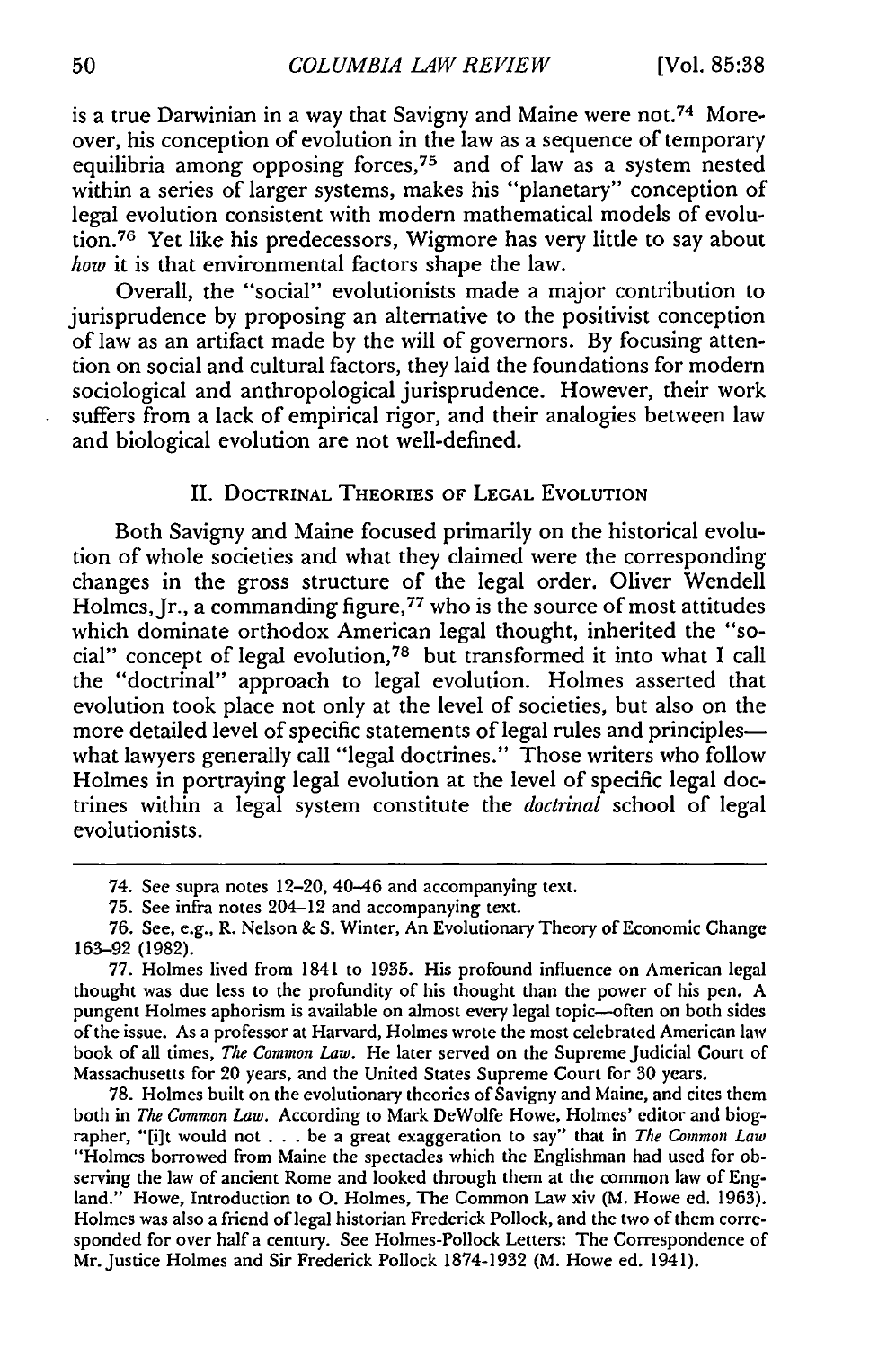### *A. Holmes*

One great idea attributable to Holmes is that judges make law; a second is that the law evolves to adapt to the "felt necessities of the time." Whether both can be true simultaneously is perhaps the central paradox of our jurisprudence, and it accounts in large part for the continuing fascination that Holmes' work has held for generations of scholars.

The theory of legal evolution most lawyers associate with Holmes is the one that begins *The Common Law:*

The life of the law has not been logic: it has been experience. The felt necessities of the time, the prevalent moral and political theories, intuitions of public policy, avowed or unconscious, even the prejudices which judges share with their fellow-men, have had a good deal more to do than the syllogism in determining the rules by which men should be governed. <sup>79</sup>

Holmes' claim that legal doctrines evolve in response to changes in the social environment has become virtually a canon of professional faith for American lawyers. <sup>80</sup>

Most commentators have seen strong evolutionary undercurrents in *The Common Law.<sup>8</sup> '* In one famous passage, Holmes analogizes legal doctrines to the "clavicle of a cat," arguing that just as evolution adapts existing biological structures to different uses in different time periods,<sup>8</sup> <sup>2</sup>**so** too the functions of legal doctrines evolve from one period to another.<sup>83</sup> Holmes' thesis—that societies are constantly reinterpreting

81. See e.g., Gordon, Holmes' *Common Law* as Legal and Social Science, **10** Hofstra L. Rev. 719, 739 (1982) (Holmes'jurisprudence was "not liberal at all, but Darwinian."); Howe, Introduction to **0.** Holmes, supra note 78, at xxvi-xxvii (concluding that the "collectivism and Darwinism" of *The Common Law* "deserve special attention").

82. Compare Holmes' modem analogy to biologist Ernst Mayr's notion of "evolutionary pathways." Mayr's "central point was that evolution is not infinitely resourceful. It is not possible for organisms to evolve in any direction, since their evolution is constrained by existing structures and functions. The seeds of the new structure must already be present." **C.** Wills, Genetic Variability 8 (1981).

83.

The official theory [of the development of law] is that each new decision follows syllogistically from existing precedents. But just as the clavicle in the cat only tells of the existence of some earlier creature to which a collarbone was useful, precedents survive in the law long after the use they once served is at an end

<sup>79.</sup> **0.** Holmes, supra note 78, at 5.

**<sup>80.</sup>** See, e.g., E. Levi, An Introduction to Legal Reasoning 102-04 (1949). Even changes in technical legal doctrine, such as rules governing in personam jurisdiction over out of state parties, are attributed to the changing needs of society. See, e.g., Shaffer v. Heitner, 433 U.S. 186, 202 (1977) ("The advent of automobiles, with the concomitant increase in the incidence of individuals causing injury in States where they were not subject to *in personam* actions under *Pennoyer,* required further moderation of the territorial limits on jurisdictional power."). But see Epstein, supra note 2 (legal change infrequently occurs due to changes in social conditions; instead, change is more often simply a response to laws which were incorrect in the first place).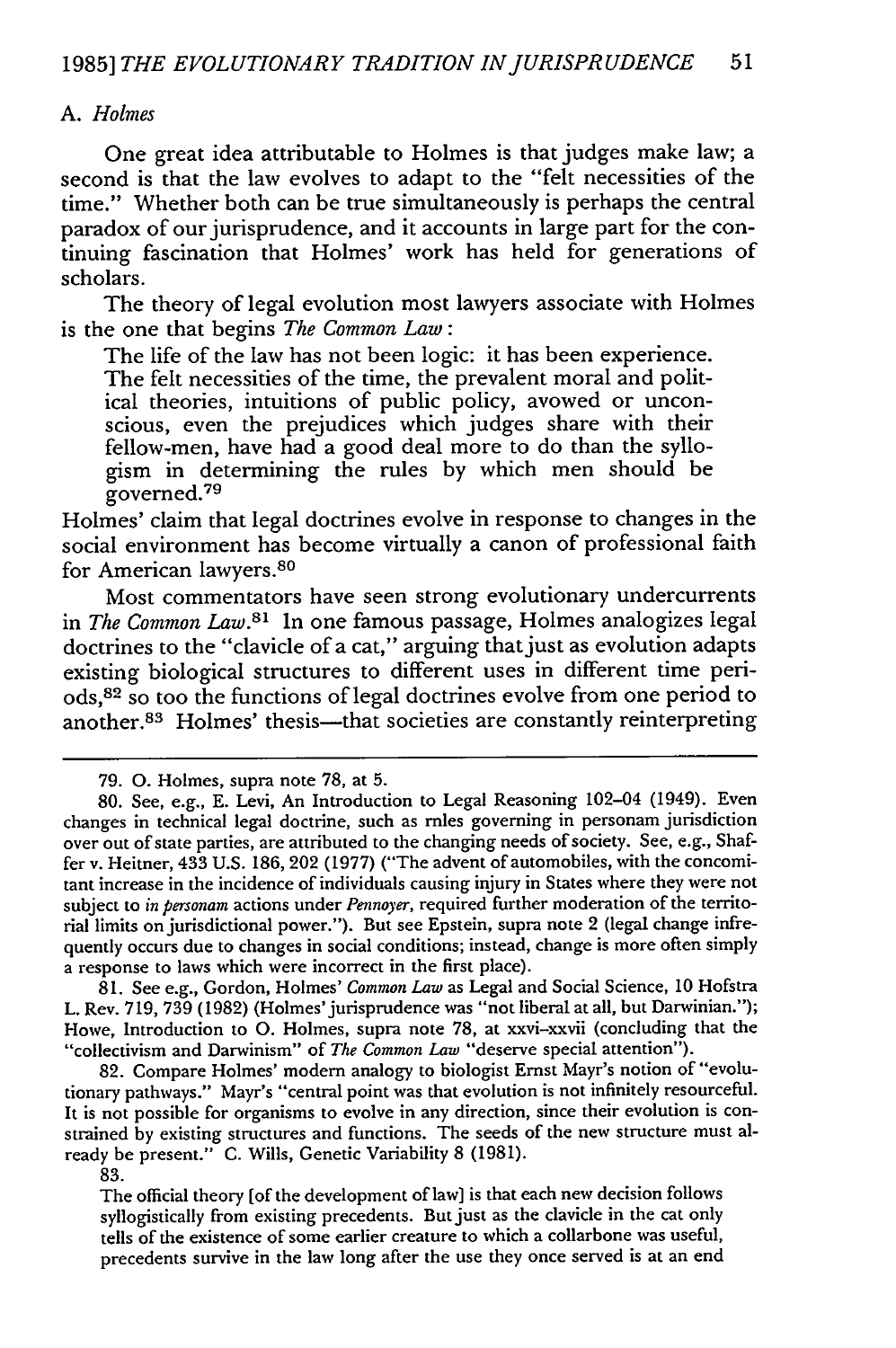legal forms to serve new purposes-has been labelled "evolutionary pragmatism."<sup>84</sup> However, the analogy Holmes draws between the common law process and biological evolution in *The Common Law* is at best vague and indirect. Nor is Holmes particularly clear in *The Common Law* about what forces cause the law to evolve.

Almost two decades later, Holmes articulated a second theory of common law evolution in an article entitled *Law in Science and Science in Law.8 <sup>5</sup>*Elsewhere I have argued that *Law in Science and Science in Law* represents a "more mature, and in some ways a more sophisticated" theory of common law evolution than *The Common Law,* although the latter is better known.<sup>86</sup> Be that as it may, Holmes' analogies to biological evolution in *Law in Science and Science in Law* are sharper and more explicit than those in *The Common Law.*

*Law in Science and Science in Law* traces examples of the historical "transformations"<sup>87</sup> of legal doctrines and compares them to the evolution of biological structures. "Surely a flower is not more unlike a leaf, or a segment of a skull more unlike a vertebra, than the executor as we know him is remote from his prototype, the saleman of the Salic law."<sup>88</sup> Echoing Maine's notion that the "rudimentary ideas" of primitive legal systems "contain, potentially, all the forms in which law has subsequently exhibited itself,"89 Holmes writes that one sees similar transformations of legal ideas "all through the law" due to "the paucity of original ideas in man, and the slow, coasting way in which he works along from rudimentary beginnings to the complex and artificial conceptions of civilized life." 90 This process of gradual transformation of ideas in the law Holmes analogizes to evolution in nature:

It is like the niggardly uninventiveness of nature in its other manifestations, with its few smells or colors or types, its short list of elements, working along in the same slow way from compound to compound until the dramatic impressiveness of the most intricate compositions, which we call organic life,

**0.** Holmes, supra note 78, at 31-32.

84. P. Wiener, Evolution and the Founders of Pragmatism 172 (1949).

85. Holmes, Law in Science and Science in Law, 12 Harv. L. Rev. 443 (1899), reprinted in **0.** Holmes, Collected Legal Papers 210-43 (1920).

- 86. Elliott, supra note 3. For a view contrary to my own, which maintains that there is essential continuity between Holmes' views in *The Common Law* and his views in *Law in Science and Science in Law,* see Gordon, supra note 81, at 743-45.
	- 87. Holmes, supra note 85, at 446.

88. Id.

- **89.** H. Maine, supra note 21, at **3.**
- **90.** Holmes, supra note 85 at 446.

and the reason for them has been forgotten **....** [A]s the law is administered by able and experienced men, who know too much to sacrifice good sense to a syllogism, it will be found that, when ancient rules maintain themselves . . . .<br>new reasons more fitted to the time have been found for them, and that they gradually receive a new content, and at last a new form, from the grounds to which they have been transplanted.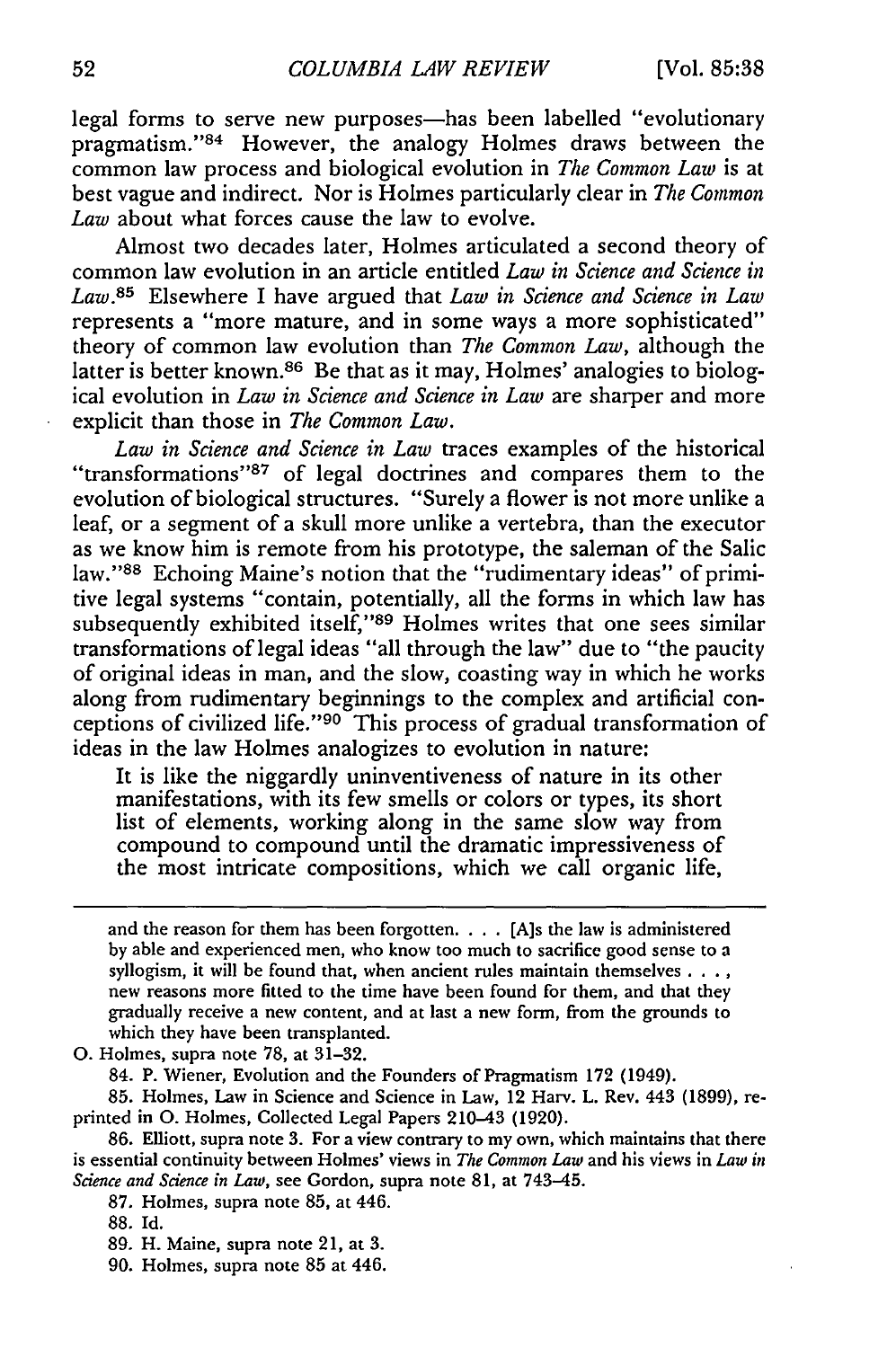makes them seem different in kind from the elements out of which they are made, when set opposite to them in direct contrast.<sup>91</sup>

Holmes goes on to draw an explicit comparison between the evolution of complex legal concepts and evolution in nature: "We have evolution in this sphere of conscious thought and action no less than in lower organic stages, but an evolution which must be studied in its own field."92

In the balance *of Law in Science and Science in Law,* Holmes sets out to describe how the evolutionary process<sup>93</sup> accounts for change in the law and to identify certain pathologies which can impede the adaptation of law. In my view, Holmes' theory of legal evolution combines two different conceptions of evolution, one derived from Spencer and one from Darwin.<sup>94</sup> In the first, which Holmes identifies using Spencer's term, "Integration,"<sup>95</sup> legal concepts expand and become more general through the extension of their internal logic.<sup>96</sup> The second, the analogy to Darwinian natural selection, Holmes calls "the struggle for life among competing ideas,"<sup>97</sup> which he illustrates with the evolution of contract law. Holmes maintains that while a number of primitive legal ideas might have served as the basis for a theory of contract law, there was a "struggle for life among these competing ideas" and "an ultimate victory and survival of the strongest." $98$ 

Choices by judges in individual cases are responsible<sup>99</sup> for both "Integration" and "the struggle among competing ideas":

[I]nasmuch as the real justification of a rule of law, if there be one, is that it helps to bring about a social end which we desire, it is no less necessary that those who make and develop

95. Holmes, supra note 85 at 450. **("[I]f** we turn to the law of torts we find there **...** another evolutionary process which Mr. Herbert Spencer has made familiar to us by the name of Integration."). According to Holmes' biographer, Holmes found in Spencer a comprehensive evolutionary view of the world that remained a "fixed element" in his thinking throughout his career. 1 M. Howe, Justice Oliver Wendell Holmes: The Shaping Years 1841-1870, at 156 (1957); see also Elliott, supra note 3, at 126-27 (discussing Holmes' application of the constructive, "Integration" phase of Spencer's life cycle to the development of the law).

96. See Elliott, supra note **3,** at 126-29.

97. Holmes, supra note 85, at 449.

99. Holmes' theory that two different kinds of evolutionary forces are at work since simultaneously, in the law bears a close resemblance to Savigny's idea that the law is the joint product of two forces which Savigny referred to as the "technical element" and the "political element." F. von Savigny, supra note 8, at 29; see supra note 20. However, while Savigny is somewhat mystical about how the "political element" representing the "spirit of the people" is incorporated into the law, Holmes finds clear resonsibility in the choices of judges.

<sup>91.</sup> Id. at 446-47.

<sup>92.</sup> Id. at 447.

<sup>93.</sup> Id.

<sup>94.</sup> Elliott, supra note 3, at 138.

<sup>98.</sup> Id.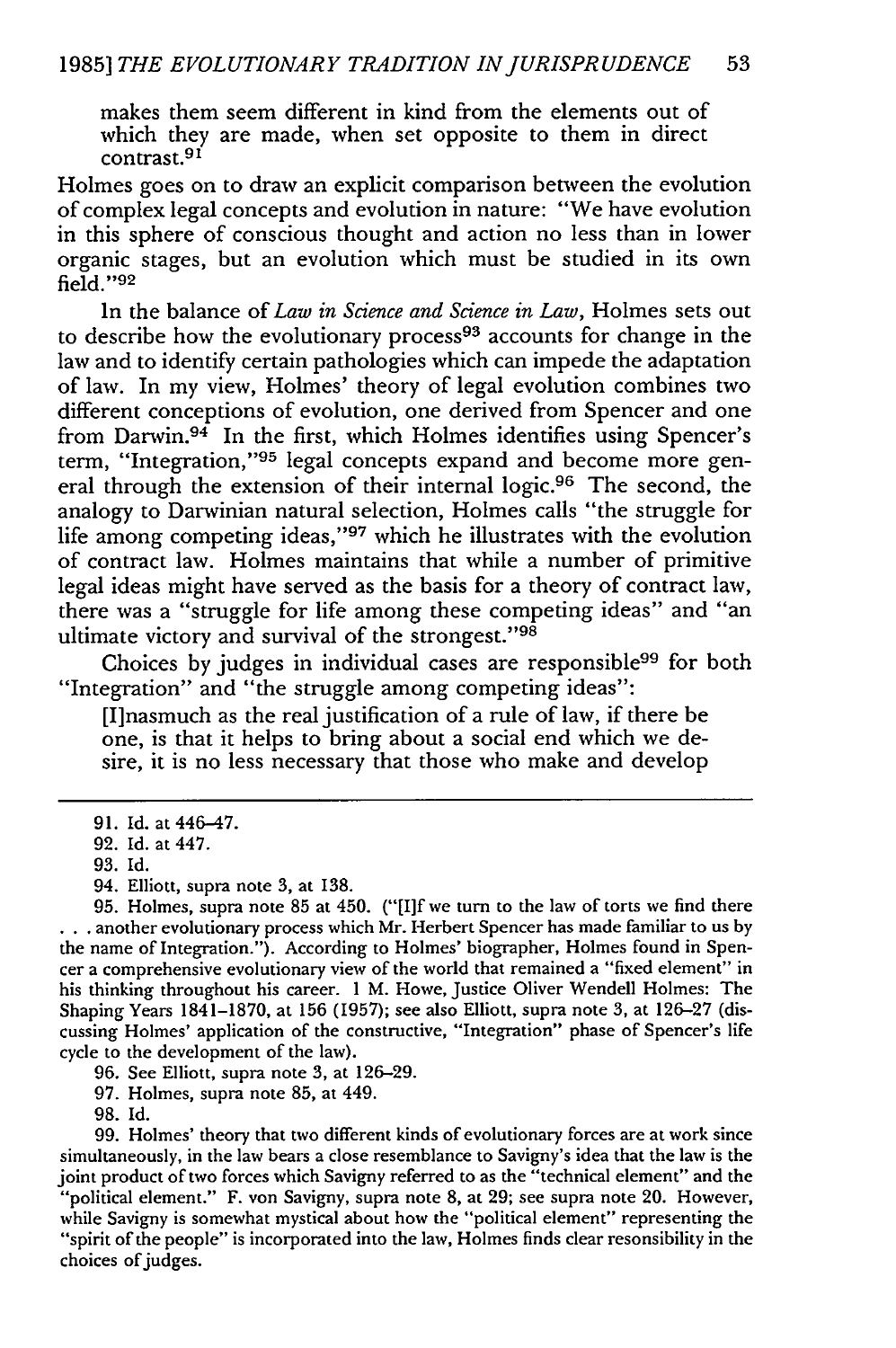the law should have those ends articulately in their minds **. . .** .whenever a doubtful case arises, with certain analogies on one side and other analogies on the other,. . . what really is before us is a conflict between two social desires, each of which seeks to extend its dominion over the case, and which cannot both have their way . **. .** . [t]he simple tool of logic does not suffice, and even if it is disguised and unconscious the judges are called on to exercise the sovereign prerogative of choice.<sup>100</sup>

Holmes' emphasis on choices by judges who have social "ends articulately in their minds" has led some scholars to suggest that at maturity, Holmes' theory of the common law is no longer evolutionary but instrumental.<sup>101</sup> There is no inconsistency, however, between evolution and conscious choice; rather, the two may describe the same phenomenon on two different levels. This point can be clarified by considering evolutionary models in other disciplines. In economics, for example, evolutionary metaphors have sometimes been used to describe the behavior of a population of firms within the market system as a whole.<sup>102</sup> This is not to deny, however, that individual actors are making conscious choices at the level of individual economic decisions within the economic system. Conscious choice operates at the level of individual decisions; evolution describes the patterns of those decisions at the level of a system.

Holmes seems to intend a similar distinction in his description of the law. A judge who decides an individual case admittedly exercises the "sovereign prerogative of choice,"<sup>103</sup> and according to Holmes, ought therefore to have policy considerations clearly in mind. But from a scholarly perspective, "[t]he interesting issue is not why an individual judge decides as he does, but why others follow."<sup>104</sup> Here, at the more general level of patterns of decisions within the law, Holmes sees the evolutionary forces of "Integration" and the "struggle among competing ideas" operating.

In general, the peculiar appeal of evolutionary models arises in part from their power to explain "the achievement of purposive or

102. See, e.g., R. Nelson & S. Winter, supra note 76; Alchian, Uncertainty, Evolution and Economic Theory, 58J. Pol. Econ. 211 (1950).

<sup>100.</sup> Holmes, supra note 85, at 460-61.

<sup>101.</sup> See, e.g., Gordon, supra note 81, at 744 ("Holmes sometimes used that old chestnut, the idea of the natural, evolutionary adaptiveness of the common law, whereby the judge would unconsciously refashion the law to suit the felt necessities of the time **... .**He made clear, however, that unconscious evolution belonged to the prescientific state of law; the new grounds of legal policy should be conscious and articulate."); Tushnet, The Logic of Experience: Oliver Wendell Holmes on the Supreme Judicial Court, 63 Va. L. Rev. 975, 1044-51 (1977) (The Holmes of *The Common Law* "presented the law as organically derived from the society" while the Holmes of *The Path of the Law* "presented it much more as a positive phenomenon of articulate human choice.").

<sup>103.</sup> Holmes, supra note 85, at 461.

<sup>104.</sup> Elliott, supra note 3, at 142.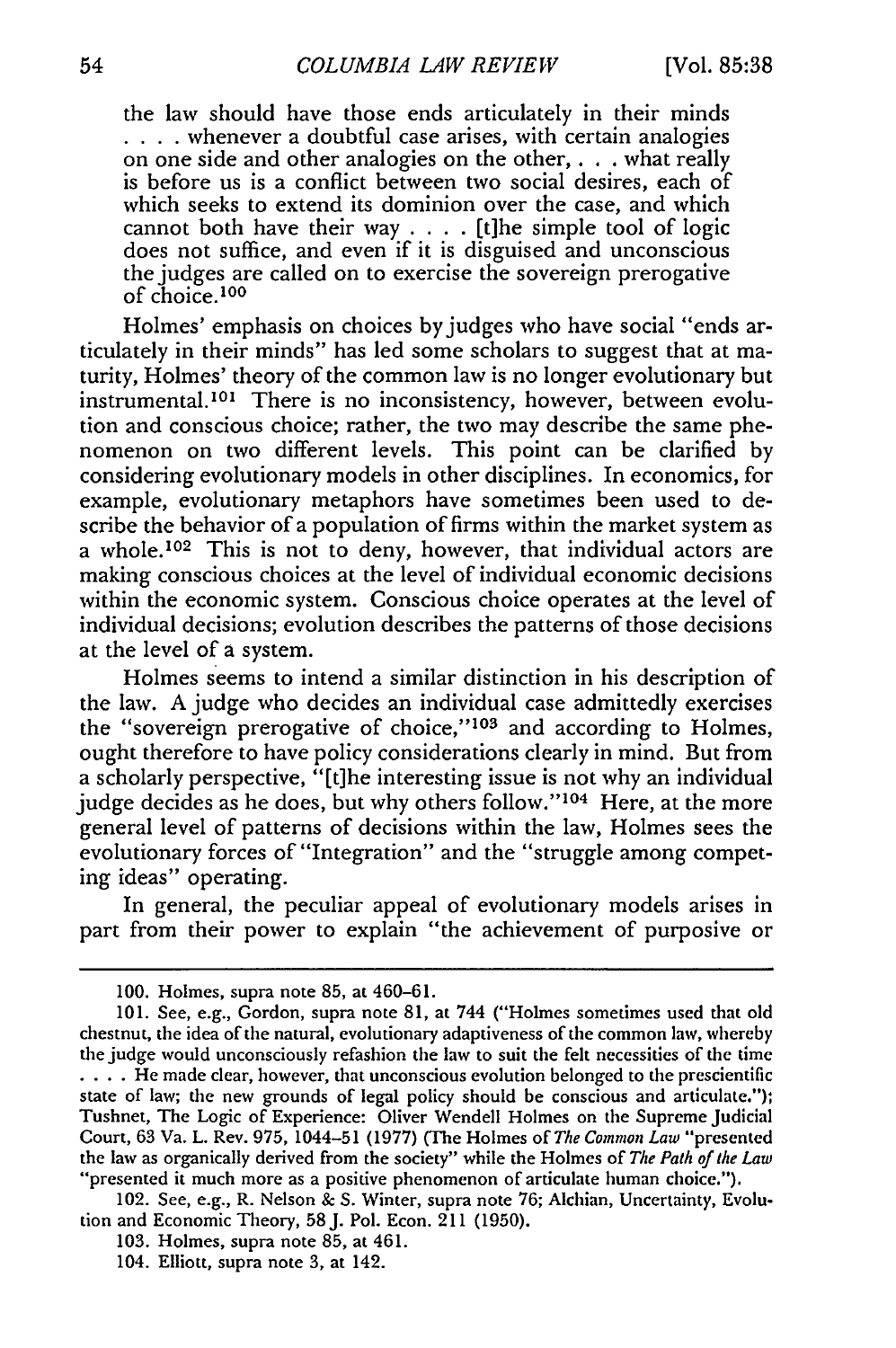ends-guided processes through a mechanism involving blind, stupid, unforesightful elements."<sup>105</sup> One reason Darwin's theory of the origin of the species was a watershed in intellectual history was its ability to explain complex structures in nature without invoking design choices by a Creator. But the ability of evolutionary models to explain apparently purposeful behaviors without invoking conscious actors should not obscure the fact that evolution may also take place in systems composed of conscious actors. A great deal of controversy about evolutionary explanations in the legal literature has been devoted to a false dichotomy between evolutionary models of law and policy choices by judges.<sup>106</sup> At least in Holmes' vision of common law evolution, there is no dichotomy between the two.

Holmes' theory is coherent in positing that conscious choices by judges and evolutionary forces work simultaneously in the law. He never defines satisfactorily, however, what he means by the "strongest" legal idea surviving. Holmes describes two different kinds of evolution within the common law, corresponding roughly to policy and precedent, or the "logic" and "experience" with which he began The *Common Law.* But he is never able to explain when judges are to follow one as opposed to the other.<sup>107</sup> I have argued elsewhere that Holmes' dilemma cannot be solved in principle within a common law system,<sup>108</sup> and there is at least a hint in *The Common Law* that Holmes realized this. "IT]he law is always approaching, and never reaching, consistency. It is forever adopting new principles from life at one end, and it always retains old ones from history at the other . **. .** . It will become entirely consistent only when it ceases to grow."<sup>109</sup>

### *B. Corbin*

Holmes' evolutionary approach to legal doctrine was extended by Arthur Linton Corbin,<sup>110</sup> author of the famous treatise on the law of contracts.<sup>111</sup> As was Wigmore's,<sup>112</sup> Corbin's work was built on an ex-

107. See Elliott, supra note 3, at 139-46.

108. Id.

109. **0.** Holmes, supra note 78, at 32.

<sup>105.</sup> Campbell, Variation and Selective Retention in Socio-Cultural Evolution *in* Social Changes in Developing Areas: A Reinterpretation of Evolutionary Theory 19, 26-27 (H. Barringer, G. Blanksten & R. Mack eds. 1965); see also R. Nozick, Anarchy, State and Utopia 18-22 (1974) (discussing special appeal of "invisible hand" explanations).

<sup>106.</sup> See, e.g., Cooter & Kornhauser, Can Litigation Improve the Law Without the Help ofJudges?, 9J. Legal Stud. 139 (1980).

<sup>110.</sup> Corbin was born in 1874. A member of the Class of 1899 at the Yale Law School, he joined the faculty in 1910, see Kessler, Arthur Linton Corbin, 78 Yale LJ. 517, 517-18 (1969), and continued his active scholarly work until 1964, when his eyesight failed. Id. at 519.

<sup>111.</sup> A. Corbin, Contracts (1960).

<sup>112.</sup> See supra notes 48-76 and accompanying text.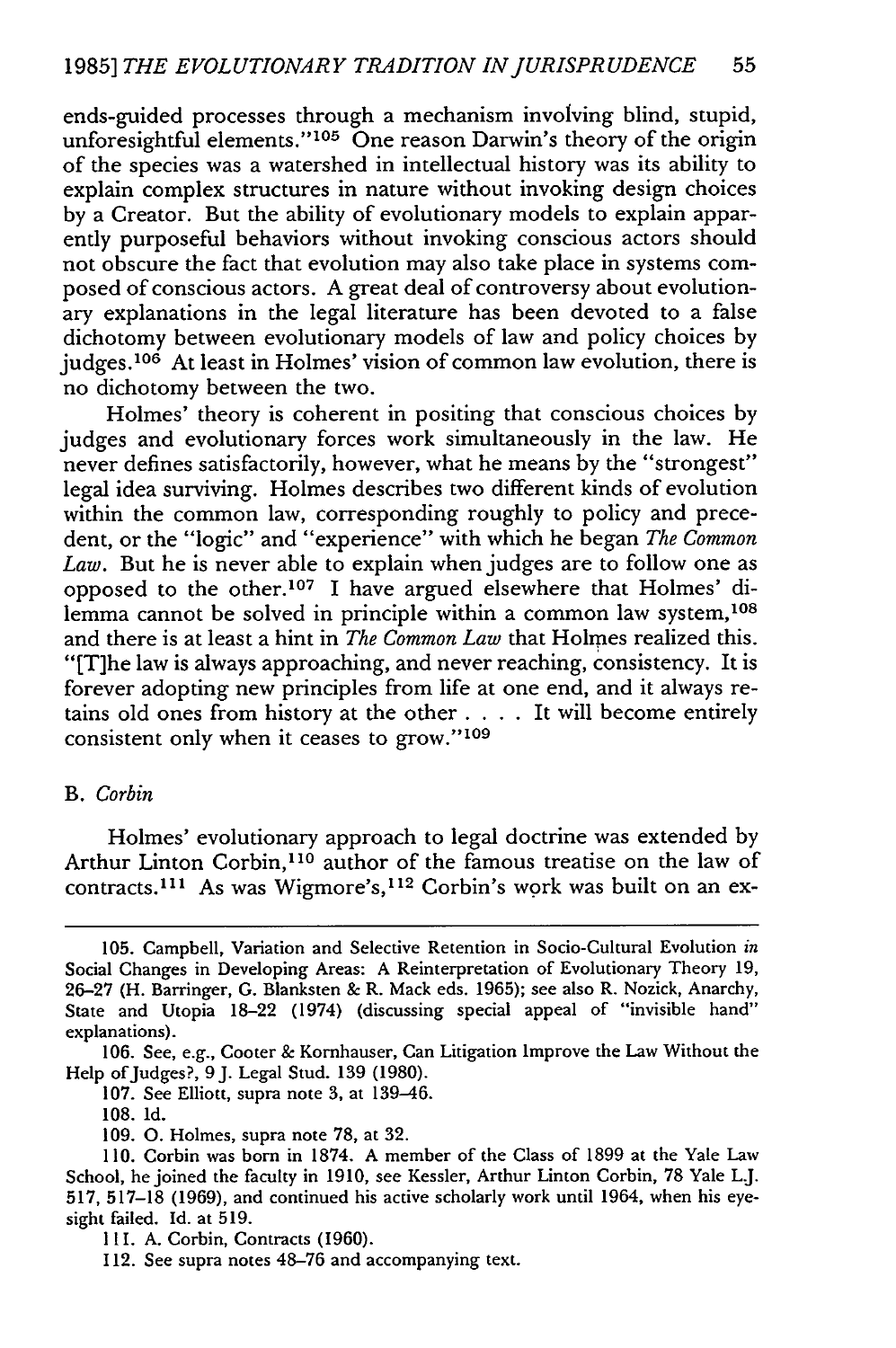plicitly evolutionary theory of jurisprudence.

In *The Law and the Judges*,<sup>113</sup> published in 1914, Corbin appears to build on Holmes' *Law in Science and Science in Law*<sup>114</sup> with an argument that "the growth of the law is an evolutionary process."<sup>115</sup> Quoting Pollock and Maitland, Corbin describes the forms of action as "living things. . **.** . A few are still-born, some are sterile, others live to see their children and children's children in high places. The struggle for life is keen among them and only the fittest survive."<sup>116</sup> Corbin insists that this metaphor is "not to be taken solely in a figurative sense; it states truly the life-story of our legal principles also." $117$  He then distinguishes, even more clearly than did Holmes,<sup>118</sup> between the law as applied in individual cases, which judges make as an act of will, and legal doctrines or "rules" of law which evolve in populations of cases.

A judge's declared rules must compete for their lives with the rules declared by other judges and by all other persons. In the judicial world, as in the animal and vegetable world, the ultimate law is the law of the survival of the fittest.

Do the judges make the law? Undoubtedly they do, so far as the litigating parties are concerned. As to the parties to the suit, the court of last resort can and does lay down the rule according to its will. **.... 119**

For Corbin, the fact that a legal principle has been declared over and over is no guarantee that it will continue to be recognized. As new cases arise, other judges decide whether to follow the law as stated previously or to modify it in the case before them: "[H]owever 'well-settled' the rules may be, their application to life is always uncertain. A rule lives only in its application; apart from that, it is a dead, inert thing. A new and different application of the rule is the creation of a new rule."<sup>120</sup> As do contemporary theorists of cultural evolution,<sup>121</sup> Corbin

115. A. Corbin, supra note 113, at 249.

116. Id. at 237. The source of the metaphor is 2 F. Pollock & F. Maitland, The History of English Law 561 (2d ed. 1899).

117. A. Corbin, supra note 113, at 237.

118. See supra text accompanying note 100.

119. A. Corbin, supra note 113, at 238.

120. Id. at 239.

<sup>113.</sup> Corbin, The Law and the Judges, 3 Yale Rev. 234 (1914). The publication of this article only four years into his academic career nearly cost Corbin his job. The controversy stemmed not from its evolutionary overtones but because the article enunciated the then-heretical, now orthodox proposition that a "judge is a lawmaker." Id. at 235; Kessler, supra note 110, at 518 ("[T]he powerful backing of William Howard Taft, Kent Professor of Law at Yale College ... effectively neutralized the opposition.").

<sup>114.</sup> Corbin does not attribute the evolutionary aspects of his theory to Holmes, although he does quote from one of Holmes' other essays. A. Corbin, supra note 113, at 238 (quoting Holmes, The Path of the Law, **10** Harv. L. Rev. 457, 461 (1897)). Undoubtedly Corbin also knew Holmes' *The Common Law.* While there is no direct evidence that Corbin was familiar with *Law in Science and Science in Law,* the article appeared in the Harvard Law Review in 1899, Corbin's last year in law school, and it seems likely Corbin read it and it left an unconscious impression.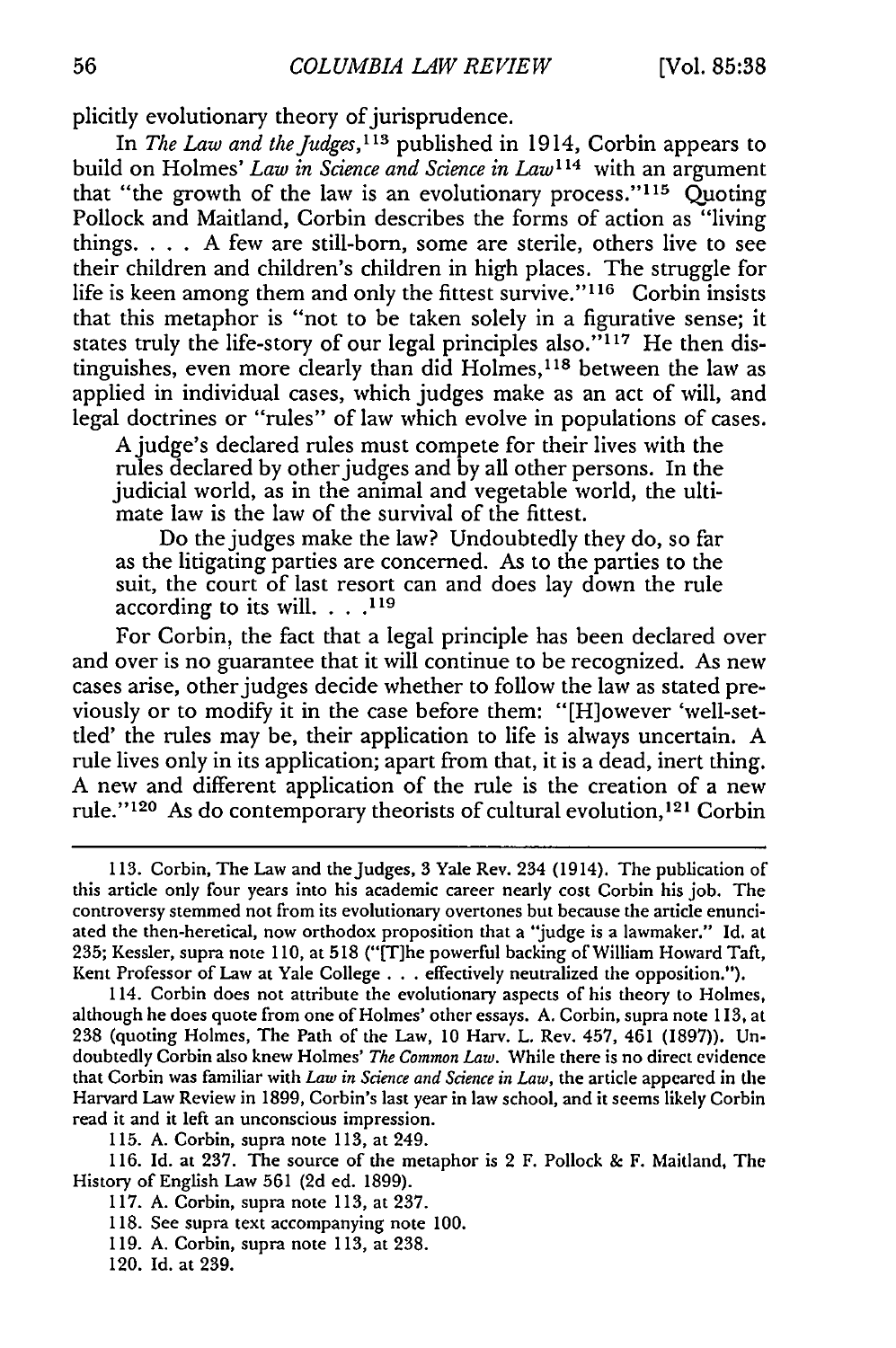appears to use "survival of the fittest" to mean only that some doctrines are more likely than others to gain acceptance. He never claims clearly that some legal doctrines are "fitter" in the strict, biological sense of enhancing the chance that the society which adopts them will itself survive.<sup>122</sup>

Like Savigny, Corbin emphasizes the role of the community in making law. Judges have power, writes Corbin, only "from some sort of consent and acquiescence of all the active forces of the community."<sup>123</sup> Judges "may lead the multitude," but their "leading can be justified only by success," $124$  that is, by community acceptance of the principles they declare.<sup>125</sup>

Corbin's theory moves beyond those of Savigny and of Holmes,<sup>126</sup> however, by embracing variation as a creative force in the law. True to the "leading case" theory of law dominant at Harvard during his tenure there,<sup>127</sup> Holmes, like Savigny, conceives of variation in the law as largely sequential, with one rule of law supplanting another over time.<sup>128</sup> Holmes lacks Corbin and Wigmore's<sup>129</sup> sense of the law as a broad distribution of competing answers about how to resolve a given dispute, rather than as a single unitary "rule." Corbin sees past judicial decisions as a valuable storehouse of wisdom, but emphasizes that the law never speaks with a single voice. "The records of a million cases" in the law reports, he says, are "instructive," but never "harmonious."<sup>130</sup>

123. A. Corbin, supra note 113, at 240.

124. Id. at 250.

125.

In general [the judge] must let the multitude lead him. That judge is just and wise who draws from the weltering mass the principle actually immanent therein and declares it as the law. This has always been the judicial function in all countries, and for its performance the judge must bear the responsibility.

Id.

126. See supra text accompanying notes 12, 94-98.

127. See, e.g., C. Langdell, A Selection of Cases on the Law of Contracts vii-ix (1879).

128. See, e.g., **0.** Holmes, supra note 78, at 63-120 (describing historical evolution of tort law as a process in which one rule succeeds another); see also Elliott, supra note 3, at 122 ("lack of a continuing source of variation is a substantial problem" for Holmes' theory of common law evolution).

129. See supra text accompanying notes 73-76.

130. A. Corbin, supra note 113, at 246.

In [the law reports] are the records of a million cases, each with dozens of facts,

<sup>121.</sup> See L. Cavalli-Sforza & M. Feldman, Cultural Transmission and Evolution: A Quantitative Approach (1981).

<sup>122.</sup> Compare id. at 15-17 (distinguishing between "cultural fitness," the probability that practice will be followed by others in the future, and "Darwinian fitness," which increases the ability of an organism or culture to survive), with A. Corbin, supra note 113, at 247 ("What is the test of right and wrong, of truth and error, of sound law and bad law? The final test is survival in conflict. The fittest survive.") But see id. at 248 ("The aim of any legal system is general satisfaction **...** because it is general satisfaction that supports the system.").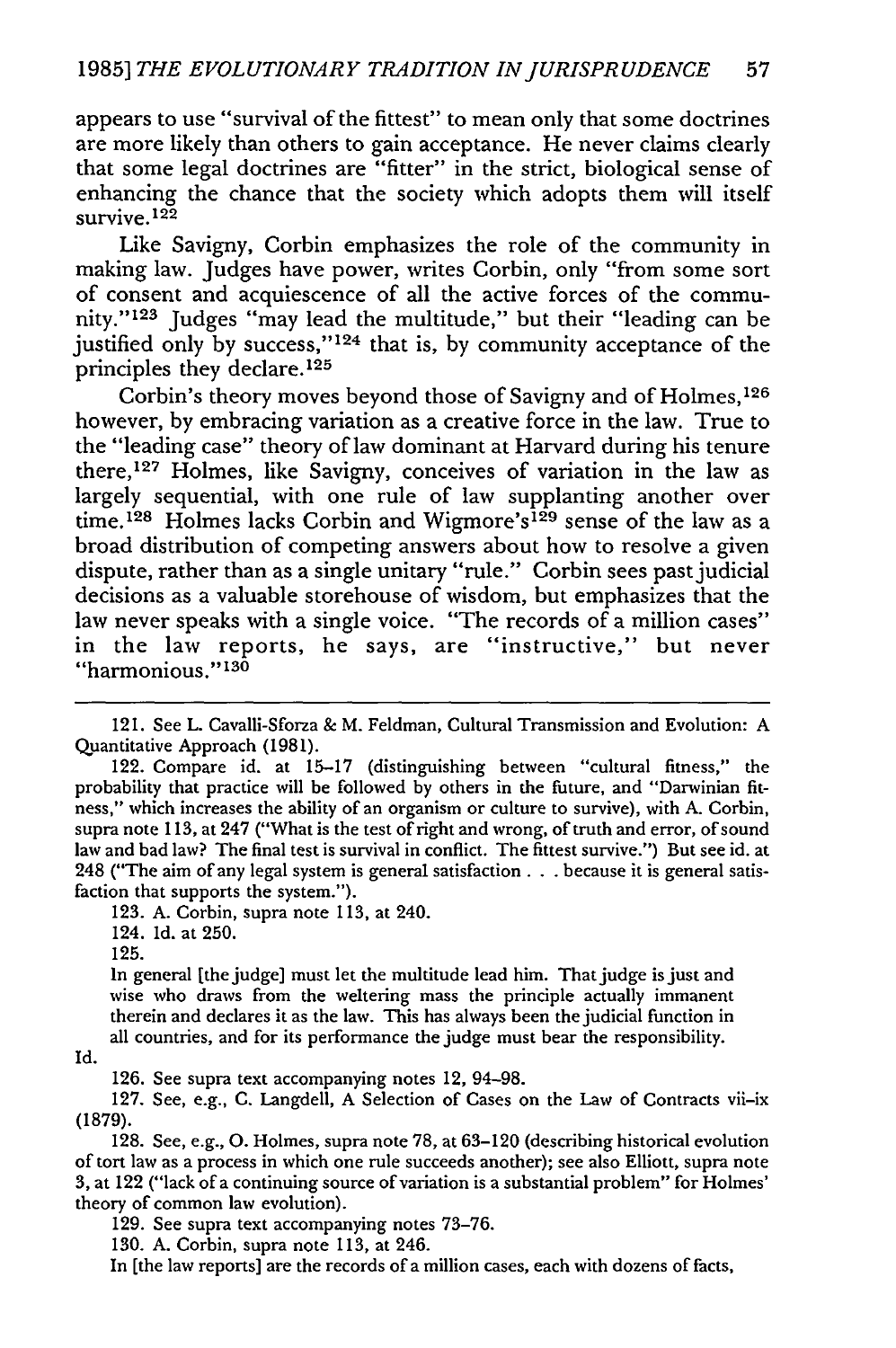The variation in precedents that Corbin views as a creative force is not his only source of "mutant" legal types engaged in a competition for survival. An equally important part of Corbin's contribution to theories of legal evolution is his assertion that "there are many sources of law other than statute and precedent."<sup>131</sup> According to Corbin, legal evolution also occurs as principles from outside enter the law.<sup>132</sup> In extending the theory of legal evolution to include community norms as sources of law, *The Law and the Judges* is more sophisticated than its predecessors. <sup>133</sup>

In the final analysis, however, Corbin is also vague about what makes one principle of law "fitter" than another to win acceptance by the community, and about how the community's preferences are translated into law by judges.<sup>134</sup>

Corbin first asks, "When someone declares a new principle of law, how can we tell whether or not it is fit?"<sup>135</sup> The "new principle," he tells us, is rarely really new; we can consult history for guidance.<sup>136</sup> If history is unilluminating, however, "we must compare it with other doctrines, make applications of it to hypothetical cases, try it in actual cases, experiment, and await the result."<sup>137</sup> But Corbin never really explains what "result" we are waiting for; what kind of community re-

Id.

131. Id. at 245.

132.

The rules [of law declared by judges] come from all possible sources-from constitutions and statutes; from the decisions of other judges; from legal writers, ancient and modern, in this and other countries; from books of religion and morality; from the general principles of right and wrong in which the judge was trained from his youth up; from the rules of action customarily followed in the community ... ; from the judge's own practice and interest and desire. The judge, if honest, lays down either a rule that has been approved or acquiesced in by the community in the past, or a rule to which he believes the community will in the future give approval and acquiesence. In declaring the rule by which the parties are to be governed, he must declare the rule that is the resultant of all the foregoing forces. It can easily be seen how wide a variation this allows.

Id. at 240.

133. Professor Robert Cover has recently advanced a theory of law similar to this aspect of Corbin's theory. See Cover, The Supreme Court, 1982 Term-Foreword: Nomos and Narrative, 97 Harv. L. Rev. 4 (1983) ("No set of legal institutions or prescriptions exists apart from the narratives that locate it and give it meaning.").

134. See supra note 125 and accompanying text.

135. A. Corbin, supra note 113, at 247.

136. Id.

137. Id.

each with its history of a dispute between men, and each with ajudge's decision as to what justice required and why he thought so. They are not harmonious; in them can be found authority for both sides of almost any question. But they are instructive: **...** they present material for testing a proposed rule by applying it to a great variety of cases; . . . they supply arguments of learned and experienced men on both sides of vast numbers of questions.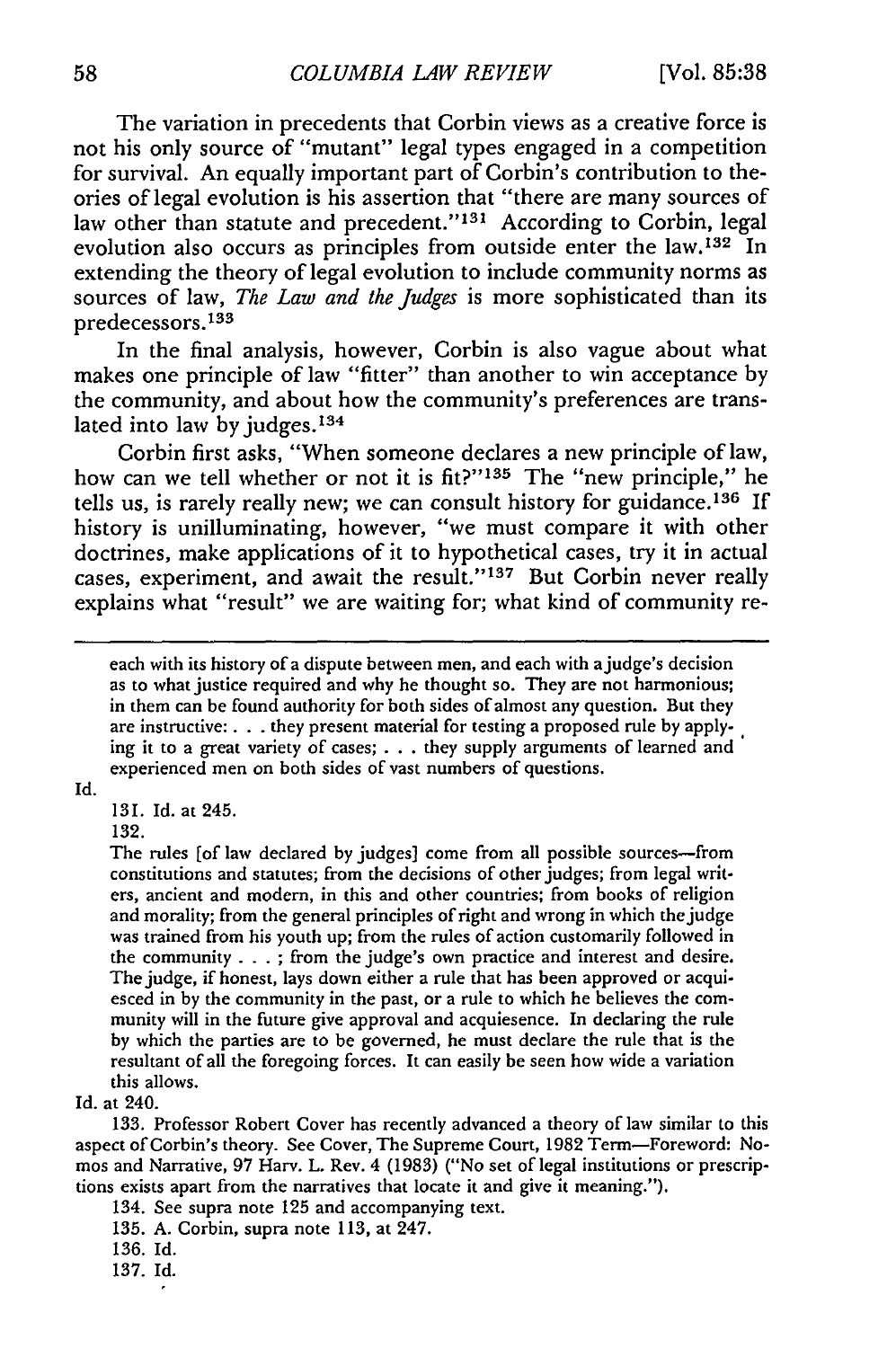sponse signifies that a principle is "fit"; or how the community's response can influence the law. In the end, he retreats into generalities like his assertions that the "test of judicial action is criticism"<sup>138</sup> and the "aim of any legal system is general satisfaction."<sup>139</sup> Corbin does say that when a judge refuses to follow the community's wishes and "is a law unto himself," the community may "criticise and recall and impeach and even hang him."<sup>140</sup> These remedies are not particularly useful ways to guide judicial discretion.<sup>141</sup> At most, the fear of hanging may constrain judges from flagrantly disregarding the will of powerful segments of the community; it does not explain why the finer details of law evolve in response to the communal will, as Corbin claims.

### C. *Clark*

For reasons that remain somewhat mysterious, $142$  references to evolution in Anglo-American jurisprudence are few and far between during the half-century from the middle 1920s to the middle 1970s. The rebirth of an evolutionary tradition in legal scholarship began in 1977 with the work of Robert Charles Clark. Like Holmes and Corbin, Clark focuses on the evolution of legal doctrines but extends their argument beyond the common law to propose that statutes also evolve.

Clark first proposed the concept of statutory evolution in an analysis of subchapter C of the Internal Revenue Code, the corporate income tax.<sup>143</sup> Clark acknowledges that the corporate income tax is an artifact produced by human minds,<sup>144</sup> but maintains that the corporate income tax, like the designs of pottery, arrowheads, or other cultural artifacts, is subject to a process of "cultural evolution."<sup>145</sup>

Clark begins with a question: Were the "major traits" of the corporate income tax "determined by a set of genes fixed in its infancy," or does it "grow in a passive, mechanistic way" with its parts "constantly shaped and re-shaped in response to the shifting pressures of a changing environment?"<sup>146</sup> Clark's answer is that the "genes" of cor-

143. Clark, The Morphogenesis of Subchapter C: An Essay in Statutory Evolution and Reform, 87 Yale L.J. 90 (1977).

144. Id. at 90.

145. Id. at 91-93.

146. Id. at 90.

<sup>138.</sup> Id. at 248.

<sup>139.</sup> Id.

<sup>140.</sup> Id. at 242.

<sup>141.</sup> SeeJ. Ely, Democracy and Distrust 45-47 (1980).

<sup>142.</sup> The association of evolutionary models of law with Social Darwinism may have tended to discredit them, see infra notes 247-49 and accompanying text. The demise of the evolutionary tradition in legal scholarship was not, however, marked by the sort of violent controversies that have surrounded sociobiology in recent years. See infra note 228. Rather, as other approaches to legal scholarship such as "legal realism" became more popular, works embracing evolutionary approaches to law simply seem not to have been read or written.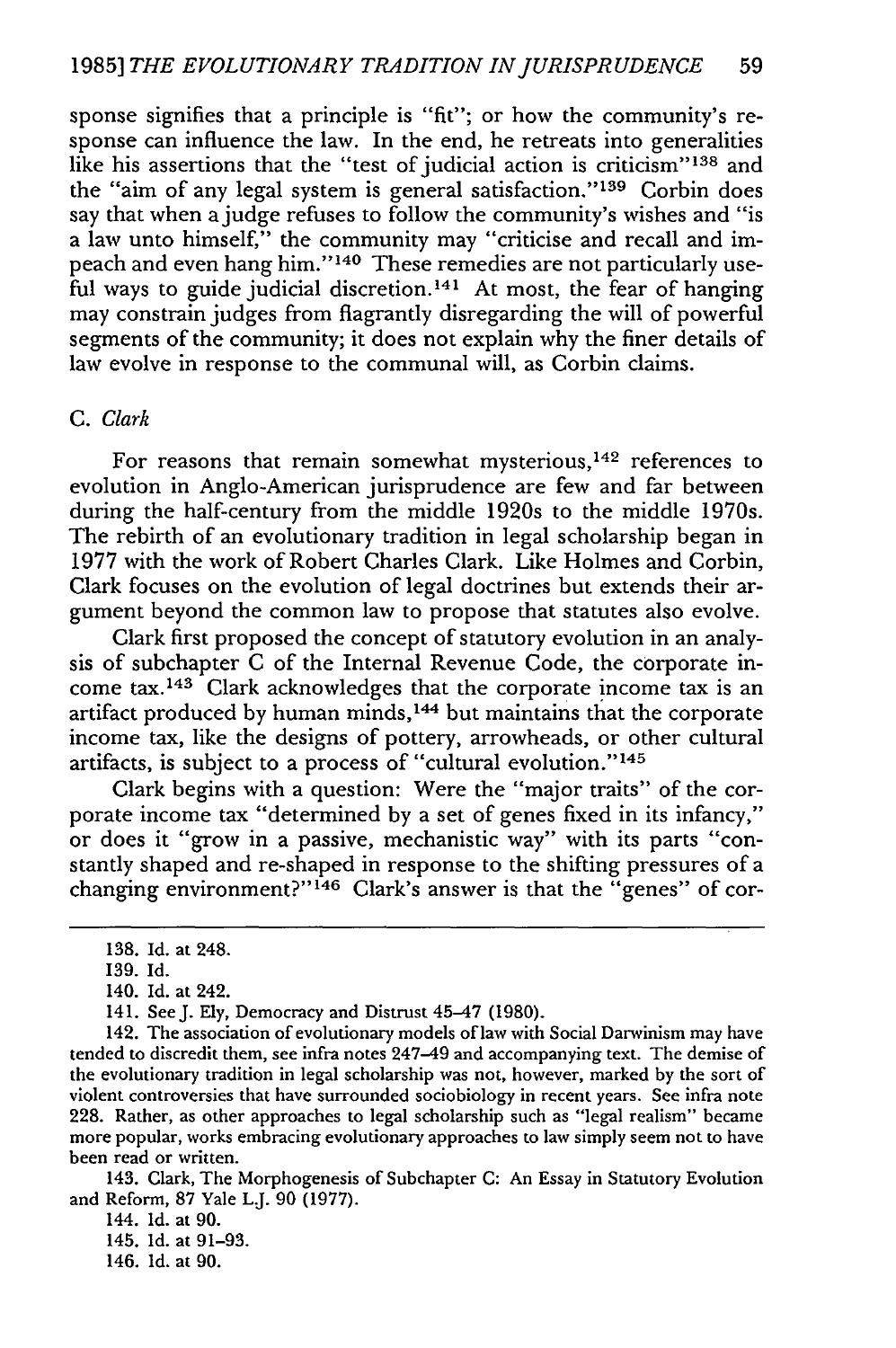porate income tax law—a "few basic decisions"<sup>147</sup> made early on rather than environmental factors, are primarily responsible for its development.

Clark's thesis is that a pattern of interactions between taxpayers, the Internal Revenue Service (IRS), the courts and Congress repeats itself over and over within a framework established by seven fundamental structural decisions. "Taxpayers and their lawyers continually seek to discover, invent, and exploit ways of reducing their taxes,"<sup>148</sup> while the IRS "continually counters these new modes of tax reduction."<sup>149</sup> Courts and Congress "arbitrate" and act as "shapers of the cultural environment." $150$  Courts tend to resolve new tax issues by applying vague, "open-ended judicial policies and rules."<sup>151</sup> As a result of entreaties by taxpayers and the IRS, Congress creates "more certainty" by adopting "mechanical rules,"<sup>152</sup> and then the cycle begins again.

Even if Clark's model is valid, however, it is not entirely clear in what sense the process he describes is evolutionary. Despite his references to "genes" and to "cultural evolution," it is hard to see in what way the interactions among taxpayers, the IRS, the courts, and Congress that Clark describes are analogous to biological evolution. If there is an analogy to Darwinian natural selection, it is vague and undeveloped.<sup>153</sup>

Clark's repeated references to evolution are made all the more enigmatic by his insistence that changes brought about by "environmental pressures" are somehow "mechanistic," rather than evolutionary.<sup>154</sup> Yet the essence of the Darwinian theory of evolution  $\dot{x}$  selection by the environment. The process of evolution Clark describes in *The Morphogenesis of Subchapter C* actually owes less to Darwin than to Herbert Spencer's notion of evolution as cycles of Integration and Disintegration. <sup>155</sup>

Clark's 1977 article on statutory evolution left a number of key questions unanswered. Since then, he has not published a comprehen-

- 150. Id.
- 151. Id.
- 152. Id. at 96.

153. It is possible to interpret the taxpayers in Clark's model as the source of variations-"mutations"-which must "survive" competition from the IRS, in an "environment" defined by courts and Congress, to become law. Clark does not draw these parallels to Darwinian evolutionary theory, however, and in a later article appears to maintain that a Darwinian theory of natural selection is not an appropriate way to conceptualize the evolution of the corporate tax culture. Clark, The Interdisciplinary Study of Legal Evolution, 90 Yale LJ. 1238, 1255-56 (1981).

154. See supra text accompanying note 146.

155. See H. Spencer, First Principles § 95 at 258 (6th ed. 1901). Clark's concept of legal evolution also bears some resemblance to the processes of "Integration" that Holmes described in *Law in Science and Science in Law,* see supra text accompanying note 95.

<sup>147.</sup> Id. at 92.

<sup>148.</sup> Id. at 95.

<sup>149.</sup> Id.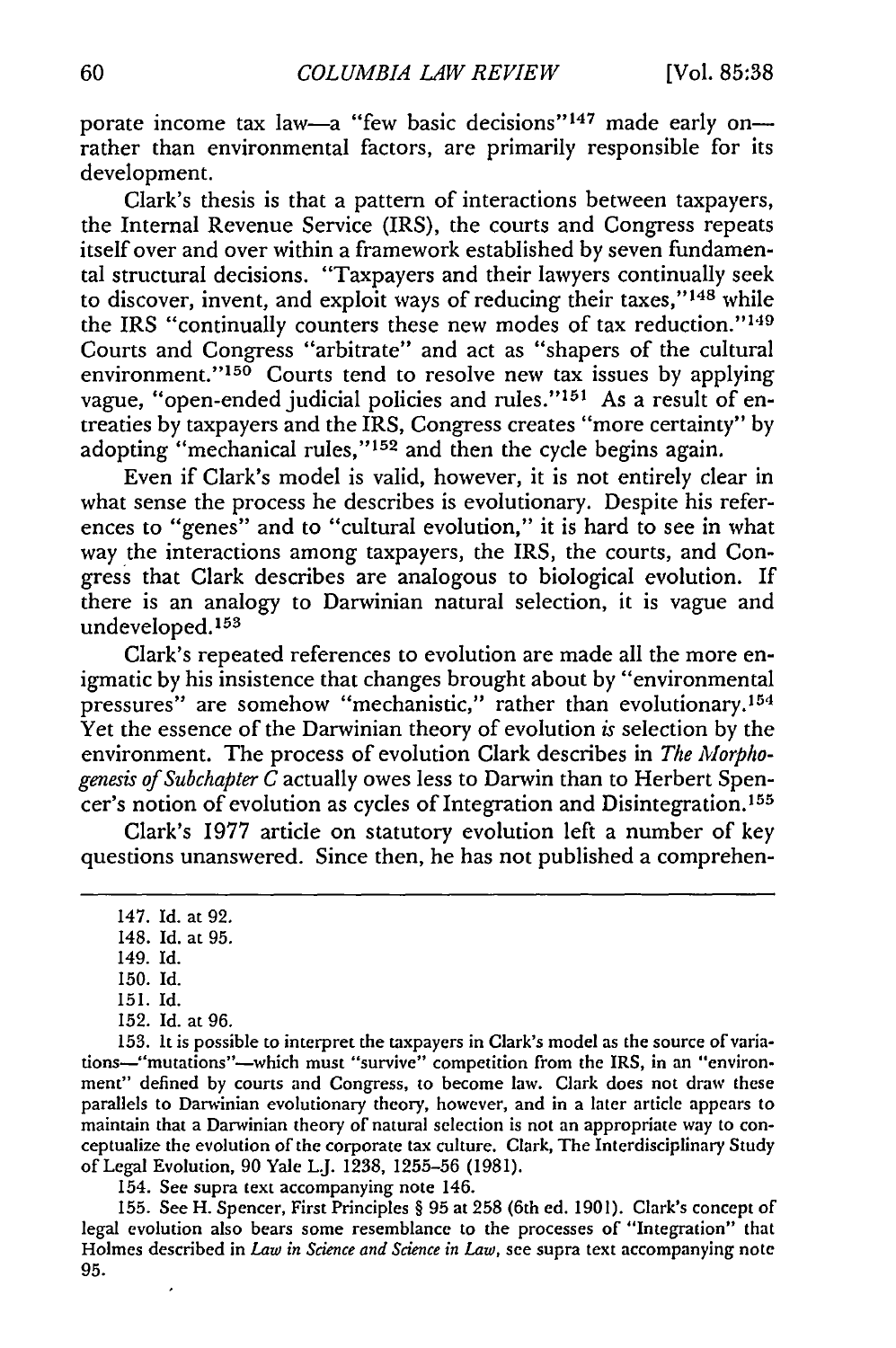sive theory of legal evolution,<sup>156</sup> preferring instead to write a series of articles which describe distinctive patterns of legal evolution in different areas of law. In one article,<sup>157</sup> for example, he claims that the succession in the dominant forms of capitalist enterprise-from privatelyheld corporations, to publicly-held corporations, to institutional investors, to pension funds-shows an evolution "in the direction of increasing specialization and professionalization [in] decisionmaking" accompanied by "increasing scope for citizen participation" in the income from real capital investment.<sup>158</sup> In another article,<sup>159</sup> he argues that the succession of legal principles for determining priority among secured creditors shows an evolution toward reducing "fraud and 'unfixity' costs in secured transactions" while reacting to "technological innovations."<sup>160</sup>

In his most comprehensive published work of evolutionary theory, *The Interdisciplinay Study of Legal Evolution,' <sup>6</sup> <sup>1</sup>*published in 1981, Clark summarizes six different examples of legal evolution which he and others had identified in corporate and commercial law.<sup>162</sup> He maintains that these six instances exemplify two "apparently general patterns of change."<sup>163</sup> The first general pattern of change is "cost reduction" in response to social or technological changes.<sup>164</sup> The second involves "the close connection between changes in the *size* of economic units or transactions and the subsequent development of new

157. Clark, The Four Stages of Capitalism: Reflections on Investment Management Treatises, 94 Harv. L. Rev. 561 (1981).

158. Clark, supra note 153, at 1247-48.

159. Clark, Abstract Rights Versus Paper Rights under Article 9 of the Uniform Commercial Code, 84 Yale LJ. 445 (1975).

160. Clark, supra note 153, at 1254.

161. Clark, supra note 153.

162. Id. at 1242-56.

163. Id. at 1241.

164.

First, technological, social, or other external changes occur that create new opportunities for legal rules to reduce costs or disutilities. . **.** . Second, a responsive legal invention occurs **. .** . [which] reduces the costs or disutilities better than identifiable alternatives; and instances of the principle or institution proliferate. One is inevitably tempted to analogize the process to Darwin's natural selection view of the origin of species. Third, the rise of the successful legal principle or institution itself creates new needs and opportunities for cost reduction. Fourth, substantial legal activity occurs. **. .** to exploit these opportunities. **.** . [which] is apt to involve fairly obvious struggles over the distribution of cost savings.

Id. (footnote omitted).

<sup>156.</sup> Clark has proposed a more ambitious theory of legal evolution which he has cited but never published. Clark, Notes Toward a Theory of Legal Evolution (1978) (unpublished manuscript), cited in Clark, supra note 153, at 1256 n.30. One of the issues addressed there is "Why do developments in some legal fields seem endogenous, that is explainable with few references to changes in non-legal influences, while those in other fields do not?" Clark, supra note 153, at 1256.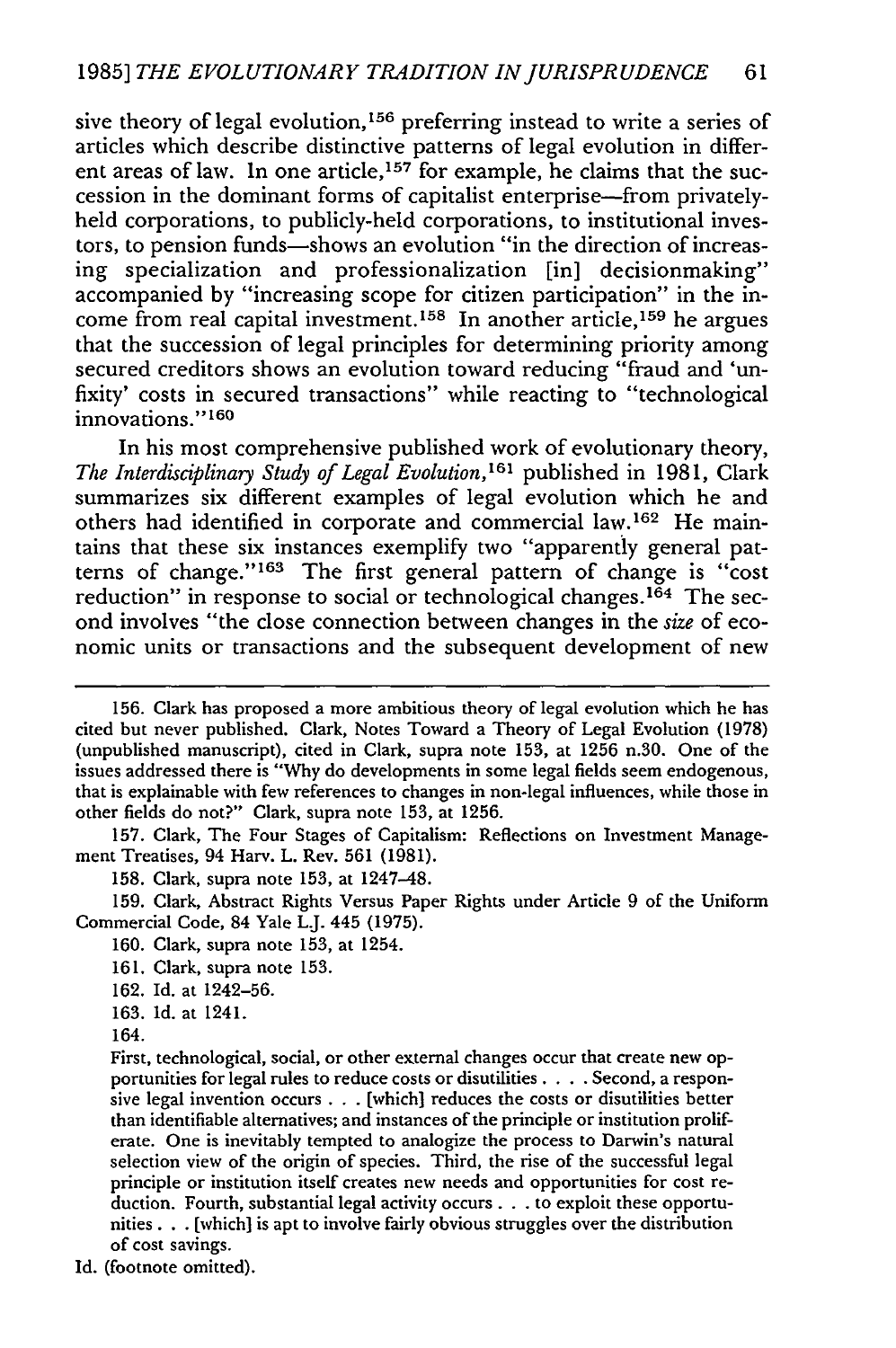institutions and rules."<sup>165</sup> However, this second phenomenon may not really be a separate category. Large scale economic units or transactions seem to be merely a particular instance of Clark's "technological, social, or other external changes. **. .** that create new opportunities for legal rules to reduce costs."166

While Clark's theory amounts to an assertion that a general pattern of cost reduction appears to underlie most of the instances of legal evolution he has identified, Clark has not yet suggested any explanation for why the law evolves toward less costly arrangements. He does, however, attack the causal theories proposed by others to explain this supposed tendency of the law.<sup>167</sup> Clark is apparently content to observe that the law generally seems to be moving toward cost reduction in those instances he has identified. Presumably, however, one also might be able to identify other areas (for example, discovery proceedings in civil litigation) in which the law is evolving toward *increased* costs. Clark himself acknowledges that the pattern of evolution toward decreasing costs is not universal, and insists that the type of legal evolution he identified in his 1977 article on *The Morphogenesis of Subchapter C* cannot properly be interpreted in terms of cost-reduction.168 Clark has not proposed any systematic theory of when the law evolves in a direction that reduces costs, and when it does not.

Overall, the strength of Clark's work is in its attention to the substance of legal doctrine in a number of areas. Like Wigmore, Clark attempts to relate trends in the law to external factors. Despite the odd passage from his 1977 article in which Clark appears to denigrate "environmental pressures" as a source of legal change, 169 most of Clark's work seems to document precisely that pattern-the law gradually accommodating itself to changes in the environment. However, what mechanisms are responsible, and to what degree they are analogous to biological evolution, is not clear from Clark's work.

## III. ECONOMIC THEORIES OF LEGAL EVOLUTION

An important difference of focus separates economic theories of legal evolution from the doctrinal theories which preceded them. Economic theorists of legal evolution are not particularly interested in identifying patterns of changes in legal doctrine. Their primary concern has been modeling the *processes* that cause legal doctrines to change. The economic school of legal evolution has argued that processes akin to natural selection in biology are at work in the law. The basic thesis is that people share a desire to eliminate unnecessary

**<sup>165.</sup>** Id. at 1242.

<sup>166.</sup> **Id.** at 1241; see supra note 164.

**<sup>167.</sup>** Id. at 1266-72 (criticizing George Priest's theory). For a discussion of Priest's work, see infra text accompanying notes **188-203.**

**<sup>168.</sup>** Id. at **1255-56.**

<sup>169.</sup> See supra note 153.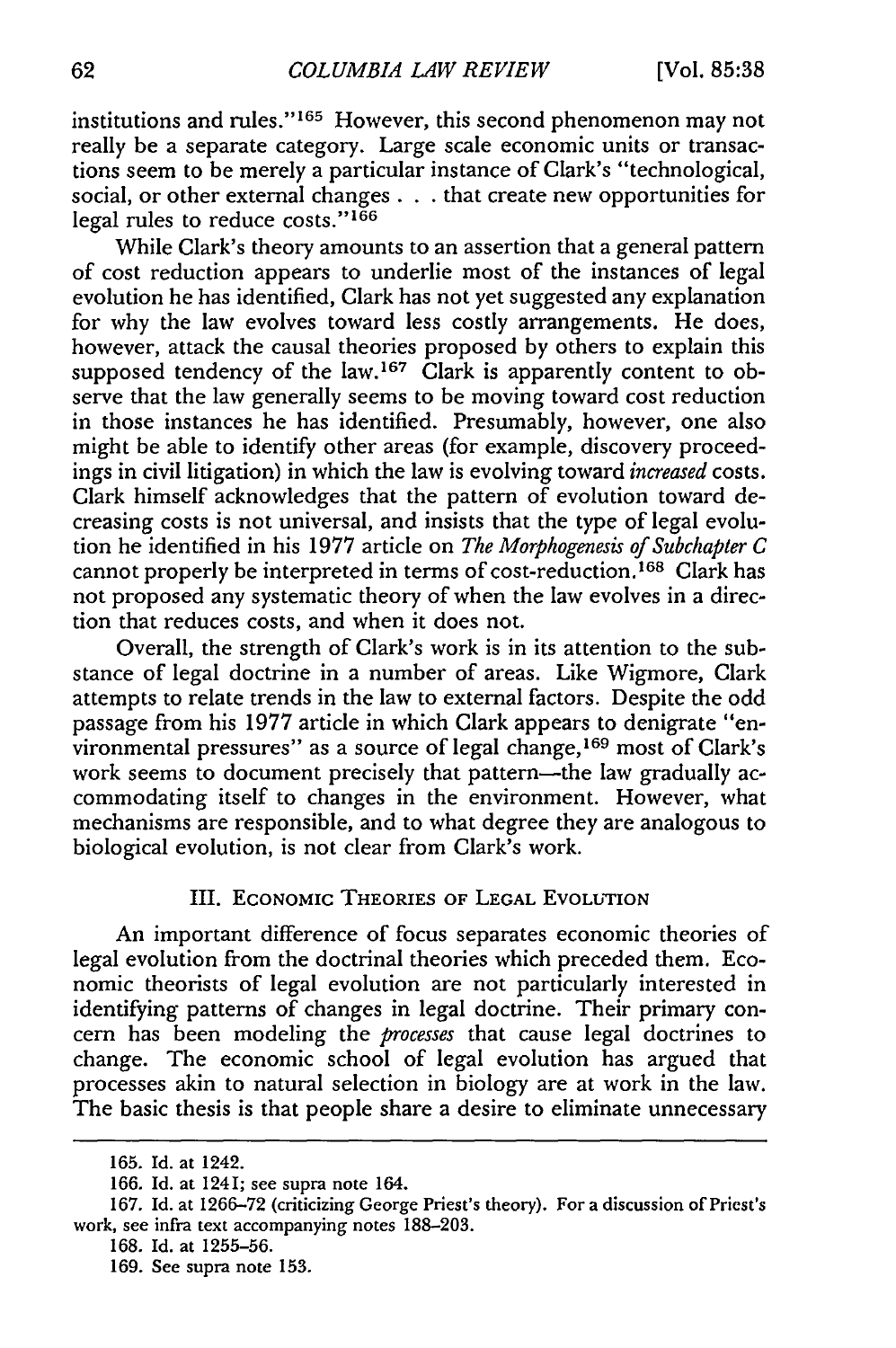costs, and that over time the shared goal of reducing unnecessary costs causes the law to evolve toward rules of law that are less wasteful or, conversely, rules that increase economic efficiency.

These contemporary economic theories of legal evolution are not necessarily inconsistent with earlier theories of legal evolution. Rather, the economic theorists claim to have solved the riddle that baf-<br>fled Holmes and Corbin: why one legal rule ultimately proves "stronger" than another in the competition to survive. In general, the economists' answer is that a rule of law is "stronger" if it reduces social costs.

The shift from a doctrinal conception of legal evolution to an economic one can be seen in Professor Clark's work. His 1977 article on the evolution of the corporate income tax is typical of doctrinal approaches to legal evolution, such as Holmes' or Corbin's. It described a pattern of change in legal principles analogous to the results of biological evolution in nature, without saying much about the processes that produce these evolutionary changes in the law. To the extent that he addresses the issue, Clark, like Holmes, maintains only that groups compete, with the "strongest" winning out.<sup>170</sup> By 1981, however, Clark adopted a perspective more typical of the economic school, describing a general pattern of "cost reduction" as the force behind many patterns of legal evolution.<sup>171</sup>

To identify certain premises shared by the economic school of legal evolution is not to say that the economists have no differences among themselves. On the contrary, a burgeoning literature has developed in recent years proposing, controverting, and modifying economic theories of legal evolution. 172 The technical differences between various economic theorists are not essential to the present discussion; it will suffice to describe the basic evolutionary hypothesis that underlies most of the economic theories of legal evolution, and to review some of the major criticisms that have been made of this school.

<sup>170.</sup> See supra text accompanying notes 146-52.

<sup>171.</sup> See supra text accompanying note 164.

<sup>172.</sup> In chronological order, the more significant papers are Rubin, Why Is the Common Law Efficient?, 6J. Legal Stud. 51 (1977); Priest, The Common Law Process and the Selection of Efficient Rules, 6J. Legal Stud. 65 (1977); Goodman, An Economic Theory of the Evolution of the Common Law, 7J. Legal Stud. 393 (1978); Cooter, Kornhauser & Lane, Liability Rules, Limited Information and the Role of Precedent, 10 Bell J. Econ. 366 (1979); Landes & Posner, Adjudication as a Private Good, 8J. Legal Stud. 235 (1979); Cooter & Kornhauser, supra note 106; Terrebonne, A Strictly Evolutionary Model of Common Law, 10 J. Legal Stud. 397 (1981); Note, The Inefficient Common Law, 92 Yale LJ. 862 (1983). For a capsule summary of the differences among three of the leading theories-those of Rubin, Priest, and Goodman-see the remarks of George Priest, in Hirshleifer, Evolutionary Models, in Economics and Law, 4 Research in Law and Economics 167, 171-72 (1982).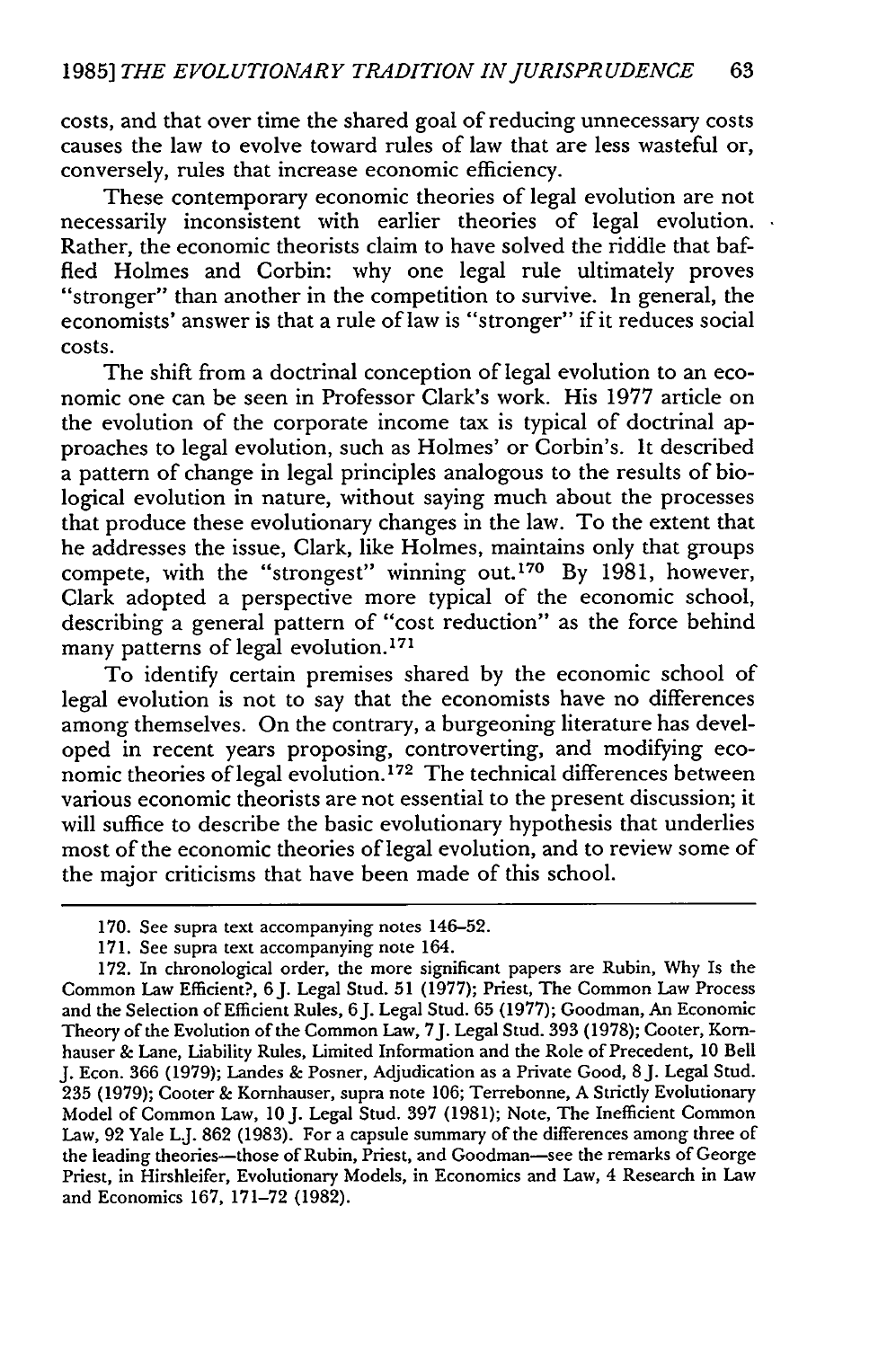## A. *Rubin*

The cornerstone of virtually all economic theories of legal evolution is that decisions by litigants, not judges, determine which legal principles survive.<sup>173</sup> This evolutionary hypothesis was proposed in 1977 by economist Paul Rubin<sup>174</sup> and refined and elaborated by law professor George Priest.175 Stripped to its essence, Rubin's insight is that judges only decide those cases that somebody takes to court. Thus, law cannot be produced by judges alone; it is necessarily a joint product of the pattern of decisions by disputants to bring cases to court, and the pattern of decisions by judges once cases reach them. Perhaps, Rubin suggests, a systematic pattern in decisions by litigants about which cases to settle has more to do with forming the law than what judges decide once cases reach them. Rubin argues that the law is shaped by an "evolutionary mechanism,"<sup>176</sup> because decisions by citizens to settle disputes serve to select from among the existing population of legal doctrines those which will survive and those which will "mutate" as they are reexamined by the courts.

Beginning from Richard Posner's thesis that "the common law can best be understood as an attempt to achieve economic efficiency,"<sup>177</sup> Rubin argues that this "presumed efficiency"<sup>178</sup> is due to "the utility maximizing decisions of disputants rather than . . **.** the wisdom of judges."<sup>179</sup> Rubin siguificantly qualifies Posner's broad assertion that the common law is efficient, however, by stating that an efficient outcome is achieved only if "both parties. **. .** have a substantial interest in future cases of this sort."<sup>180</sup> Unless the anticipated "efficiency savings"

173. The suggestion that community reaction helps to shape the law was not entirely new. See A. Bickel, The Morality of Consent (1975); 2 F. Hayek, Law, Legislation and Liberty (1976); R. Jhering, The Struggle for Law (J. Lalor trans. 2d. ed. 1915). Rubin, however, made more extreme claims for the effect of decisions by litigants than previous writers, he expressed his thesis as a formal, evolutionary model.

175. Priest, supra note 172. As will become apparent, there are significant differences between Rubin's and Priest's theories of legal evolution. Moreover, Priest subsequently renounced his original theory of legal evolution as too simple, and turned in his later work to modeling the settlement process, see infra text accompanying notes 202-03. For purposes of comparing theories of legal evolution, however, it is useful to group together certain common elements of Rubin's theory and Priest's early evolutionary theories.

176. Rubin, supra note 172, at 51.

177. Id.

178. Id.

179. Id.

180. **Id.** at 53. According to Rubin's theory the outcomes of litigation would be inefficient, however, when "repeat players" such as insurance companies litigate against "one-shotters" such as consumers, since the repeat player would have an incentive to "invest" in litigation in order to purchase a favorable precedent, while the one-shotter would not, id. at 55-56. Rubin also says that his analysis applies to legislation, as well as litigation, and predicts that "laws would be passed at the expense of large groups which would not be able to effectively lobby against their passage because of free rider

<sup>174.</sup> Rubin, supra note 172.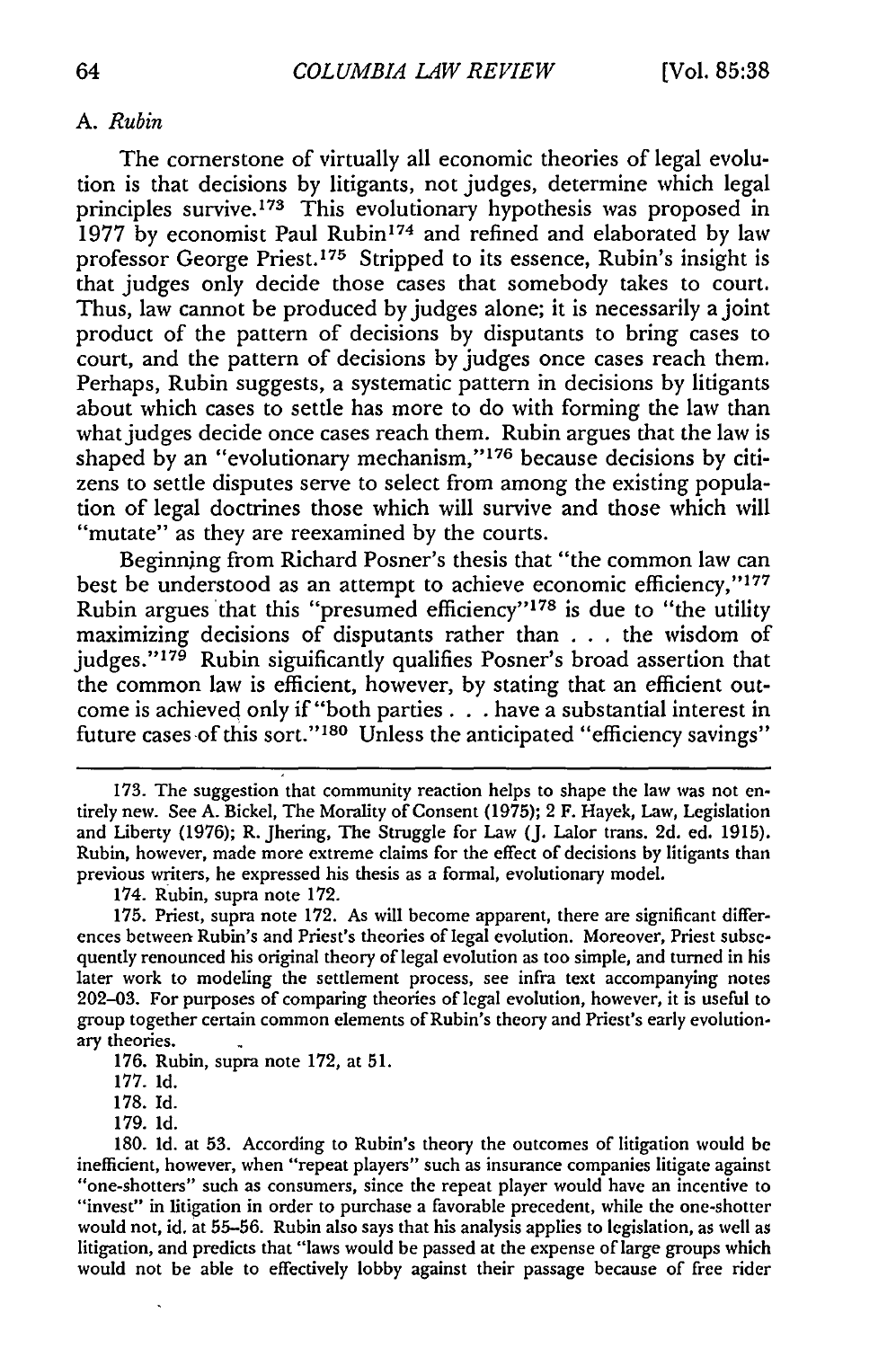from a change in the rule of law are large enough to outweigh attorneys' fees and other direct costs of litigation, parties will, if rational, settle for the result dictated by existing precedents to avoid court costs, rather than litigate in the hope of persuading the court to alter the law. However, if both sides have an interest in the future effect of the legal rule that is relatively substantial compared to the costs of litigation, one or the other will always force litigation until an equilibrium is reached at or near an "efficient" solution.<sup>181</sup> Rubin contends that this evolutionary process will drive the law toward economically efficient rules despite the motivations of judges: "If judges decide independently of efficiency, we would still find efficient rules. Intelligent judges may speed up the process of attaining efficiency; they do not drive the  $process.^{"182}$ 

Rubin's thesis is both too broad and too narrow. His claims are too broad in asserting that the law will evolve toward economic efficiency despite judicial opposition. 183 Nothing in his argument justifies the claim that the evolutionary process he identifies is strong enough to overcome all contrary biases in the decisions of judges. At most, Rubin's process gives judges greater opportunities to change inefficient rules of law; it does not require them to do so.<sup>184</sup> If the distribution of other factors affecting judges' decisions-tradition, political ideology, class bias-were essentially random, these factors would tend to cancel one another out, and the selective pressures which Rubin identifies might tend to promote economic efficiency in the law. But if consistent biases affect the distribution of judicial decisions, it is an empirical question whether they or Rubin's evolutionary forces would have a stronger influence on the law. Thus, Rubin is not justified in asserting that evolutionary forces generated by settlement decisions are necessarily stronger than any other forces that may affect the law.

On the other hand, Rubin's model of litigation decisions may be too narrow in assuming that disputants are always rational and "utility maximizing."<sup>185</sup> What little we know about why people go to court rather than settling their differences privately suggests that the decision

183. Id. at 55.

185. See supra text accompanying note 179.

problems." Id. at 61; see also Wilson, The Politics of Regulation *in* The Politics of Regulation **(I.** Wilson ed., 1980) (interest groups have incentive to form only when costs and benefits are narrowly concentrated).

<sup>181.</sup> Rubin, supra note 172, at 54-55.

<sup>182.</sup> Id. at 55.

<sup>184.</sup> Rubin may assume that only inefficient rules of law ever come to court. This conclusion depends on the assumption that all litigants are perfectly rational and have perfect information about the effect of legal rules. Even in that unrealistic world, however, nothing requires judges to abandon inefficient rules of law. They might simply reiterate them. If courts repeatedly refuse to abandon an inefficient rule of law, presumably at some point rational litigants would cease challenging it, since the incentive to litigate depends upon some likelihood a court may abandon the inefficient rule.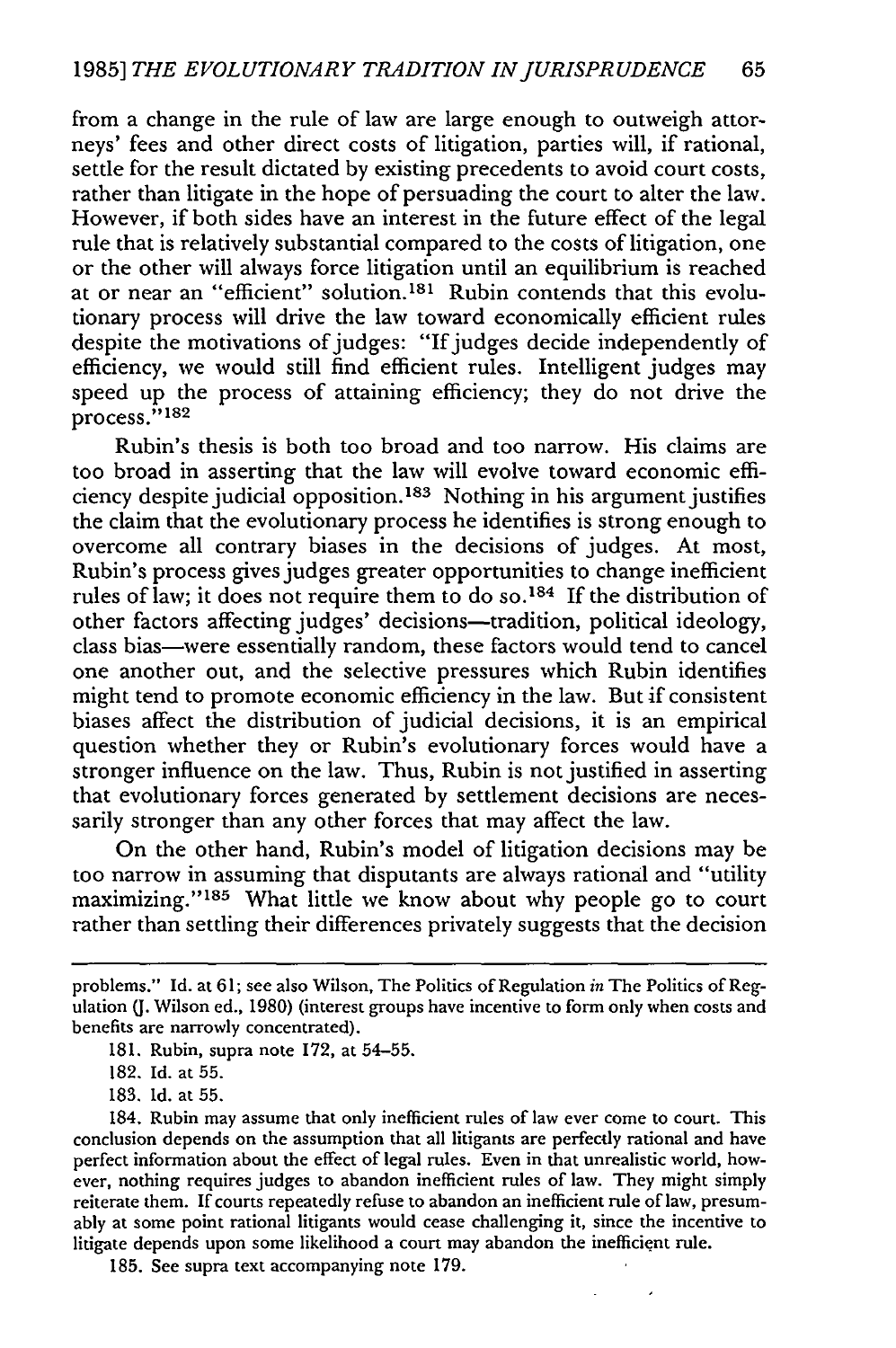to litigate is not always a logical one, taken after a dispassionate calculation of costs and benefits. A variety of norms in addition to rational self-interest in the narrow economic sense may enter into decisions to settle or litigate.<sup>186</sup>

In addition to these problems, there are also substantial weaknesses in Rubin's evolutionary model on its own terms. It seems unlikely that a pattern of settlement decisions, as Rubin models them, could be a very strong force toward economic efficiency in the common law. Rubin's model depends on litigants having relatively similar stakes in the future consequences of a legal rule-a situation which probably does not occur very frequently. Even in those few cases in which both litigants do have substantial stakes in future applications of the law, Rubin's model assumes naively that there is a clear-cut correspondence between a legal "rule" adopted in one case and results in future cases. In fact, however, the diversity and "richness of factual detail in **.. .** judicial opinions" make it difficult to predict the future applicability of many legal principles.<sup>187</sup> Moreover, even where the future effect of a legal rule can be predicted, incentives to litigate to overturn an inefficient rule would be limited. According to Rubin's model, cases will be settled unless the anticipated future costs from an inefficient legal rule, discounted by the expected probability of obtaining a change in the rule through litigation, outweigh the expenses of litigation. Legal rules which are grossly inefficient in the aggregate would nonetheless tend to persist as long as they did not impose a cost on any single litigant large enough to make it worthwhile to go to court to try to change the law.

Overall, Rubin's general observation that settlement decisions by litigants may create evolutionary pressures in the law may be more important than the specifics of his model of the settlement process.

### *B. Priest*

In a comment on Rubin's paper, law professor George L. Priest proposed a variation which "simplifies and extends [Rubin's] . . .important insight."<sup>188</sup> The central evolutionary logic of Priest's model of common law is the same as Rubin's. Both maintain that inefficient rules of law are more likely than efficient ones to be "relitigated" and eventually changed by courts. The primary difference between their theories of common law evolution lies in Rubin and Priest's explanations of why inefficient rules are more likely to be relitigated until they are changed.

Rubin's argument was subject to the important qualification that

<sup>186.</sup> A broad variety of social and cultural norms-such as emotions, community values, and peer pressure—may influence settlement decisions. See H. Ross, Settled Out of Court (rev. ed. **1980);** Eisenberg, Private Ordering Through Negotiation: Dispute Settlement and Rulemaking, **89** Harv. L. Rev. **637 (1976).**

**<sup>187.</sup>** See Deutsch, Law as Metaphor: A Structural Analysis of Legal Process, 66 Geo. LJ. 1339, 1340 (1978).

<sup>188.</sup> Priest, supra note 172 at 65.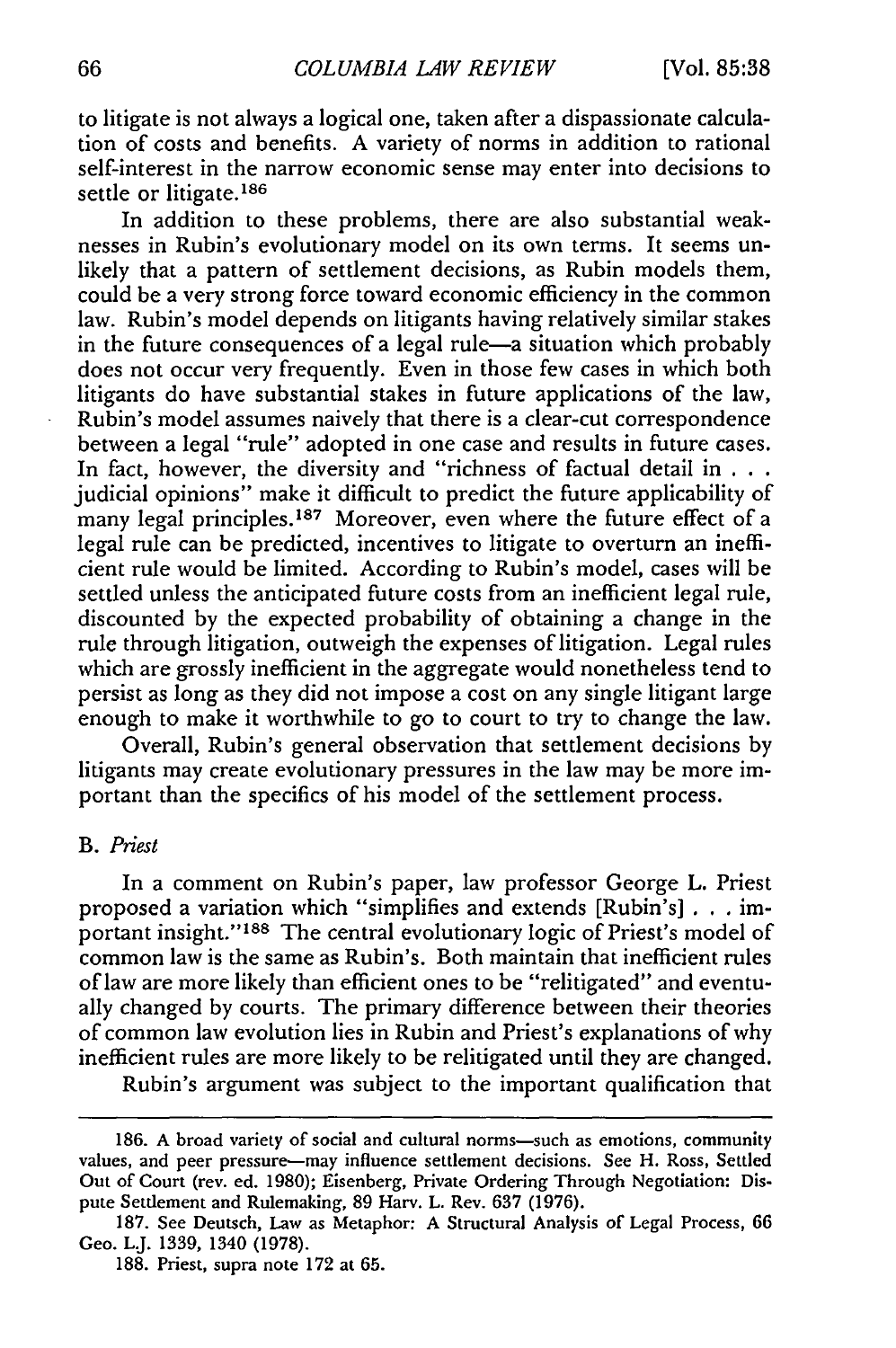both parties to litigation must be sufficiently affected by a particular rule of law that they are willing to invest in litigation in the hope that courts will use their case to replace that rule with a more efficient one. Priest's theory eliminates this constraint.<sup>189</sup> "[E]fficient rules," Priest announces, "will be more likely to endure as controlling precedents regardless of the attitudes of individual judges toward efficiency, the ability of judges to distinguish efficient from inefficient outcomes, *or the interest or uninterest of litigants in the allocative effects of the rules."' <sup>90</sup>*"The only assumption necessary for the hypothesis," Priest claims, "is that transaction costs in the real world are positive."<sup>191</sup> Therefore,

[i]t follows **. . .** that inefficient legal rules will impose greater costs than efficient rules on the parties subject to them. Since litigation is more likely than settlement where, *ceteris paribus,* the stakes of a case are greater, disputes arising under inefficient rules will be more likely to be relitigated than disputes arising under efficient rules.<sup>192</sup>

Priest's argument boils down to a deceptively simple chain of reasoning: inefficient rules increase costs, which increases the stakes in litigation, which in turn increases the rate of litigation as opposed to settlement. Therefore, Priest asserts, cases involving inefficient rules are more likely to be litigated than cases involving efficient ones.

Priest argues that "[i]nefficient assignments of liability by definition impose greater costs"<sup>193</sup> than efficient allocations of liability. Even if parties are free to bargain to reallocate costs to those who can bear them most cheaply, assuming that bargaining itself is not costless, "the costs imposed by inefficient rules will always be higher than the costs imposed by efficient rules."<sup>194</sup> Therefore, Priest asserts, the "stakes" in litigation will be greater when the prevailing legal rule is inefficient than if the rule were efficient, because the amount at stake is increased by what it would cost to overcome the initial, inefficient assignment of liability through private bargaining. But "if all other factors are held constant, those cases in which the stakes are higher are more likely than those in which the stakes are lower to be litigated rather than settled."<sup>195</sup> Therefore, Priest concludes, "inefficient rules as a class will be more likely than efficient rules to generate litigation and thus to be

192. Id.

- 194. Id.
- 195. Id.

<sup>189. &</sup>quot;It is unnecessary to assume, as might have been implied by Professor Rubin's discussion, for example, that the parties agree on the probability of a given verdict, that transaction costs are greater than the savings from voluntary shifts in liability, or, as was crucial to Professor Rubin's results, that both parties to the dispute have continuing interest in the legal outcome." Id. at 66 (footnote omitted).

<sup>190.</sup> Id. at 65 (emphasis added).

<sup>191.</sup> Id.

<sup>193.</sup> Id. at 67.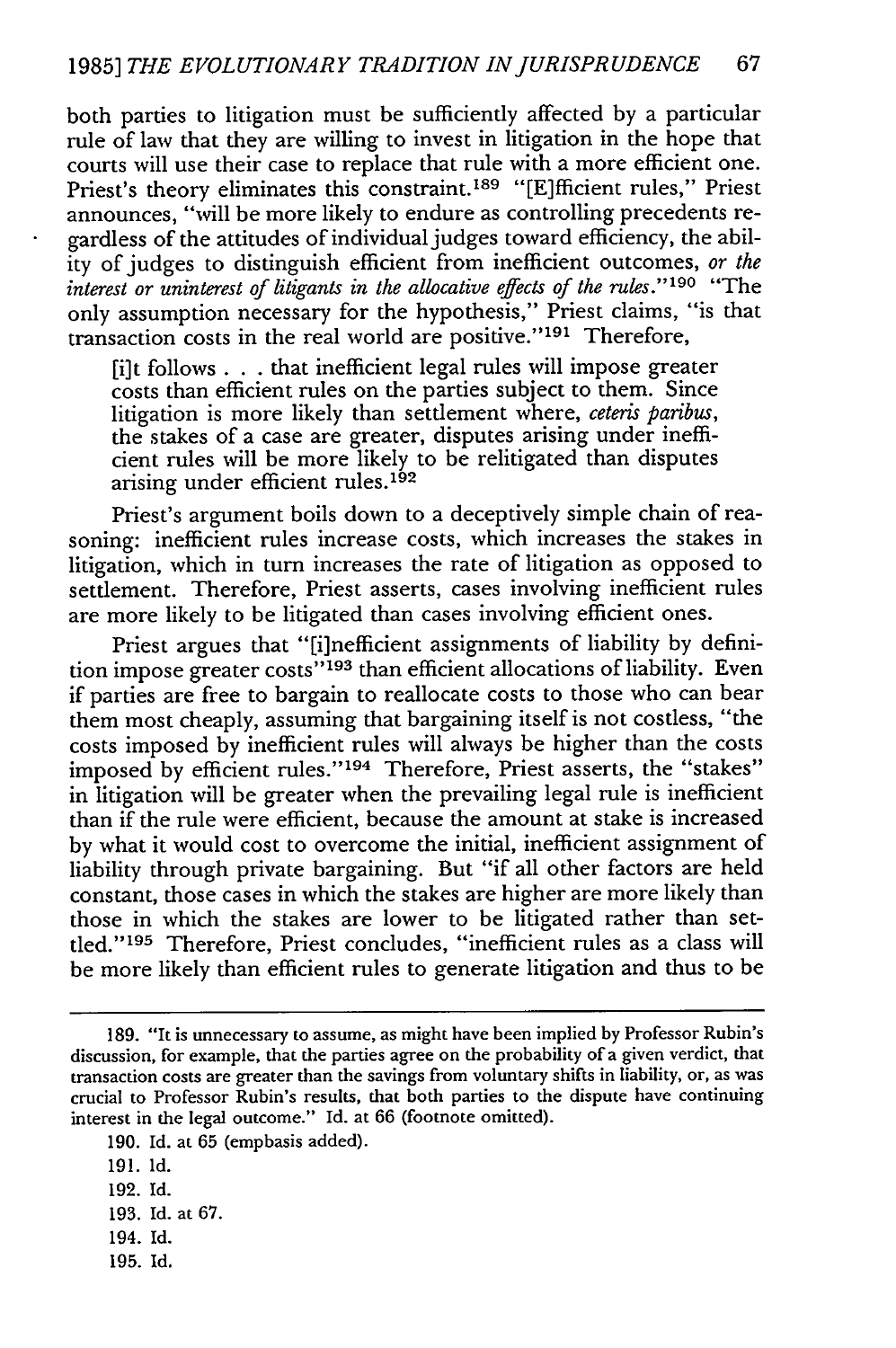subjected to judicial reexamination."<sup>196</sup>

Strictly speaking, however, Priest's reasoning does not support the proposition underlying his evolutionary thesis: namely, that the class of disputes arising under inefficient legal rules is more likely to be litigated than the class of disputes arising under efficient rules. Priest's argument shows only that more will be at stake in any particular case if the applicable rule of law is inefficient than would have been at stake in *that case* had the legal rule been more efficient. Priest commits the logical "fallacy of composition"<sup>197</sup> by jumping from the statement that an inefficient rule of law increases costs in individual cases to the quite different conclusion that costs are greater in *the class* of disputes arising under inefficient rules.

An illustration may clarify why Priest's conclusion does not follow. Suppose that the rules of law relating to securities fraud are highly efficient and that the rules of divorce law are not. The stakes in divorce cases may be somewhat larger than they would have been if the rules of divorce law had been more efficient, but that does not imply that the stakes in divorce cases are larger than the stakes in securities fraud cases. As this example shows, the class of disputes arising under inefficient rules does not necessarily involve larger stakes than does the class arising under efficient rules.<sup>198</sup>

A second problem with Priest's argument arises from one of its seeming virtues. Priest tones down Rubin's (and Posner's) position that the common law is efficient and specifically disavows having shown that "the rules of the common law are or ever will be completely efficient."<sup>199</sup> Instead, Priest restricts his thesis to the claim that the set of "legal rules in force will consist of a larger proportion of efficient rules than the bias or the incapacity of judges might otherwise permit."200 He contends only that the evolutionary process inherent in the common law is one factor which influences the law.<sup>201</sup>

By toning down Rubin's claim that the common law is economically efficient to the weaker claim that an evolutionary process merely

199. Id. at 81.

200. Id. at 66.

201. Priest believes, to be sure, that the evolutionary forces moving the law toward efficiency are strong, and he develops a numerical example which shows that for one assumed rate of selective relitigation, a strong bias by judges against efficiency would be necessary to counteract the evolutionary pressures. Id. at 68-71. Ultimately, however, it is an empirical question for Priest how strong the forces propelling the law toward economic efficiency may be compared to other forces in the law.

<sup>196.</sup> Id. at 68.

<sup>197.</sup> See Mackie, Fallacies *in* 3 Encyclopedia of Philosophy 169, 173 (1967).

<sup>198.</sup> Priest attempts to surmount this difficulty by assuming that "[o]ther characteristics **...** that influence the litigation-settlement ratio **...** are unlikely to differ systemtically between disputes arising under inefficient and those arising under efficient rules." Priest, supra note 172, at 67-68. But, since Priest has not shown that the stakes differ systematically between disputes arising under inefficient and efficient rules, this does not save his argument.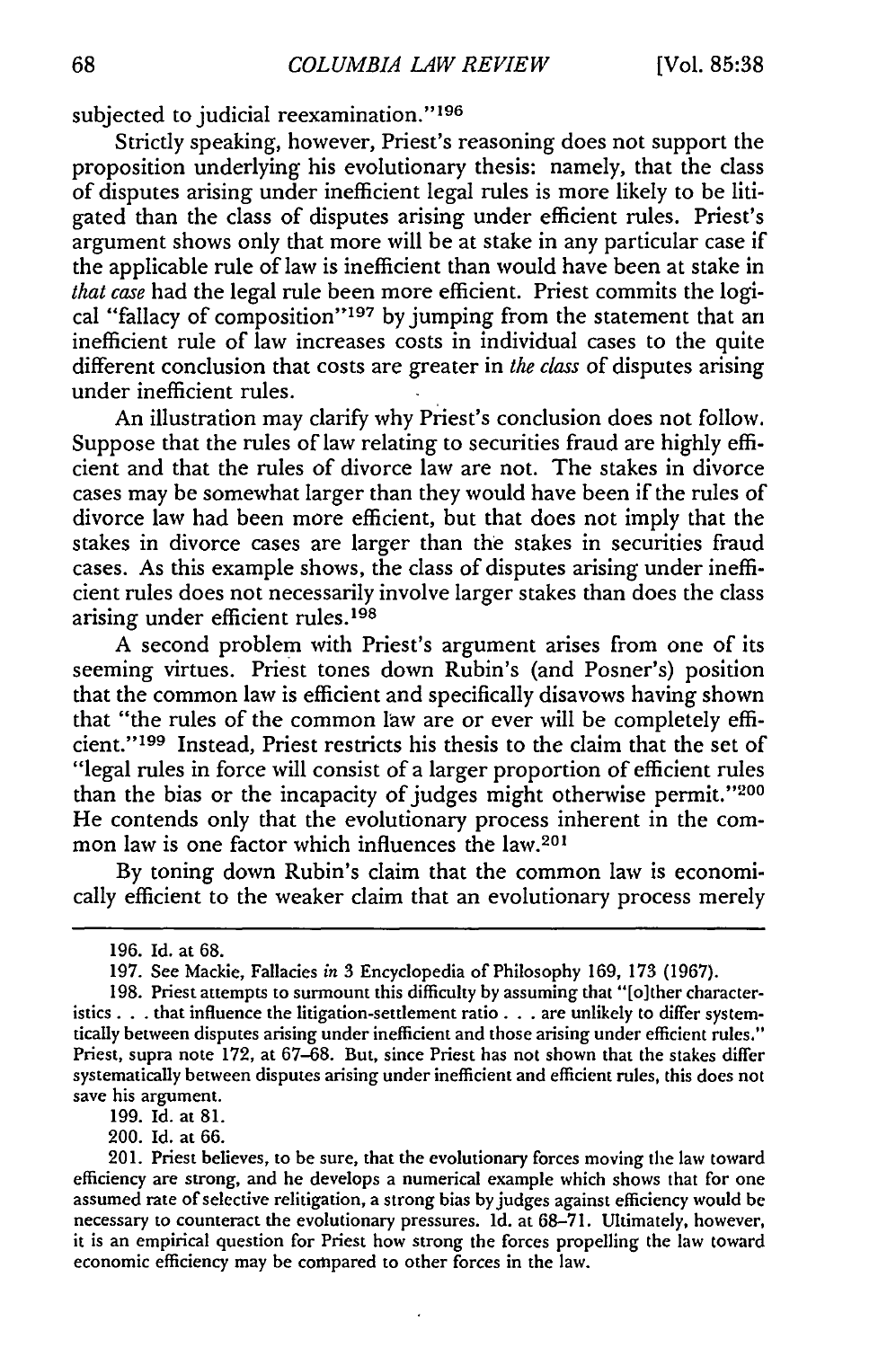moves the common law closer to economic efficiency than it would otherwise be, Priest's thesis verges on the meaningless. Literally, Priest claims only that the existing common law comes closer to economic efficiency than would some imaginary common law developed by judges with no settlement decisions by litigants. But the content of that imaginary common law is unknowable; speculation about whether it would be more or less efficient has no point of contact with reality.

Priest has subsequently refined and elaborated his analysis of the effect of settlement decisions on the law. In a later article, he argued that "substantive indeterminancy," rather than economic efficiency, characterizes the influence of settlement decisions on the common law.<sup>202</sup> In his recent work, Priest has continued to explore the factors that influence settlement decisions, and has tested his predictions by analyzing data obtained from court records.<sup>203</sup>

#### *C. Cooter and Kornhauser*

A third economic theory of common law evolution has been developed by Robert Cooter, an economist, and Lewis Kornhauser, a professor of law and economics, in an article<sup>204</sup> criticizing the thesis that the common law can achieve economic efficiency without the help of judges.

By making assumptions and developing a formal, mathematical model of common law evolution,<sup>205</sup> Cooter and Kornhauser prove that evolutionary pressures arising from settlement decisions by litigants "are insufficient to cause the legal system to adopt and retain the best legal rule without the help of judges."<sup>206</sup> On the other hand, they do concede: "At least, for simple processes of legal change, evolutionary forces can improve the legal system relative to what it would be otherwise." 207 In other words, if the selective relitigation effect proposed by Rubin and Priest does exist-an issue on which Cooter and Kornhauser take no position<sup>208</sup>-Cooter and Kornhauser agree that it would tend to increase the proportion of efficient rules in the law.

Cooter and Kornhauser conclude that evolutionary forces in the

<sup>202.</sup> Priest, Selective Characteristics of Litigation, 9J. Legal Stud. 399, 421 (1980). 203. See Priest & Klein, The Selection of Disputes for Litigation, 13J. Legal Stud. **1** (1984).

<sup>204.</sup> Cooter & Kornhauser, supra note 106.

<sup>205.</sup> The Cooter and Kornhauser model of legal evolution is composed of Markov matrices in which the vectors represent the degree to which legal rules prevailing at any given moment approach efficiency. Cooter and Kornhauser then assume that inefficient rules are selectively relitigated, but add that judges have no insight into which rules are better. They claim their mathematics prove that legal rules prevailing at any time do not improve monotonically, but instead the result is "indecomposable and aperiodic with all the rules regularly recurrent." Id. at 160.

<sup>206.</sup> Id. at 145.

<sup>207.</sup> Id.

<sup>208.</sup> Id. at 150, 157.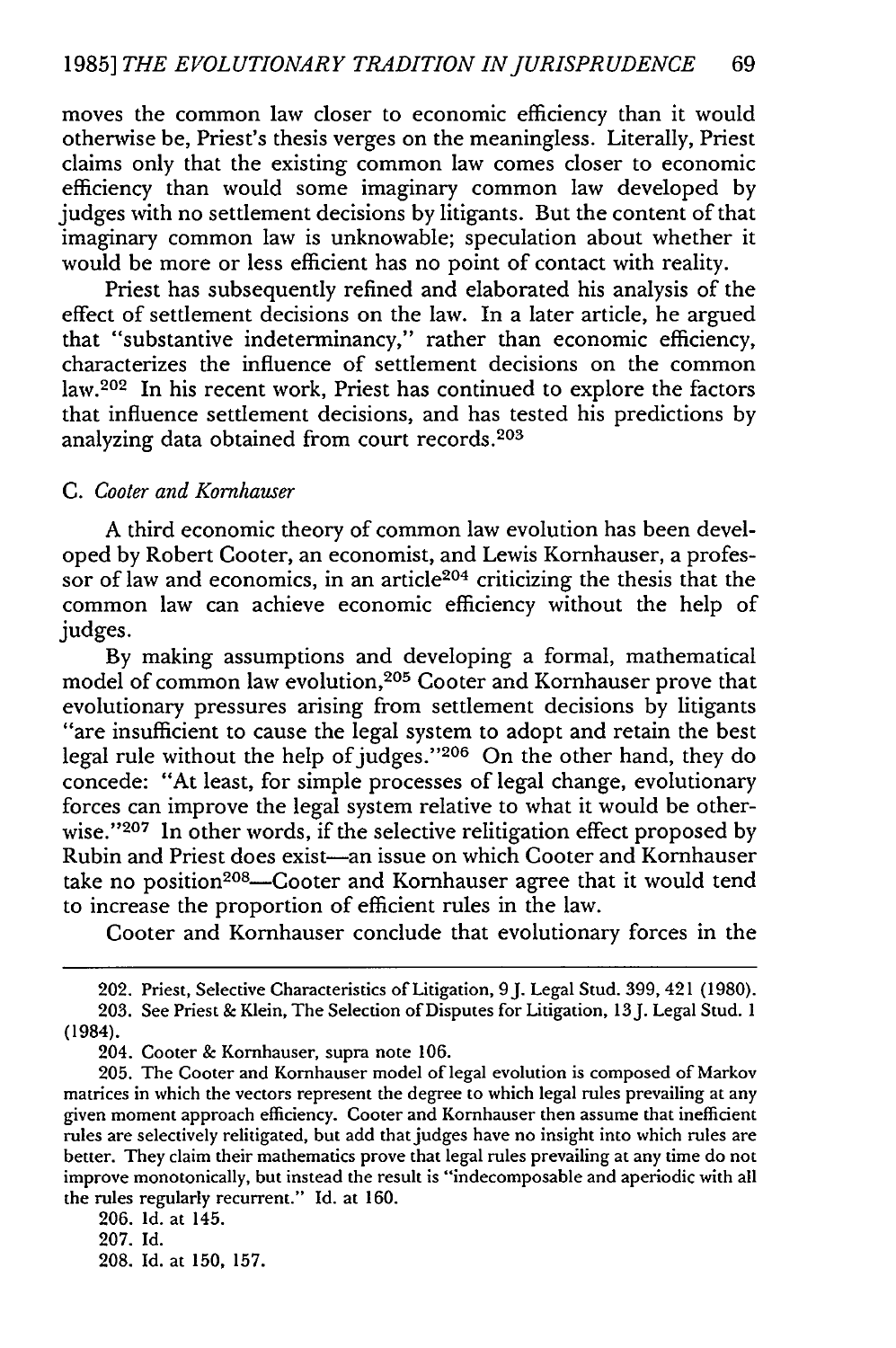law cannot lead to a single efficient rule; rather, they will lead to an "equilibrium" in which both "best" and "worst" legal rules "recur."<sup>209</sup> These results contradict the more extreme and simplistic claims that have been made for evolutionary models of law, but they are not at all inconsistent with the evolutionary tradition as such.<sup>210</sup> Wigmore's "planetary theory" of legal evolution,<sup>211</sup> for example, was a less mathematical way of stating that law is not a single rule, but a distribution of competing principles. Similarly, modern evolutionary theory in biology does not posit that only the single "fittest" form will survive; rather, it recognizes that evolution necessarily leads to a broad distribution of varying solutions to particular survival problems.<sup>212</sup>

Rather than refuting evolutionary theories of law, Cooter and Kornhauser actually enrich the evolutionary tradition by showing that it is possible to model legal evolution as an equilibrium in which various legal principles compete for survival, rather than as a simplistic process in which only a single efficient rule survives.

## D. *A Retrospective on Economic Theories of Legal Evolution*

Economic theories of common law evolution have provoked a large critical literature.213 Some of the criticisms are particular applications of more general objections to "law and economics" as an approach to legal scholarship.<sup>214</sup> Other critics take issue with the ways that Rubin and/or Priest model the settlement process, and propose their own alternative theories of the factors that induce parties to settle rather than litigate particular disputes. <sup>215</sup>

Perhaps the most extensive criticism of the Rubin-Priest thesis is made by Professor Clark,<sup>216</sup> himself the proponent of an evolutionary approach to law. Clark raises a number of objections to the Rubin-Priest approach, including that "the selective relitigation effect could be a real but trivial factor in the actual evolution of the common law."<sup>217</sup>

Despite their many substantial shortcomings, however, economic theories of common law evolution represent a remarkable step forward in the evolutionary tradition. They have focused attention on the

<sup>209.</sup> Id. at 144.

<sup>210.</sup> See Hirshleifer, supra note 172, at 191.

<sup>211.</sup> See supra text accompanying notes 62-76.

<sup>212.</sup> See Gould & Lewontin, The Spandrels of San Marco and the Panglossian Paradigm: A Critique of the Adaptationist Programme, 205 Proc. R. Soc. Lond. 581 (1979). 213. See supra note 172.

<sup>214.</sup> E.g., Duncan Kennedy's point that the concept of "cost" is not self-defining, see Kennedy, Cost-Reduction as Legitimation, 90 Yale L.J. 1275, 1278 (1981); see also Rizzo, The Mirage of Efficiency, 8 Hofstra L. Rev. 641 (1980) (criticizing the economists for treating moral issues in an incomplete and tautological fashion).

<sup>215.</sup> See, e.g., Landes & Posner, supra note 172.

<sup>216.</sup> Clark, supra note 153, at 1266-72.

<sup>217.</sup> Id. at 1270.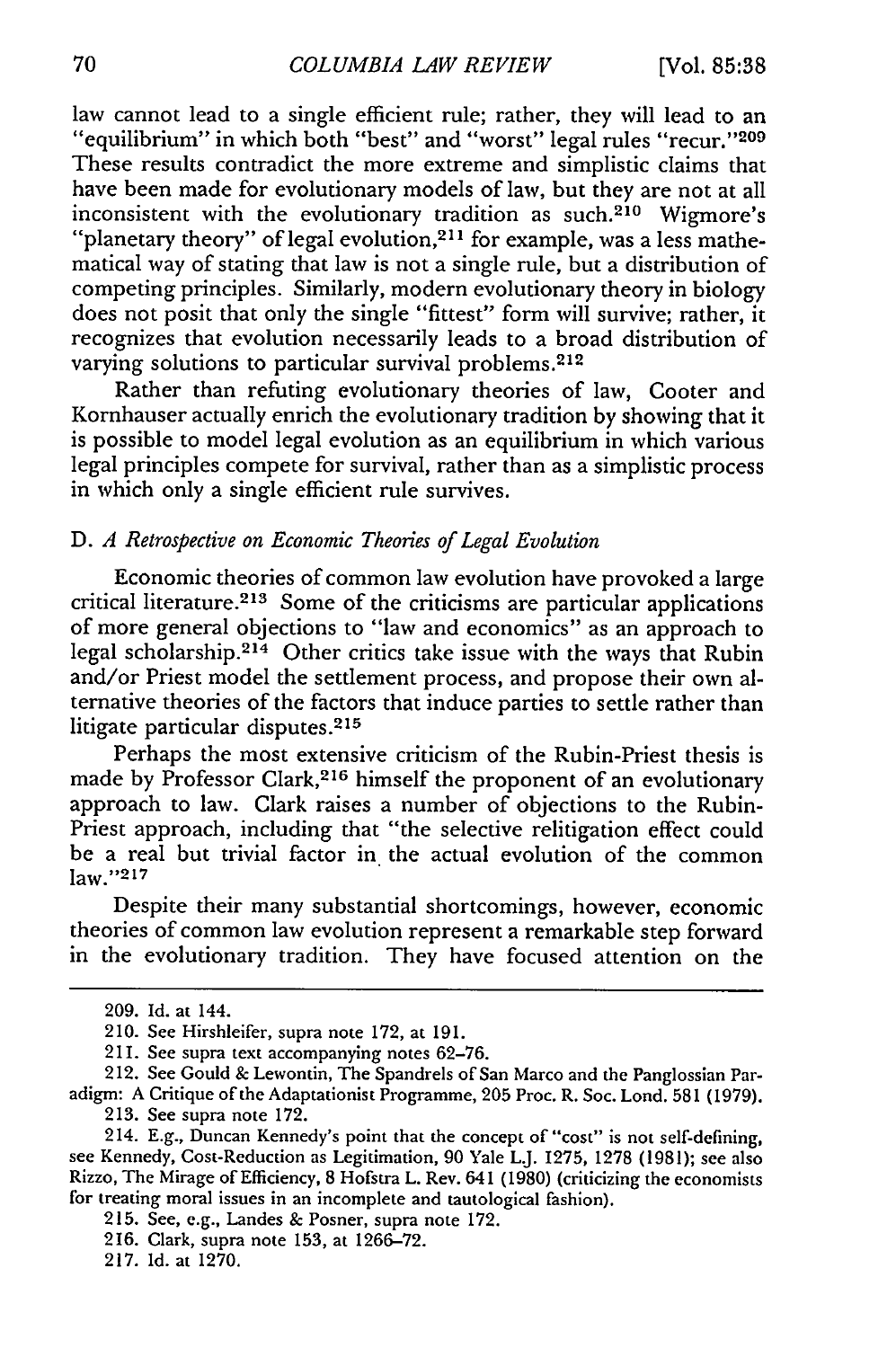mechanisms that may account for the patterns of evolutionary change that earlier authors observed in the law. Moreover, the economic school of evolution has broadened our view of the legal system to include the role of litigants, as well as judges, in making law.

It is unfortunate that economic theories of legal evolution have not yet been seen as part of an evolving tradition of evolutionary models in law. Rather, they have been written off as an isolated chapter in the debate within the law and economics movement over whether the common law is economically efficient.<sup>218</sup> That focus is understandable, since the economic theory of common law evolution was originally advanced by Rubin and Priest as a corollary to Posner's thesis that the common law was economically efficient.<sup>219</sup> However, in this instance, the power of the corollary does not depend on the truth of the proposition it was devised to explain. The significance of the Rubin-Priest hypothesis is not restricted to explaining how public concern with economic efficiency might shape the law; "[i]n principle,. . . any values that are systematically held by the community could make themselves felt on the law" through a process like that described by Rubin and Priest.<sup>220</sup> Thus, their hypothesis may be understood more broadly as a theory of how the values of a community-Savigny's "spirit of a people"-might shape the law.

The economic account of legal evolution, however, remains incomplete. First, economic theories of legal evolution depend on a number of controversial assumptions: that individuals are motivated by a desire to maximize their wealth (or utility); that they behave rationally; that outcomes in a legal system are (or are perceived to be) based on rules derived from precedents. Economic theories of legal evolution also depend on the assumption that a legal system already exists. As George Priest himself points out, "There is no good economic theory of how individual, utility-mazimizing [sic] behavior generates a legal system."221

## IV. SOCIOBIOLOGICAL THEORIES OF LEGAL EVOLUTION

In recent years, several theories of legal evolution have been proposed which attempt to remedy these shortcomings<sup>222</sup> in the economic

<sup>218.</sup> See, e.g., Cooter & Kornhauser, supra note 106; Hirshleifer, supra note 172, at 167-208.

<sup>219.</sup> R. Posner, Economic Analysis of Law (2d ed. 1977).

<sup>220.</sup> Elliott, *INS v. Chadha:* The Administrative Constitution, the Constitution and the Legislative Veto, 1983 Sup. Ct. Rev. 125, 149 n. **116.**

<sup>221.</sup> Priest, Social Science Theory and Legal Education: The Law School as University, 33 **J.** Legal Educ. 437, 438 (1983).

<sup>222.</sup> By pointing out that the economic account of legal evolution is radically incomplete, I do not mean to imply that this is its only shortcoming.

As this Article went to press, the author first became aware of the proceedings of a symposium on the biological and evolutionary roots of law. See Law, Biology & Culture: The Evolution of Law (M. Gruter & P. Bohannan, eds. 1983).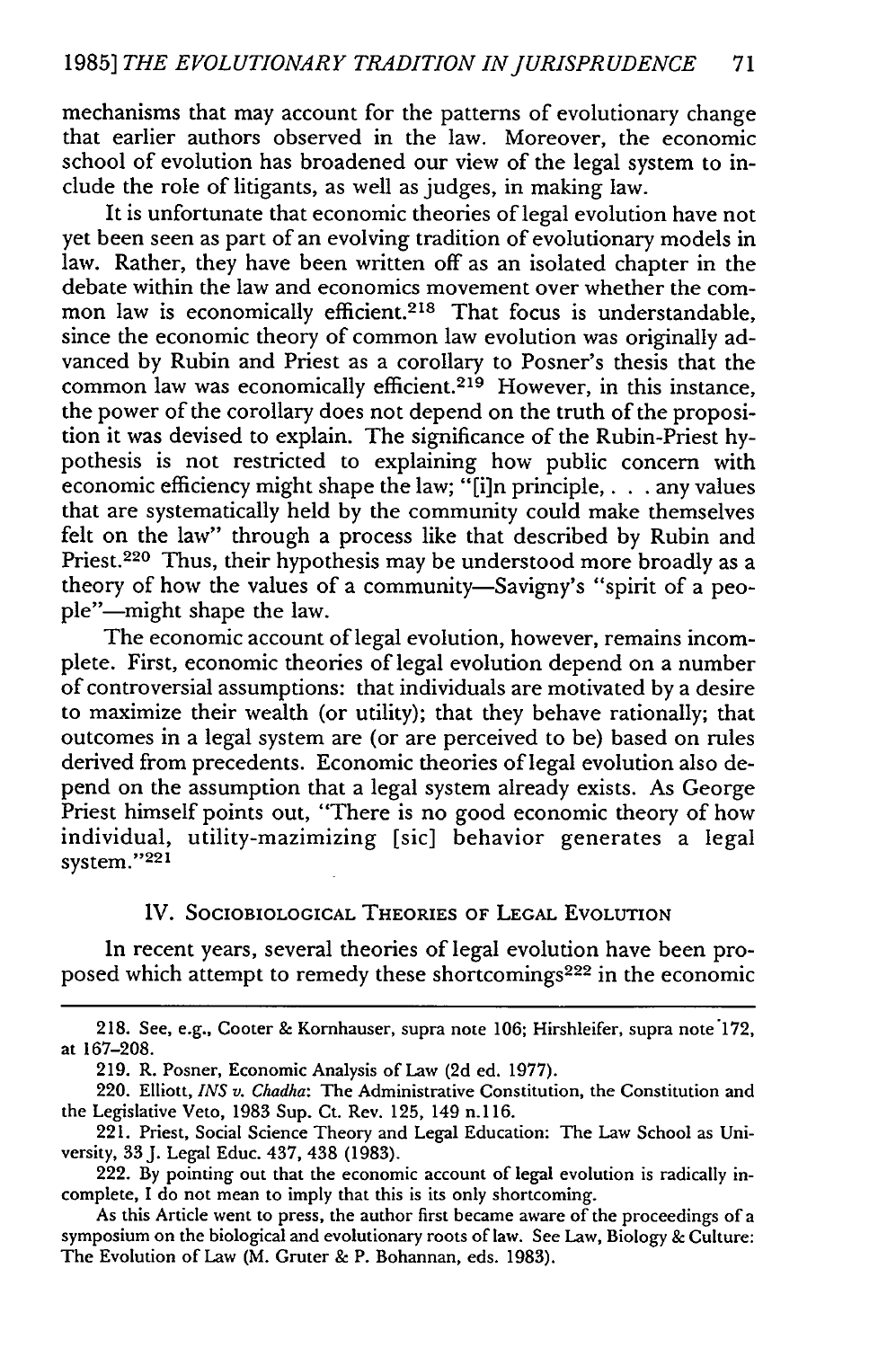approach to legal evolution. Economist Jack Hirshleifer,<sup>223</sup> and law professors Richard Epstein<sup>224</sup> and William H. Rodgers, Jr.<sup>225</sup> have advanced independent theories of legal evolution which, in a sense, pick up where the economic theories leave off. I will call the Hirshleifer-Epstein-Rodgers approach to legal evolution "sociobiological" to reflect the common debt these theories owe to the sociobiology movement.<sup>226</sup>

Sociobiology is less a formal discipline than an intellectual perspective. Sociobiologists believe that the effects of evolution are not restricted to biological structures but that many aspects of behavior are also shaped by natural selection.<sup>227</sup> Many of the evolutionary explanations that sociobiologists have advanced for particular behaviors are deeply controversial among scientists,<sup>228</sup> although there is broad agreement among most biologists that at least some aspects of behavior may have evolutionary foundations. Perhaps the best way to capture the flavor of sociobiology is to say that sociobiologists are willing to presume that evolutionary forces explain a broad spectrum of individual and cultural practices, based on fragmentary and anecdoctal evidence not regarded as convincing by more mainstream scientists.

Sociobiological theories of legal evolution apply the conclusions of sociobiology to law. The sociobiological school of legal evolution sees evolution not merely as a metaphor for the internal dynamics of a legal system; its members believe that evolution is the causal process which accounts for the existence of law and, to some extent, for the law's form and content. What distinguishes sociobiological theories of legal evolution is not the claim that law evolves, but the claim that law *has* evolved; that law is itself a product of evolution.

## *A. Keller*

A sociobiological approach may be beneath the surface of a number of earlier theories of legal evolution. It is at least implicit in

<sup>223.</sup> Hirshleifer, Privacy: Its Origin, Function and Future, 9 J. Legal Stud. 649 (1980); Hirshlcifer, supra note 172.

<sup>224.</sup> Epstein, A Taste for Privacy?: Evolution and the Emergence of a Naturalistic Ethic, **9j.** Legal Stud. 665 (1980).

<sup>225.</sup> Rodgers, Bringing People Back: Toward a Comprehensive Theory of Taking in Natural Resources Law, 10 Ecology L.Q. 205 (1982).

<sup>226.</sup> Hirshleifer, Epstein, and Rodgers all cite theoretical works by sociobiologists, of whom E.O. Wilson is perhaps best-known, in support of their theories of legal evolution. See E. Wilson, Sociobiology (1975); see also D. Barash, Sociobiology and Behavior (2d ed. 1982); C. Lumsden & E. Wilson, Genes, Mind, and Culture: The Coevolutionary Process (1981).

<sup>227.</sup> See, e.g., C. Lumsden & E. Wilson, supra note 226, passim; E. Wilson, supra note 226, passim.

<sup>228.</sup> For a strong attack on sociobiology in general and Wilson's work in particular, see R. Lewontin, S. Rose & L. Kamin, Not in Our Genes: Biology, Ideology and Human Nature (1984).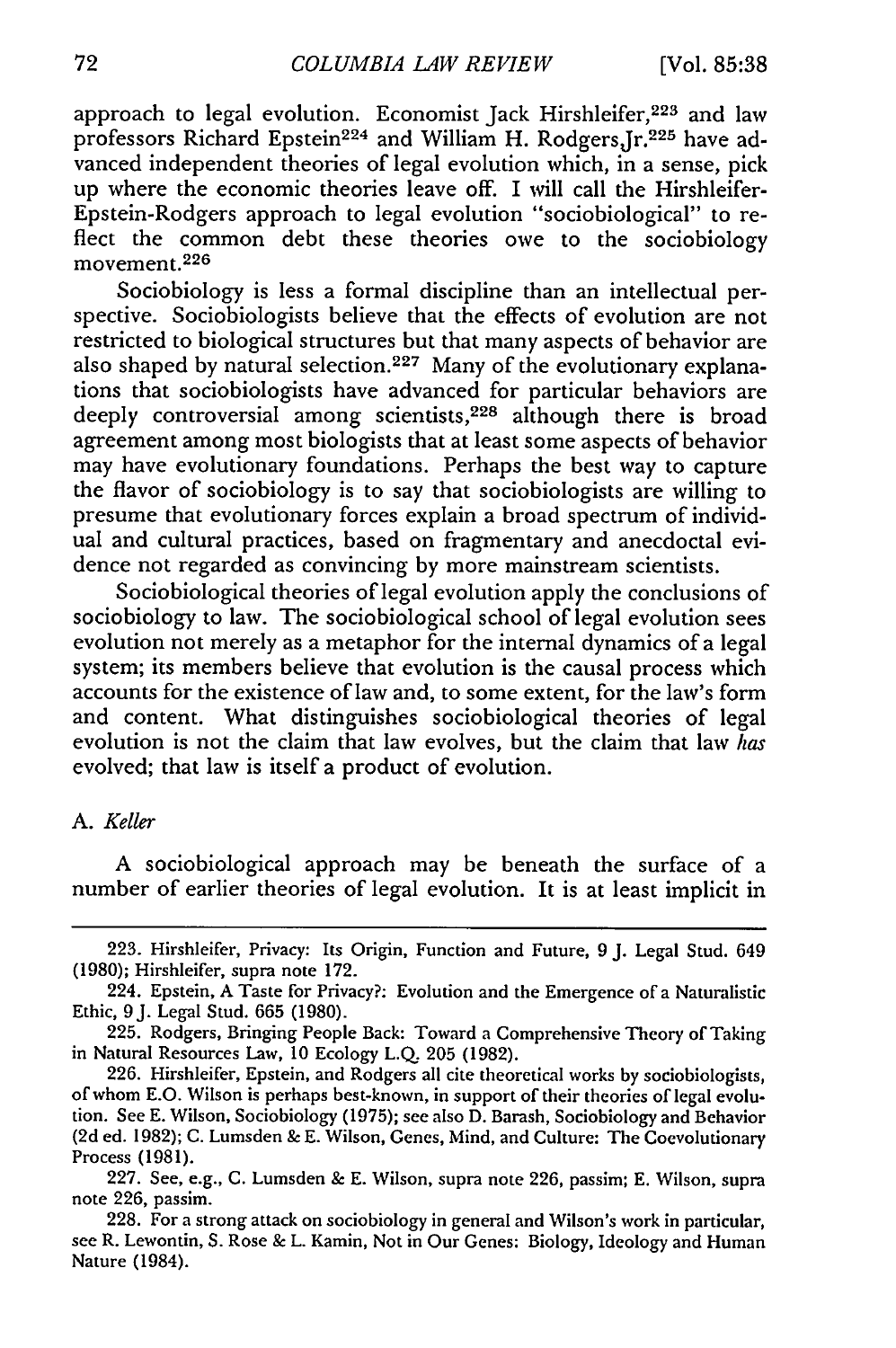Maine's notion of an evolutionary progression from governance by heroic kingship to law.<sup>229</sup> The premises of sociobiology also may lie behind Corbin's allusion to legal processes enabling societies to escape being torn apart by conflict.<sup>230</sup> At most, these are only fragments. The essential elements for a full-blown sociobiological theory of legal evolution were stated clearly, however, in an extraordinary article published half a century ago by A.G. Keller.<sup>231</sup> Keller was Professor of the Science of Society in Yale University, and a friend of Arthur Corbin, who may have stimulated his interest in legal evolution. Keller theorized that a Darwinian process of evolutionary selection operates to shape cultural mores in general and law in particular.

Keller introduces his sociobiological theory of legal evolution by quoting Holmes, and announcing that he is planning on "asserting and maintaining" Holmes' implication "that law is evolutionary."<sup>232</sup> By evolutionary, Keller means that "human institutions, and, among them, law show adjustment to life-conditions by way of the stock Darwinian factors of variation, selection and transmission." $233$  In a passage that reads as though it had been written half a century later by sociobiologist E.O. Wilson, Keller describes cultural mores as "an evolutionary product": 234

Man's diversities of structural modification are by no means sufficient to secure his adjustment to the extremes of environment in which he lives. His typical mode of adjustment is mental . **. .** . [The products of evolution] cover systems and economies and organizations that develop in the struggle for existence and the competition with fellow-creatures. They therefore embrace, in short, all the folkways and mores, and whatever develops out of these in the way of more definite and settled social forms. [Cultural] mores are as much evolutionary products as are the horse's hoof and the camel's foot **....** They are equally adjustments to life-conditions, possessing survival-value and thus characteristic of the fitter societies. It is by adjustments in its mores that a human group adapts itself to environment; the slower method by way of structural change is superseded by the swifter action of a specilized organ of adjustment, the mind. Adjustment may be mental without being deliberate, purposeful, rational, or even conscious. Folkways are empirical, not planful.<sup>235</sup>

According to Keller, the same evolutionary pressures that shape

- 232. Keller, supra note 231, at 769.
- 233. Id. at 773.

235. Id.

<sup>229.</sup> See supra text accompanying note 29.

<sup>230.</sup> See supra note 122.

<sup>231.</sup> Keller, Law in Evolution, 28 Yale LJ. 769 (1919). I am grateful to Ralph Sharp Brown, Jr., Professor Emeritus at the Yale Law School, for informing me that Corbin and Keller were friends.

<sup>234.</sup> Id. at 775.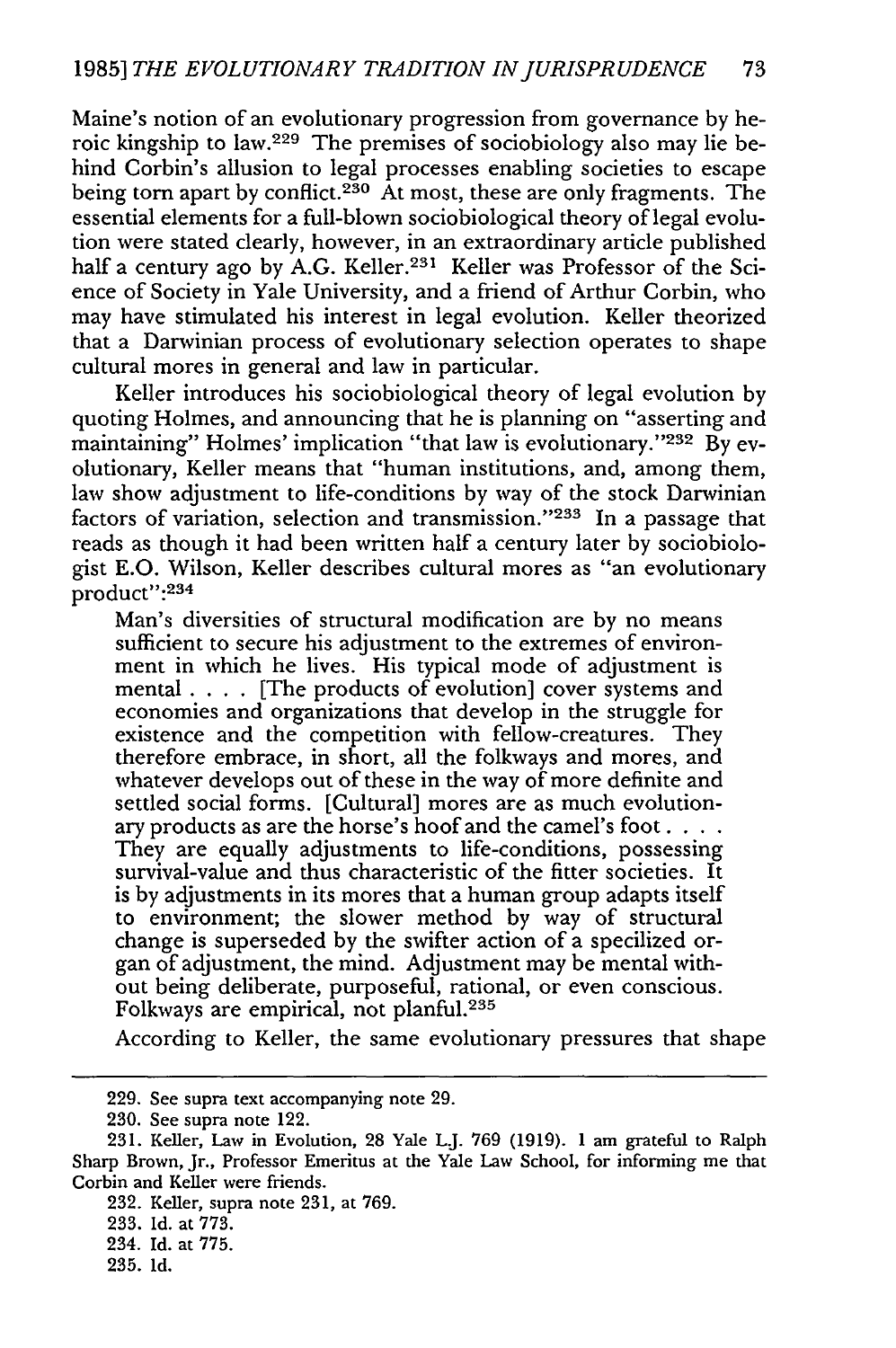cultural mores also operate on the law.<sup>236</sup> Law evolves when the power of the state stands behind particular cultural mores.<sup>237</sup> But evolution accounts for the growth of law as well as its birth, Keller argues, for if any society is to survive, it must develop mores which permit it to meet threats from within and without. Keller does not maintain that all laws are the products of evolutionary forces, only those "elements common to all codes of laws, over all earthly space and  $\ldots$  time." 238 Keller claims that these elements have survived because "they respond to a perennial necessity for the very self-preservation of society. In that sense they are natural and not Natural law; but now we know what the 'natural' means."<sup>239</sup> Keller's only illustrations are a brief reference to prohibitions of murder, which he sees as "the very essence of social necessity, if internal cohesion and order are to be maintained"<sup>240</sup> and stealing, which "establishes the right to property, thus excluding aggressions, reprisals, and consequent chaos and disorganization."241 According to Keller, "[n]o society can long persist in the competition without such inhibitions. Here are laws, then, which have an external survival-value in them **....** -242

Keller's theory suffers from a number of shortcomings. By its own terms, the theory lacks power to explain any but the most basic features of law. Keller gives only two examples of laws which are arguably necessary to the "self-preservation" of society-criminal laws concerning murder and stealing. They constitute only a tiny fraction of the matters touched by law. Even in the narrow areas addressed by his theory, Keller is vague about why evolution would mandate particular legal solutions. For example, Keller's idea that societies must enforce a rule against "stealing" to minimize conflict, may explain why they need some definition of property rights in things; it does not explain why private, as opposed to communal, property would emerge.

An additional limitation is that Keller's thesis is entirely speculative. He cites no evidence that murder and stealing have in fact been dealt with by all societies as he assumes that evolution dictates. Nor does he demonstrate that even these few, arguably universal features of legal codes were produced by natural selection at the group level, a theory which would imply that societies became extinct because they lacked particular laws.

The shortcomings in Keller's article are serious, but do not go to the heart of his theory. For example, Keller's remarkable assertion that there are features of law which are similar in all societies at all times is

236. Id. at 781. 237. Id. at 775. 238. Id. at 783. 239. Id. 240. Id. at 782. 241. Id. 242. Id.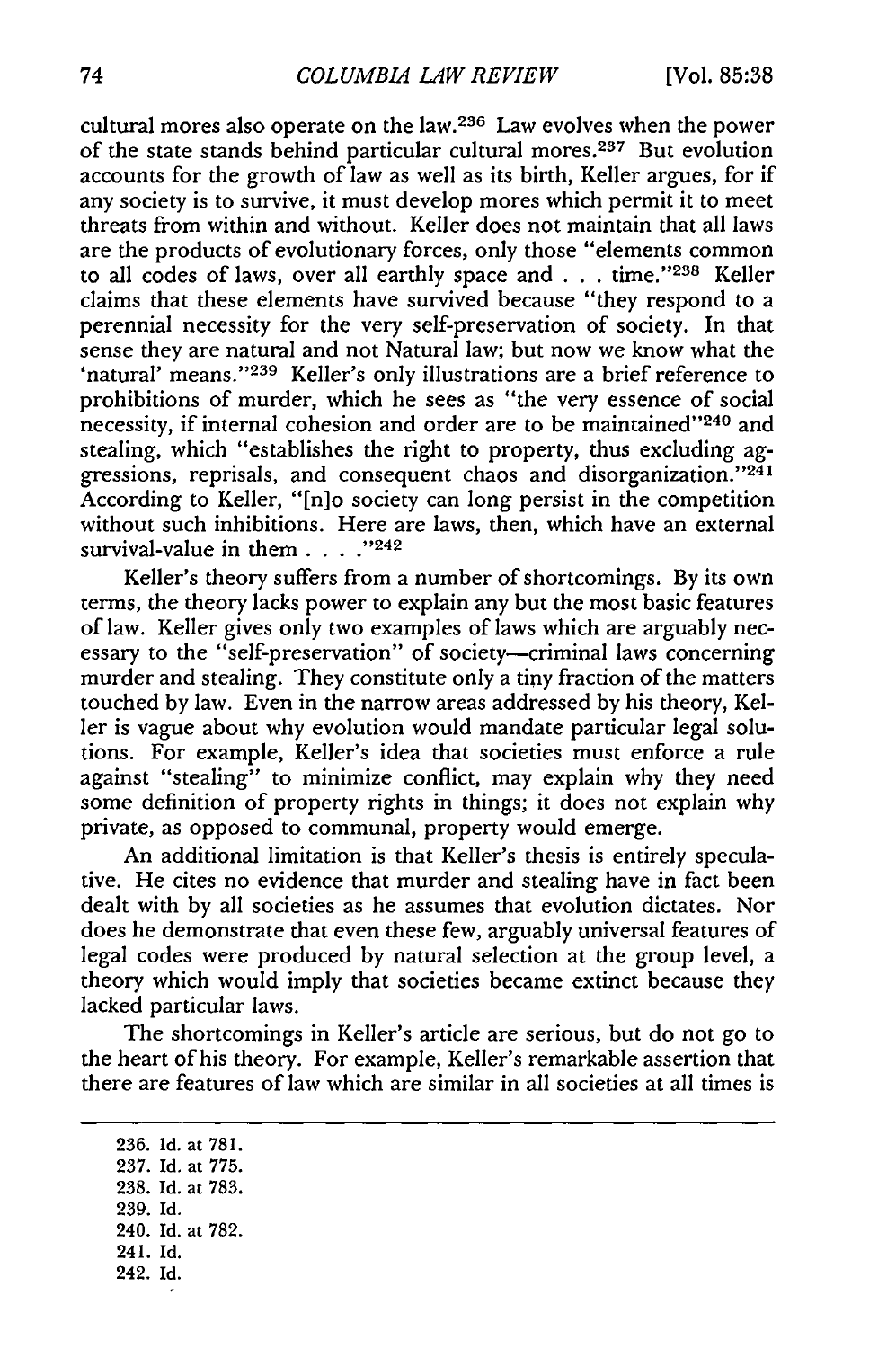as unnecessary as it is dubious. Variations in laws are not inconsistent with evolution, as Keller seems to assume. Differences in laws among societies may be explained either by differences in environmental conditions, or by the fact that a variety of satisfactory solutions are available to particular survival problems. Evolution may indeed require that in order to survive as a community every society must develop a collective response to the crisis posed when one member of the community kills another. There is no reason to suppose, however, that only one particular code of laws will achieve this goal well enough to enable a society to survive.

Keller vacillates on the related problem of the degree to which change in the law is the result of conscious choices. At one point, he states that "[m]uch" of the selection in the law "has been automatic and unconscious, not rational and planned."<sup>243</sup> This formulation implies, however, that to some extent selection in the law *is* rational and planned. Doesn't conscious choice undermine Keller's evolutionary thesis?

This question provoked an interesting comment on Keller's article by W. Jethro Brown, an Australian scholar and judge. Brown's article<sup>244</sup> provides what is still the best explanation in the literature of why it is a false dichotomy to insist that change in the law must result either from conscious choice or from evolution. Brown considers the "breeding of animals in an environment where *one* of the factors of the process is the mind of the breeder"<sup>245</sup> and concludes that

when we speak of the evolution of a particular species, there is not excluded the possibility of mental or quasi-mental processes in the course of adjustment to the environment. If the fittest survive, the result is not invariably due to extraneous causes . **. .** . [T]he existence and degree of the element of purpose in legal change are not, *per se,* an answer to the appropriateness of the use of the term "legal evolution." All that we are justified in saying is that in the case of law conscious, if unformulated, purposes play a more important and a more apparent role than in biological evolution.<sup>246</sup>

Except for Brown's comment, Keller's theory of legal evolution attracted surprisingly little attention even though it anticipated many of the themes of sociobiology which were to create a storm of intellectual controversy half a century later. Part of the explanation for the relative obscurity of Keller's theory lies in its inherent weaknesses and his failure to provide empirical support. An equally important factor, however, may be the controversy surrounding Social Darwinism which

<sup>243.</sup> Id. at **778.**

<sup>244.</sup> Brown, Law and Evolution, 29 Yale L.J. 394 (1920).

<sup>245.</sup> Id. at 398.

<sup>246.</sup> Id.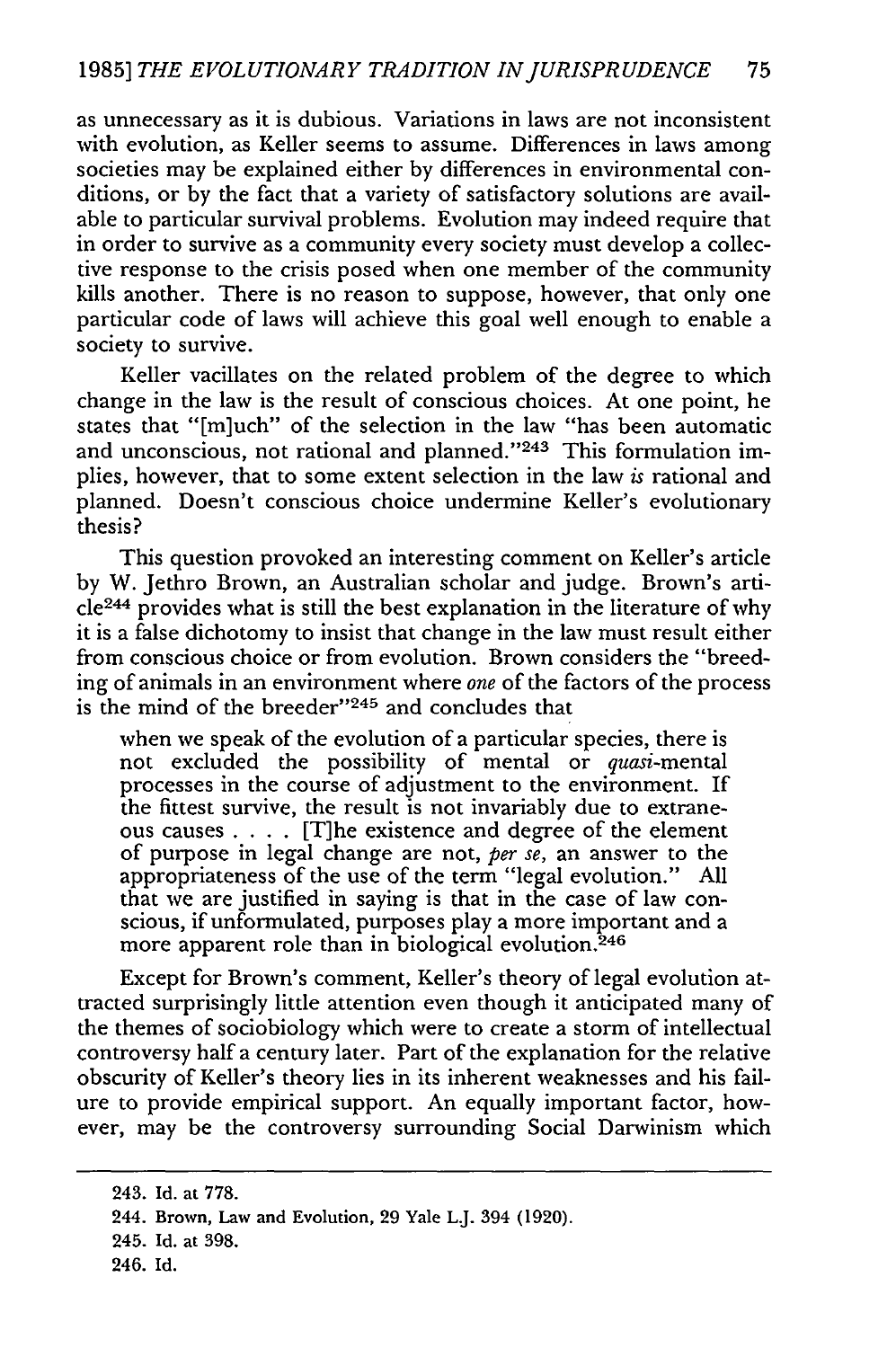developed in the years following Keller's article.<sup>247</sup> Despite Keller's protestations that his theory of legal evolution was based on Darwin's version of evolution, not Spencer's,  $248$  by the first half of this century, theories of social evolution were so firmly associated with Spencer's racist and imperialist ideologies that any evolutionary theory of social phenomena was perceived as reactionary. 249 Outside biology, evolutionary models were in a state of intellectual banishment for over half a century.

#### *B. Hirshleifer*

After a fifty year hiatus, interest in evolutionary models of law has recently been reborn. This resurgence was not fed by the work of prior legal theorists; indeed, most contemporary theorists are unaware of the evolutionary tradition which precedes them. Instead, it was a by-product of the law and economics movement, 250 which drew on a tradition of evolutionary models in economics.

The first modern author to propose an explicitly sociobiological theory of legal evolution was Jack Hirshleifer, professor of economics at UCLA. Hirshleifer, an early contributor to the law and economics movement, grew dissatisfied with the narrowness of classical microeconomic models for describing human behavior. Like other applications of microeconomic theory, economic theories of law develop formal models based on assumptions about how hypothetical people behave in hypothetical social structures, which may or may not correlate usefully with the way real people behave in the social structures that actually exist. Even at their best, however, classical economic theories do not purport to have anything to say about why people and social structures are as they are. Hirshleifer expresses his dissatisfaction with this aspect of classical microeconomic theory as a criticism of the typical economist's conception of "tastes."<sup>251</sup> "The use of this trivializing word, suggestive of the choice of French dressing versus Thousand Island, is itself an evasion. If we spoke of human drives or aims, of in-

<sup>247.</sup> Keller himself notes that "so deeply did Spencer impress his stamp upon the social thought of his age that to most students of social phenomena, evolution means Spencerian evolution." Id. at 772.

<sup>248.</sup> Keller, supra note 231, at 772-73. Keller considered Spencer's "propositions" to be "tenuous and unscientific." Id. at 772.

<sup>249.</sup> For a convincing refutation of the idea that evolutionary theories are necessarily racist, sexist and politically reactionary, see D. Barash, The Whisperings Within 231-43 (1979).

<sup>250. &</sup>quot;Law and economics" a highly influential movement in legal scholarship during the last fifteen years, is characterized by the attempt to illuminate legal problems by analyzing them in terms of microeconomic models. See Priest, The Rise of Law and Economics (Yale Law School Civil Liability Program, working paper #7, Oct., 1982). Among the more influential early works in the area are G. Calabresi, The Costs of Accidents (1970) and R. Posner, Economic Analysis of Law (1972).

<sup>251.</sup> Hirshleifer, supra note 223, at 651 (1980).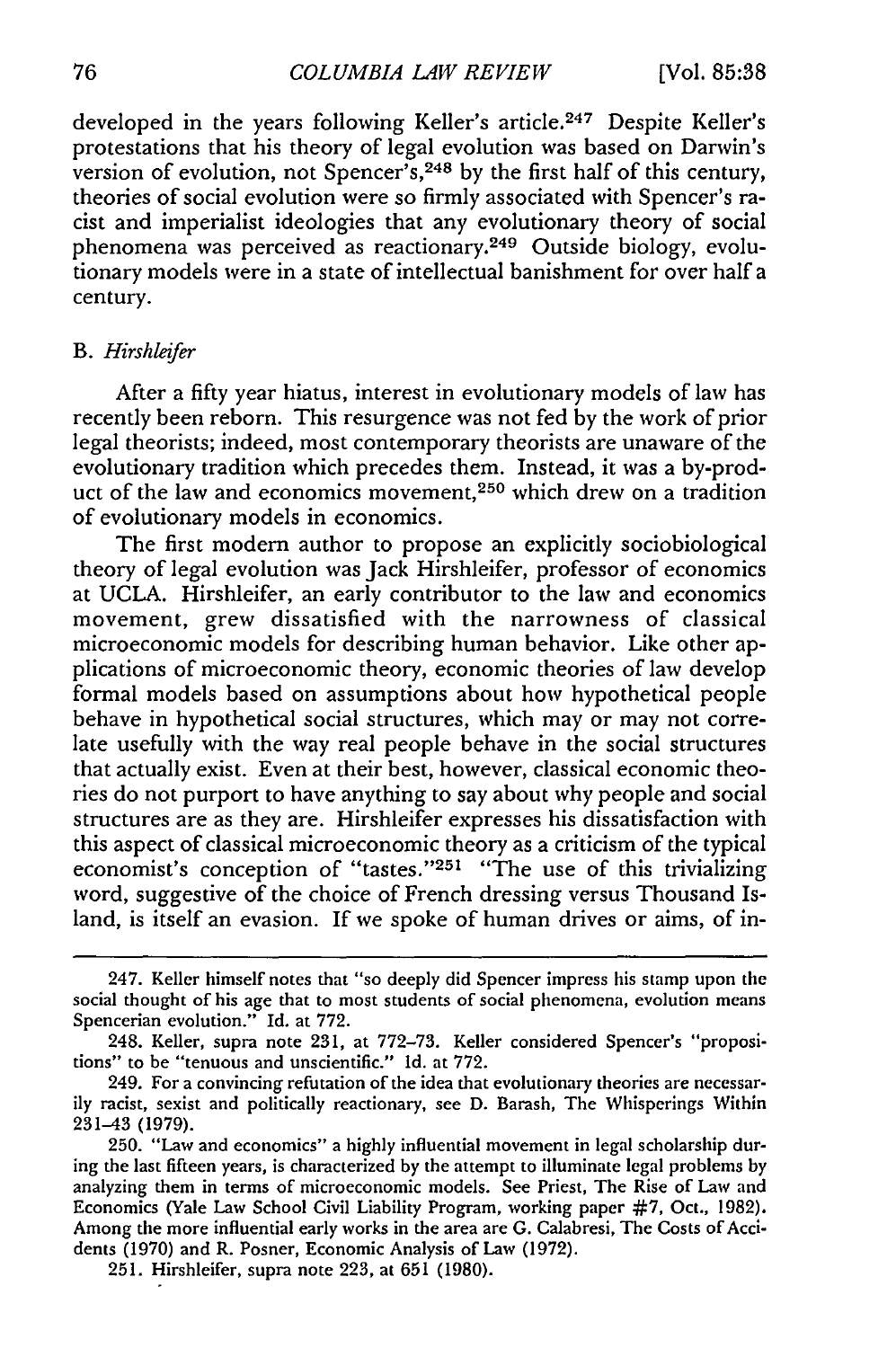grained ethics, or of value systems or goals for living, we would be more inclined to treat the subject with more respect." $252$  Sociobiology was attractive to Hirshleifer precisely because it seemed to transcend the arbitrary treatment of tastes and to return to the insights of "the master, Adam Smith, who did not regard the fundamental drives of men as arbitary and inexplicable, [but as] ultimately adaptive responses shaped by man's biological nature and situation on earth."253

Hirshleifer's first articles on sociobiology focus on the relationship between evolution and economic theory.<sup>254</sup> He quickly extends his analysis, however, to propose a sociobiological explanation for the development of law:

Within a social group, law emerges when what might be called "moralistic aggression" by third-party intervenors serves to control internal conflict. We see this already when parents regulate offspring rivalry-behavior widespread in the animal kingdom. Government may be said to exist when, in groupings larger than a single family, control tasks are performed by specialists in that function. In the biological realm, some species have dominant individuals or cliques that approach primitive government within packs or troops. The immunities from invasions thus created prefigure the human institution of property.

The political-economy institutions provide two classes of advantages. On the first level, law and government deter or limit the internal fighting and consequent losses of strength that would be disfunctional for the group as a whole. Individuals need not divert effort to continual patrolling and monitoring. This is a kind of minimal or negative co-operation. On the second level, positive co-operation in the form of exchange or resource entitlements becomes a possibility—and, ultimately, the more sophisticated dealings in deferred reciprocations that constitute the essence of contract.<sup>255</sup>

Although Hirshleifer does not cite the work of earlier legal evolutionists, there are a number of parallels between his theory and theirs. Like Maine, Hirshleifer sees law developing as an extension of behavior patterns learned in the family. Both theories also portray contract law as the foundation for an "advanced" society. Hirshleifer's vision of legal evolution is also reminiscent of Keller's in claiming that by reducing internal conflict, law gives certain groups an advantage in the evolutionary struggle to survive. However, this aspect of Hirshleifer's theory is much more powerful than its predecessors. Keller merely suggested

<sup>252.</sup> Id.

<sup>253.</sup> Hirshleifer, Natural Economy versus Political Economy, **I** J. Soc. & Biological Structures 319, 321 (1978).

<sup>254.</sup> See Hirshleifer, Economics from a Biological Viewpoint, 20 J. Law Econ. 1 (1977); Hirshleifer, supra note 253.

<sup>255.</sup> Hirshleifer, supra note 253, at 321-22 (citations omitted).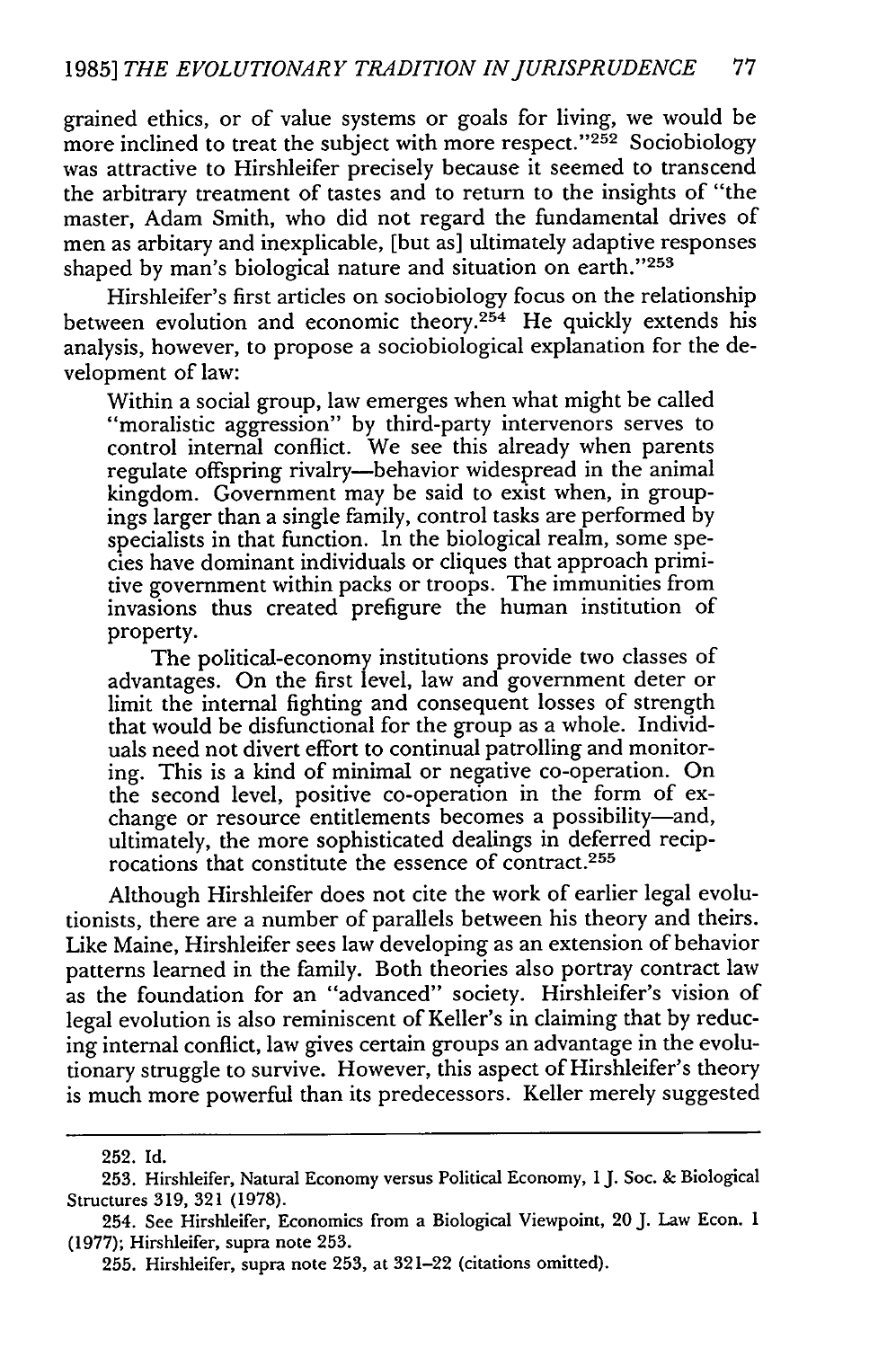that a group would be more likely to survive if it were able to maintain a shared definition of behavior appropriate in conflict-prone areas of life; he had no logical basis for contending that any one particular definition of rights was more likely to contribute to group survival than any other.<sup>256</sup> Hirshleifer goes further, suggesting that certain laws are indeed more likely than others to promote group survival. Combining economics and sociobiology, he maintains that a legal system that promotes mutually beneficial exchanges while keeping the peace provides an additional survival advantage over a system that merely supresses conflict.<sup>257</sup>

Hirshleifer's thesis is disputable, of course. He offers nothing but intuition to support his claim that a legal system that promotes resource exchange enhances group survival. Despite the lack of support for this aspect of his theory, the empirical flavor of Hirshleifer's work generally does set it apart from most earlier theories of legal evolution. Hirshleifer attempts to support his theories with numerous references to parallels in the animal kingdom. Like most sociobiologists, however, Hirshleifer's use of evidence is suggestive rather than definitive. His work nonetheless is innovative as the first theory of legal evolution to propose an essential continuity between law and forms of social organization among animals. In fact, he probably goes too far in extrapolating from animal behaviors to human institutions. Unlike Keller and Brown,258 Hirshleifer does not explicitly leave room for conscious motivation, intelligence, and planning by human beings in his theory of legal evolution.

Hirshleifer does not restrict the scope of his sociobiological approach to legal evolution to explaining the genesis of legal systems as such, or to a few major concepts such as contract or property. He also attempts to extend the logic of legal evolution to explain the finer texture of legal doctrines in certain fields of law; for example, he proposes a sociobiological explanation of the law of privacy.<sup>259</sup> Hirshleifer begins this analysis by attacking the previous economic theories of privacy law<sup>260</sup> as based on a "more or less inexplicable 'taste' " for seclusion.<sup>261</sup> On the contrary, Hirshleifer contends, tastes are not arbitrary at all but are based on "what has been found by natural selection to work" as a successful motivator in the past.<sup>262</sup>

Rather than make the straightforward argument that evolution fa-

<sup>256.</sup> See supra text accompanying notes 240-42.

<sup>257.</sup> See supra text accompanying note 255.

<sup>258.</sup> See supra text accompanying notes 243-46.

<sup>259.</sup> Hirshleifer, supra note 223.

<sup>260.</sup> Posner, Privacy, Secrecy and Reputation, 28 Buffalo L. Rev. 1 (1979); Posner, The Right of Privacy, 12 Georgia L. Rev. 393 (1978); Stigler, An Introduction to Privacy in Economics and Politics, 9J. Legal Stud. 623 (1980).

<sup>261.</sup> Hirshleifer, supra note 223, at 650.

<sup>262.</sup> Id. at 652.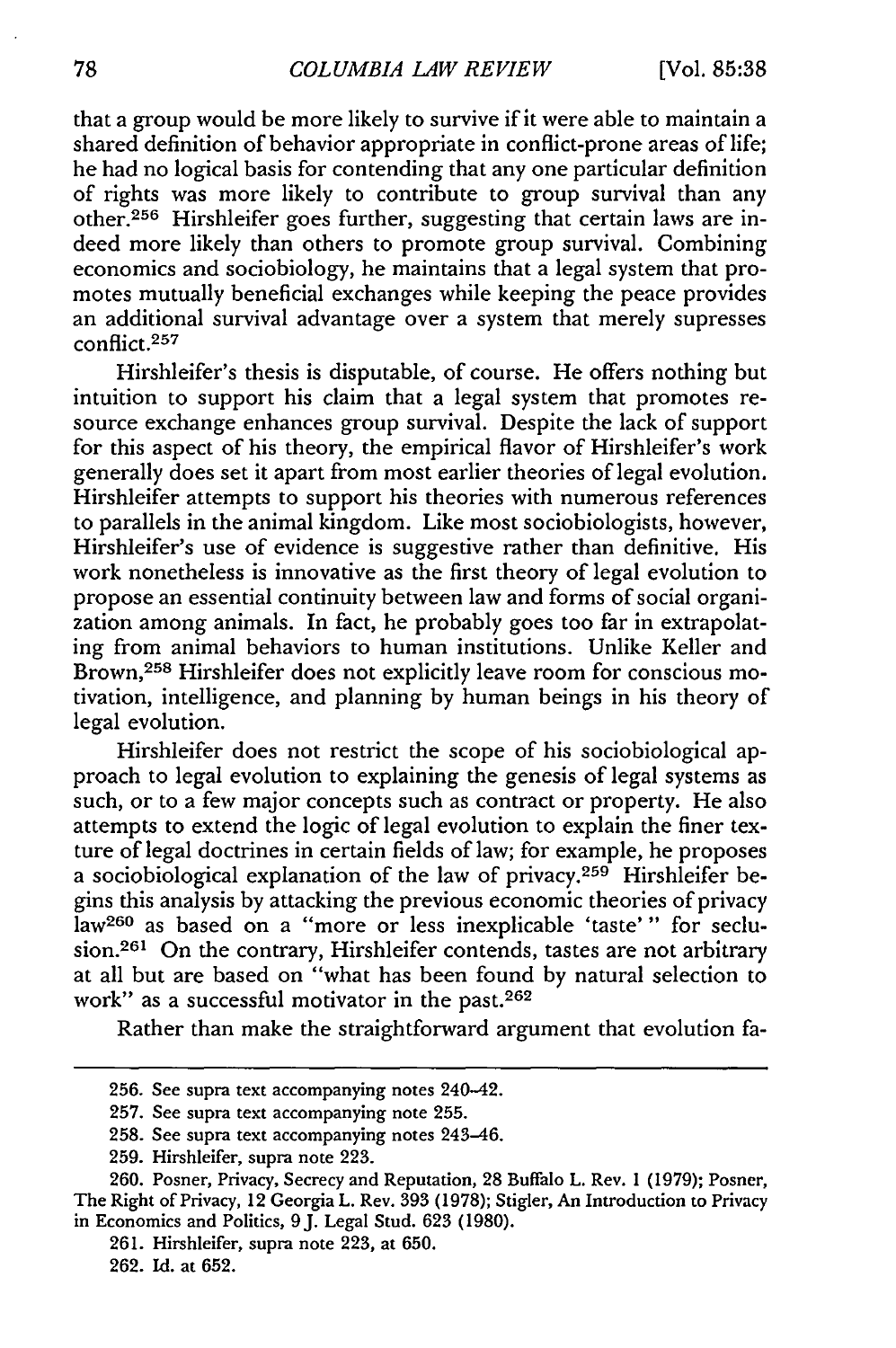vors the survival of groups that recognize privacy rights, Hirshleifer takes a more subtle tack, arguing that the law of privacy is an outgrowth of "a particular kind of social structure together with its supporting social ethic."263 The law of privacy develops not because it, in itself, increases the chance that a group will survive, but because it is integral to a social ethic which enhances survival. Bodies of law are thus shaped by evolutionary forces, but only indirectly.

Hirshleifer outlines three social ethics, which he calls the Golden Rule of "communal sharing," the Silver Rule of "private rights," and the Iron Rule of "dominance."<sup>264</sup> "These structures and ethics have evolved, each only in particular ecological contexts, because individuals so organized turned out to have a survival advantage (through group selection) over those expressing different behavioral traits."265 Hirshleifer sees the "privacy ethic" as associated with a particular balance between "autonomy and sociality" typical of societies organized according to the Silver Rule of private rights. 266 In such societies, individuals are taught to "insist on [their] own claims of inviolability of persons and property *while being prepared to concede corresponding rights to others." <sup>26</sup> <sup>7</sup>*

It is not altogether clear what siguificance Hirshleifer ascribes to his three "Rules," or to what degree he acknowledges that forms of social organization may deviate from his categories. At one point, he concedes that his three types are oversimplified, "since none of these are probably ever observed as pure forms." 268 Elsewhere, however, he appears to make more imperious claims. Hirshleifer goes to some length in an attempt to prove that a "social system of private rights" tends to evolve naturally, 269 and even asserts, without supporting citations, that "[e]ssentially all known primitive communities have been found to possess relatively elaborate structures of property rights."270 At the same time, however, Hirshleifer points out-again without citations-that "[i]n primitive human societies, anthropologists have emphasized, *patterns of redistribution* are nearly universal as limitations upon property rights."271

These inconsistences and ambiguities are symptoms of a funda-

268. Id. at 655.

269. Id. at 657. The essence of Hirshleifer's argument is the claim that "a territory is worth more to its proprietor than to the intruder," because the "proprietor" will have more accurate "knowledge" of its resources and because the amount of adaptation between proprietor and territory will be greater than that between intruder and territory. Id.

270. Id. at 659.

271. Id. at 661 (emphasis in original).

<sup>263.</sup> Hirshleifer, supra note 223, at 649.

<sup>264.</sup> Id. at 655.

<sup>265.</sup> Id.

<sup>266.</sup> Id. at 653.

<sup>267.</sup> Id. (emphasis in original).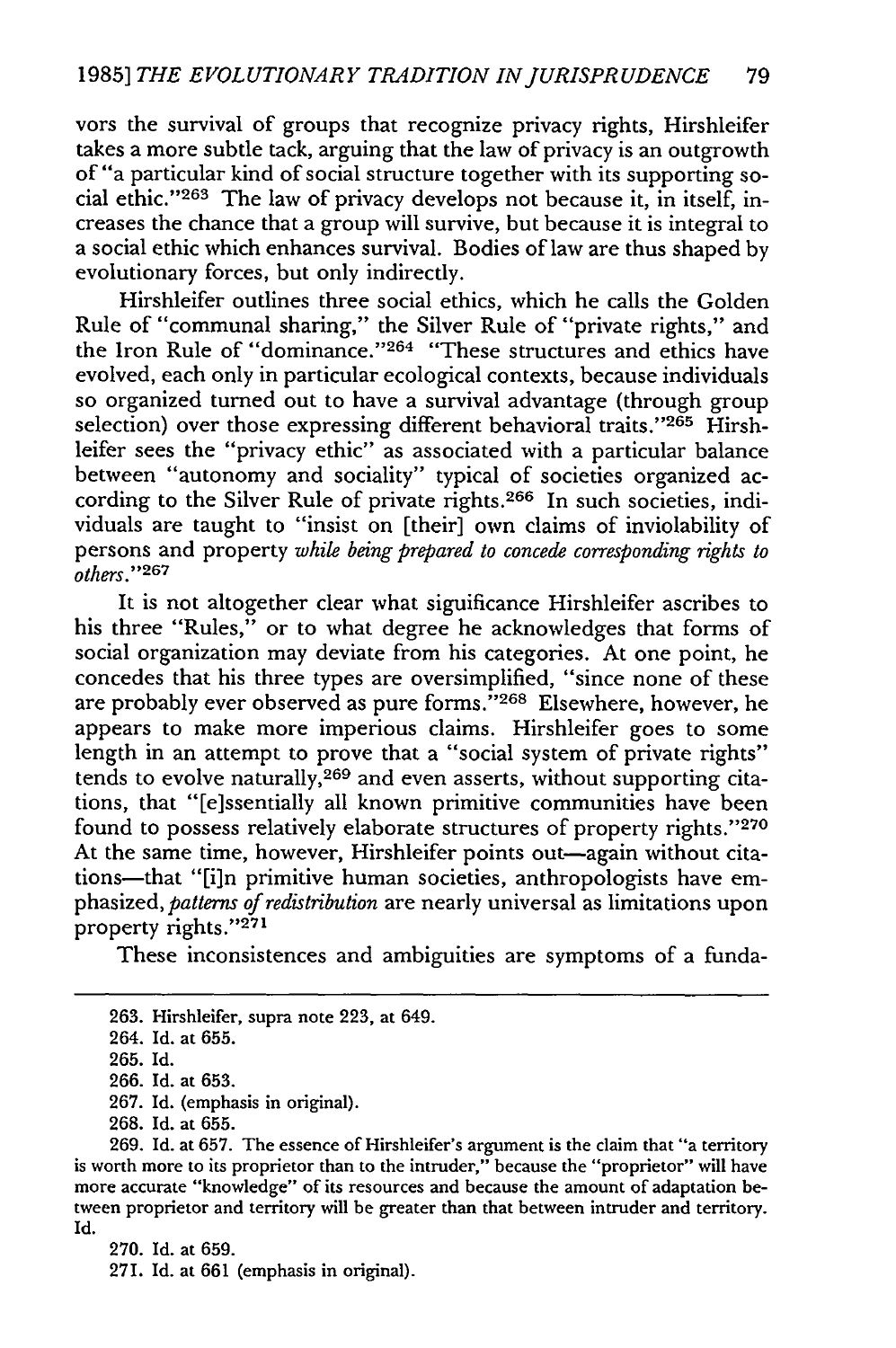mental dilemma. To the extent that Hirshleifer maintains that his three metallic rules constitute progressive stages through which all societies must evolve, his theory, like Maine's, is both ethnocentric and unsupportable. On the other hand, when Hirshleifer backs away from a strong version of evolutionary determinism, he runs the risk that his theory will degenerate into a personal, metaphorical system for classifying differing social value systems. <sup>272</sup>

Sociobiology is still a long way from the comprehensive account of human motivations necessary for the kind of positive theory of social evolution that Hirshleifer seeks. Nonetheless, biology and sociobiology do caution the legal scholar that the model of human motivations proposed by conventional microeconomic theory is too narrow. The law and economics tradition in legal scholarship has typically modeled human behavior as self-seeking. Evolutionary biology teaches, however, that human beings are not motivated only by the desire to maximize their personal well-being. In some circumstances, evolution selects for altruism<sup>273</sup>—self-sacrifice to benefit the group of which one is a member.274 Thus, the picture of individual and social motivation that emerges from evolutionary biology differs in critical respects from that assumed by the law and economics movement in legal scholarship. Hirshleifer clearly agrees with those-including proponents of the "critical legal studies" movement<sup>275</sup>—who suggest that law cannot be understood without incorporating noneconomic motivations such as altruism,  $276$  redistribution,  $277$  and paternalism.  $278$ 

<sup>272.</sup> Cf. Leff, Economic Analysis of Law: Some Realism About Nominalism, 60 Va. L. Rev. 451, 459 (1974) (law and economics movement substitutes definitions for both normative and empirical propositions).

<sup>273.</sup> Although the term "altruism" is established in the biological literature, Hirsh. leifer dislikes it because it carries unfortunate psychological implications. He prefers "helping," which he considers an "entirely objective phenomenon." Hirshleifer, supra note 223, at 326.

<sup>274.</sup> Cf. Hamilton, The Genetical Evolution of Social Behavior, 7 J. Theoretical Biology 1 (1964) (relatives of the self-sacrificing organism will be more likely to survive because of that sacrifice; these relatives possess and will transmit similar genes). Others, however, reject the notion that any sort of group advantage is necessary to explain altruistic behavior. See R. Dawkins, The Selfish Gene (1976); Trivers, The Evolution of Reciprocal Altruism, 46 **Q.** Rev. Biology 35 (1971). They argue that reciprocal altruismthat is, where an organism helps others who have helped or will help it-can be selected for genetically. They conclude, therefore, that reciprocal altruism is consistent with selfinterest.

<sup>275.</sup> For a brief description of the critical legal studies movement, see Kennedy, Cost-Reduction Theory as Legitimation, 90 Yale L.J. 1275 (1981). For a more extensive statement of its philosophical basis, see Unger, The Critical Legal Studies Movement, 96 Harv. L. Rev. 563 (1983).

<sup>276.</sup> See Kennedy, Form and Substance in Private Law Adjudication, 89 Harv. L. Rev. 1685 (1976) (proposing "individualism and altruism" as two "opposed rhetorical modes" of dealing with substantive issues in private law).

<sup>277.</sup> Kennedy, Cost/Benefit Analysis of Entitlement Programs: A Critique, 33 Stan. L. Rev. 387 (1981).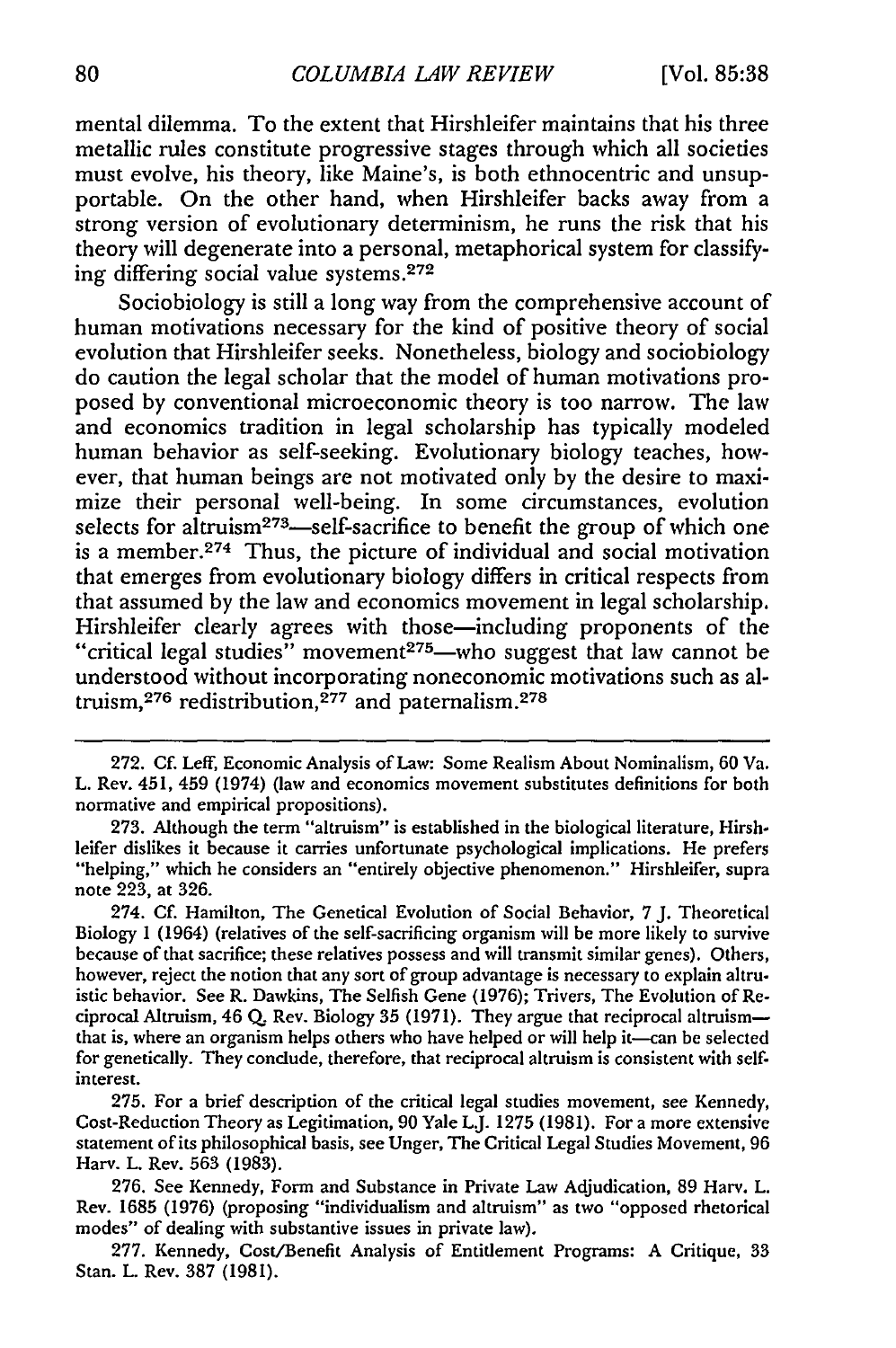The aspiration in Hirshleifer's most recent work is to reconstruct traditional microeconomic models to incorporate the more complex motivations suggested by evolutionary biology.<sup>279</sup> Whether this effort will ultimately bear fruit remains to be seen. Whatever the outcome of that work, however, Hirshleifer's sociobiological theory of legal evolution remains important. It points out a central weakness in the law and economics approach to legal scholarship and suggests possible directions that legal scholarship may take to overcome it.

### *C. Epstein*

Hirshleifer's 1980 article on privacy law<sup>280</sup> stimulated Richard Epstein, a professor of law at the University of Chicago, to propose his own theory of legal evolution.<sup>281</sup> Epstein's article began as a comment on Hirshleifer's evolutionary theory of privacy law, but grew into a fullfledged "speculative" exploration of the extent to which "an evolutionary theory of behavior" can explain "not only [privacy but] many substantive legal issues."282

Epstein criticizes Hirshleifer's conception of privacy law<sup>283</sup> and argues that "it is most unlikely that any set of selection pressures have fostered . . . preference for the right of privacy."<sup>284</sup> However, he does agree with Hirshleifer's general position that in other areas of law, natural selection may "play a powerful role" 285 by selecting in favor of human beings with "tastes for legal rules."<sup>286</sup> Epstein proposes four categories of law which he believes have evolutionary roots. 287 For each of these four areas, the thrust of Epstein's argument is the same:

Hirshleifer, supra note 223, at 663.

279. Hirshleifer, supra note 172.

280. Hirshleifer, supra note 223.

- 281. Epstein, supra note 224.
- 282. Id. at 666.

283. Epstein borrows a typology of privacy law proposed by William Prosser, see Prosser, Privacy, 48 Calif. L. Rev. 383, 389 (1960), quoted in Epstein, supra note 224, at 667, and argues that the right to privacy actually breakes down into four separate interests.

284. Epstein, supra note 224, at 669.

285. Id. at 669-70.

286. Id.

287. The four categories are:

(a) the prohibition on the use of force against strangers in the same species except in self-defense; (b) the rule of first possession of an unowned thing as

<sup>278.</sup> Kennedy, Distributive and Paternalistic Motives in Contract and Tort Law, With Special Reference to Compulsory Terms and Unequal Bargaining Power, 41 Maryland L. Rev. 563 (1982).

Hirshleifer has written that:

Economic study of market interactions may yield satisfactory results while postulating purely egoistic men, acting within an unexplained social environment of regulatory law. But as the power of eocnomic anlaysis comes to be employed outside the traditional market context, for example, in the area of public choice, the egoistic model of man. **. .** will not suffice.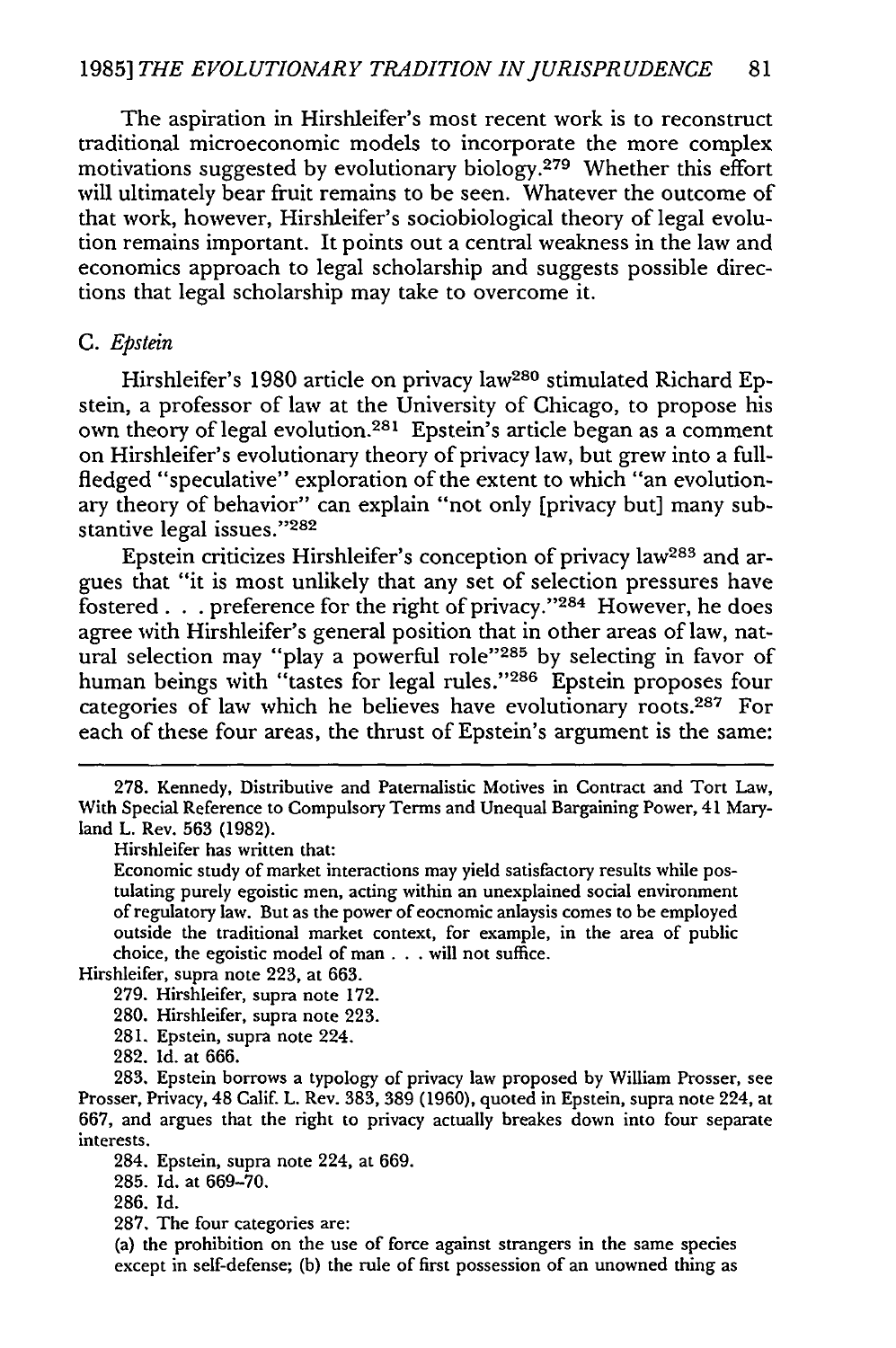human beings who follow certain rules of conduct are more likely to survive and reproduce than are those who do not. Over time, natural selection operates so that most human beings share norms as "common instinctive responses" to recurring situations. 288 The final step in Epstein's argument is not spelled out; he simply assumes that if norms are shared, somehow they find their way into the law.<sup>289</sup>

Epstein's theory of legal evolution bears at least a superficial resemblance to Hirshleifer's. Both see evolution creating shared tastes which are in turn reflected in the law. Epstein places primary reliance on natural selection at the individual level, however, while Hirshleifer emphasizes group selection. Neither marshals evidence in support of his thesis, but Epstein's theory that the evolution of shared values takes place through selection at the individual level seems more plausible. It is difficult to imagine, for example, that at one time there was a random distribution of attitudes toward murder, but that those groups which legitimated the practice gradually died out while those which banned it survived. It is more probable that individual human beings who experience revulsion at killing, and flee situations in which killing may occur, are more likely to survive than their peers. Ultimately, however, the distinction between individual and group selection may not be of too much importance. The two processes are not mutally exclusive but may simultaneously shape the social attitudes reflected in law.

Epstein is among the first to tell a credible story about how biological evolution might produce inborn attitudes which account for certain features of the law. However, the negative implications of Epstein's theory are at least as important as the positive ones. While recognizing that some basic principles of law may be based on attitudes which are

the root of title; (c) the status obligations of parents to their offspring; and (d) promissory obligations.

Id.

288. Id. at 672; see also id. at 673 ("collective consensus . . . on instinctive and nonintellectual grounds"). However, Epstein does not imagine that evolution will ever result in all human beings sharing exactly the same values:

It is most unlikely under any set of environmental conditions that all organisms will develop a natural or uniform inclination against aggression. To the contrary, any unanimous preference in that direction, even if achieved, should prove unstable over time .... In the end some sort of equilibrium should emerge in which some members of society prefer to use force, while most remain inclined to resist its use. The preference against the unrestrained use of force will not be unanimous, but it will in most cases be widespread enough to create a predisposition to regard its use as wrongful.

Id. at 671-72.

289. See, e.g., id. at 673 ("The tendency to respect first possession will not be universal within any group for the same reasons discussed above in connection with the use of force. Yet a collective consensus in favor of the rule is apt to emerge, thus accounting for the broad acceptance that the rule receives in the legal order, ususally on instinctive and nonintellectual grounds.").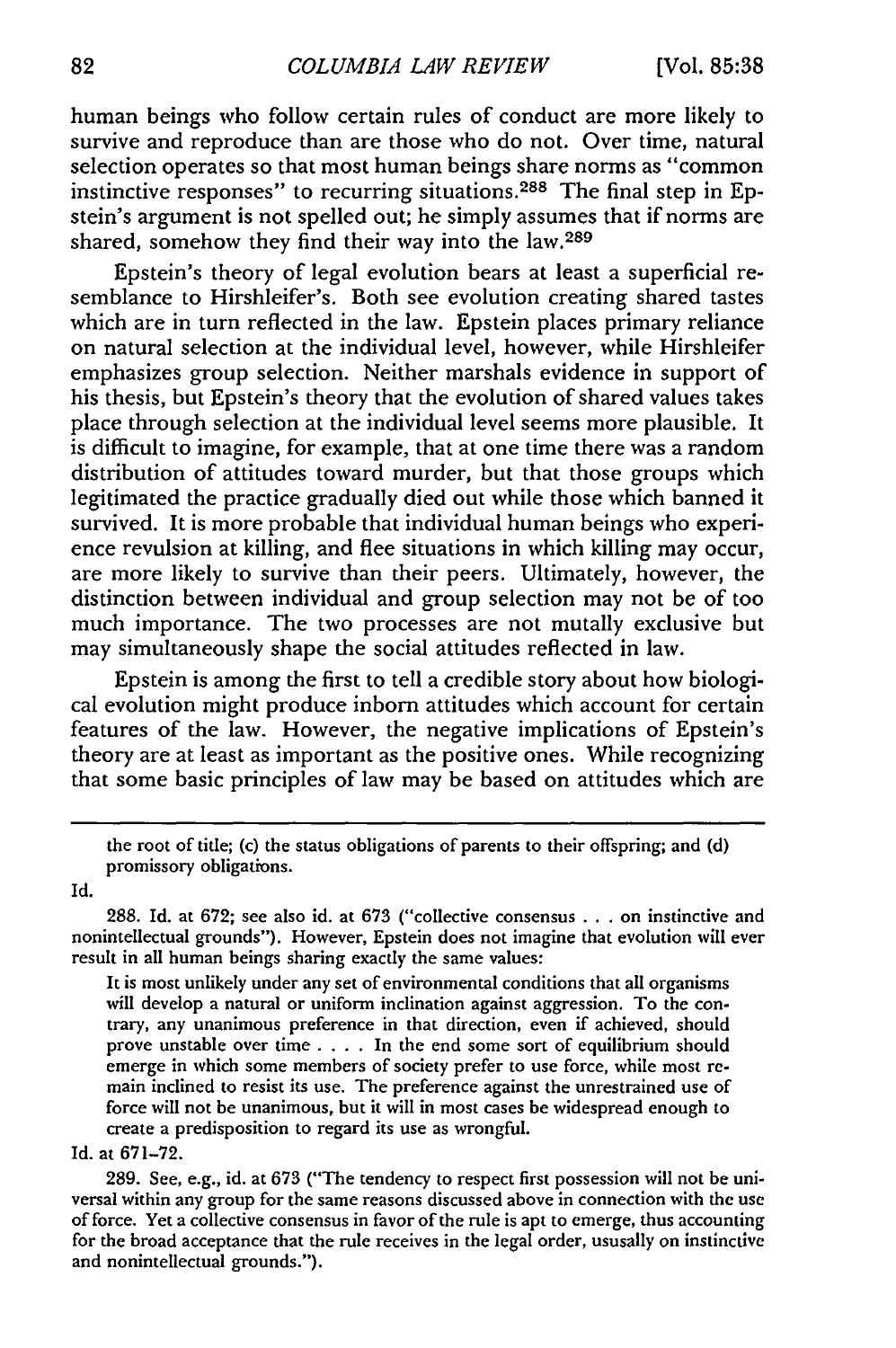built into human beings by evolution,<sup>290</sup> Epstein denies that evolution has any material effect on most of the law, including the law of privacy. His argument here is also intuitive: it seems implausible that evolution can have much to do with the bulk of the law, which deals with issues "too far removed" from survival and reproduction.<sup>291</sup> "The gene-environment interactions that drive natural selection are strongest in matters that. **. .** come closest to the raw nerve of survival and propagation. The questions of privacy are simply too far removed from these dominating concerns to have much imprint upon the development of tastes for any given normative orders." $292$ 

Neither Hirshleifer nor any other evolutionary theorist has yet made a case that all, or even most, areas of law are shaped by evolution. However, to the extent that Epstein goes beyond a verdict of "not proved" to a claim that evolution *cannot* affect the law except in the few areas which he has identified, his analysis overlooks several important factors. Like eighteenth century "state of nature" theories, Epstein's account of legal evolution describes human beings competing for survival in an imaginary *tabula rasa.* Because his description of the environment is impoverished, it is not surprising that he is able to identify only a few basic behavior patterns which enhance survival universally. If one. posits a more detailed set of environmental conditions, however, it may be possible to extend Epstein's theory of legal evolution to additional areas of law.

For example, the difference between the laws governing water rights in the eastern and western parts of the United States may be a result of evolutionary adaptation under different environmental conditions. In the east, water rights are generally governed by the "riparian rights" system, inherited from English common law, under which each landowner along a water course is equally entitled to reasonable use of the stream flow past his land.<sup>293</sup> On the other hand, throughout most of the western United States, water rights are generally determined according to the doctrine of "prior appropriation." Under a prior appropriation system, the first person to put water to a beneficial use acquires a vested right to continue to use that amount of water.<sup>294</sup>

The difference between the two systems may be partly historical, but it may also be attributed to the differences in the environmental conditions that prevailed in those regions when water law was being formed. In the east, water was generally not scarce, but it was impor-

<sup>290.</sup> On at least one occasion Epstein explicitly states his belief that there is a "genetic variation" in the inclination of individuals to use force. Id. at 671.

<sup>291.</sup> Id. at 670.

<sup>292.</sup> Id. at 669-70.

<sup>293.</sup> See Hanks, The Law of Water in NewJersey, 22 Rutgers L. Rev. 621, 627-32 (1968).

<sup>294.</sup> See Tarlock, Appropriations for Instream Flow Maintenance: A Progress Report on "New" Public Western Water Rights, 1978 Utah L. Rev. 211, 211-12.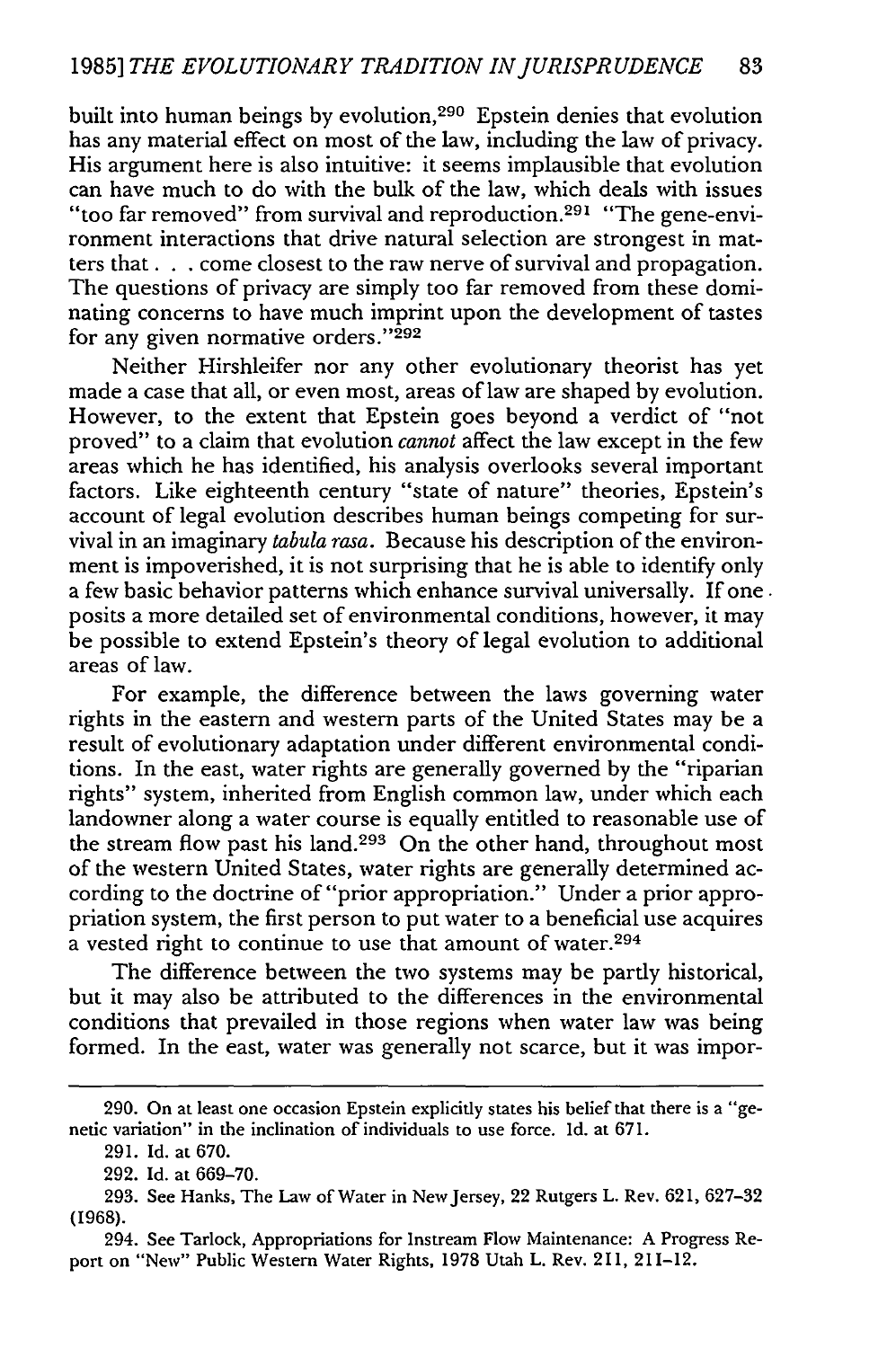tant to maintain stream flows in order to ensure a continuing source of water power to mills and other industries. Hence, the doctrine developed that each abutting land owner is entitled to use water but not to divert it outside the watershed. In the more arid west, on the other hand, water has always been a scarce resource. By granting vested rights to those who put the water to beneficial uses, the law promoted the "mission of regional settlement and development."<sup>295</sup> With the spread of industry, the differences in water usage between the west and the east have become less pronounced, and the water law doctrines of the two areas have gradually tended to converge.<sup>296</sup>

It is not necessary to invoke the spectre of societies or individuals becoming extinct because they picked the wrong system of water rights to see an evolutionary process shaping water law. Broadening the argument of the economic evolutionary theorists, one might assume that the law rejects principles that are not successful at resolving conflicts.<sup>297</sup> Under this theory, the riparian rights system of the east did not spread to the west because it could not successfully resolve conflicts in that environment, although it worked tolerably well in New England.

Epstein's argument that evolutionary forces only operate in areas close to the "raw nerve" of survival and propagation overlooks the fact that evolution may build into a society's value system adaptive criteria which are proxies for the results of past evolutionary selection.<sup>298</sup> To take a simple analogy, it has been suggested that some substancessuch as rotting carrion-are unappetizing to most human beings because past evolutionary "processes **. .** . build in internal selective criteria, like taste buds, which are vicarious representatives of external selectors."299 Similarly in the law, evolution may operate in terms of intermediate norms, which embody the results of past adaptation, as well as through outright extinction of individuals or groups. For example, natural selection may have long ago eliminated societies which did not develop a legal system which recognized the importance of minimizing internal strife. Once the fundamental norm<sup>300</sup> of minimizing internal struggle is built into the legal system by evolution, it is possible to derive subsidiary legal principles from it. We do not need to play the evolutionary game through to extinction each time. Variations of water law which ultimately would have led to range wars and group extinction do not have to be pursued to their bloody conclusion; they can be re-

<sup>295.</sup> Id.

<sup>296.</sup> Id. (describing development of doctrines to protect instream flows in western water law).

<sup>297.</sup> See supra text accompanying note 220.

<sup>298.</sup> See supra text accompanying note 292.

<sup>299.</sup> See Campbell, Variation and Selective Retention in Socio-Cultural Evolution *in* Social Change in Developing Areas 19, 33 (1965).

<sup>300.</sup> See H. Kelsen, General Theory of Law and State (1945).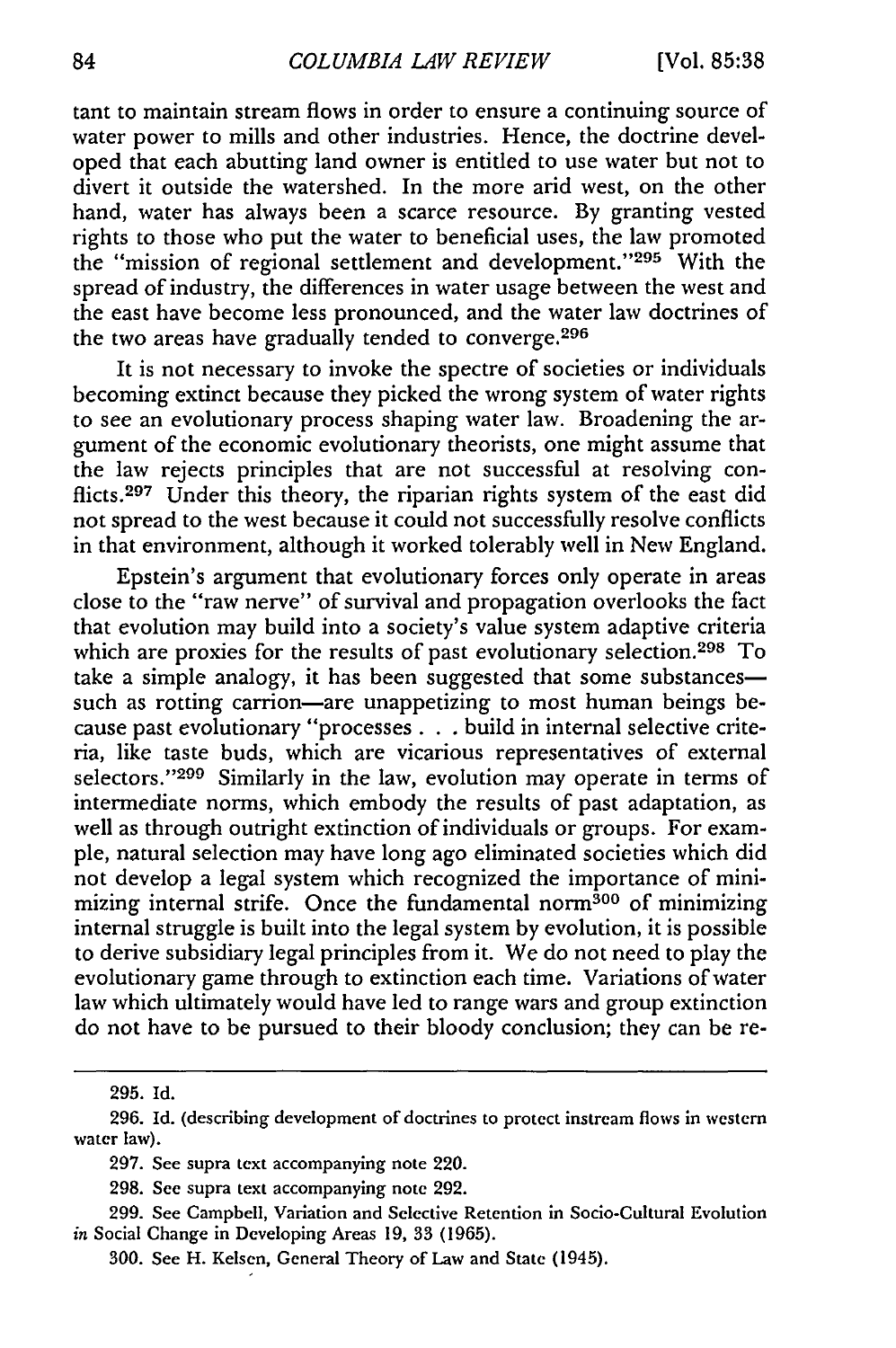jected at a more preliminary stage on the grounds that they are inconsistent with norms already embodied in the legal system.

Therefore, it is not true, as Epstein evidently supposes, that evolutionary forces can only be at work in the law in a few areas which impinge directly on procreation and survival. Indeed, Hirshleifer's thesis that the law of privacy may be an outgrowth of the "Silver Rule" of private rights<sup>301</sup> is an attempt to illustrate that the law may be shaped by intermediate structures, which he calls "ethics," which are themselves the results of past evolutionary selection.

#### *D. Rodgers*

A more recent sociobiological theory of law was proposed in 1982 by William H. Rodgers, Jr.<sup>302</sup> Rodgers, like Hirshleifer, turned to sociobiology out of a belief that contemporary legal scholarship is built on false conceptions of human motivations.<sup>303</sup> On one side are the economists, who attempt to understand law by assuming that people are rational maximizers of self-interest, an image which Rodgers denigrates as bearing "scant resemblance to the thinkers and actors known to social investigators."304 Opposing the economists are the followers of philosophers such as John Rawls,<sup>305</sup> whose theories of justice based on a "calculated social contract" are, Rodgers maintains, "utterly at odds with what paleoanthropology knows of the evolution of the human species."<sup>306</sup>

Rather than build our legal theories on these misleading "caricatures" of human nature, Rodgers proposes to use the lessons of sociobiology to "bring people back" into legal analysis and draw upon the behavioral preferences of human beings as revealed by "the laws of biology."  $307$  Rodgers cites E.O. Wilson<sup>308</sup> as the source for his assumption that biological laws control social behavior, but fails to note that sociobiology is very controversial among scientists.<sup>309</sup>

Rodgers proposes to test his thesis that the law is shaped by characteristics that evolution builds into human beings by applying it to explain "property rights in natural resources."<sup>310</sup> Rodgers first develops

<sup>301.</sup> See supra text accompanying notes 264-67.

<sup>302.</sup> Rodgers, supra note 225.

<sup>303.</sup> Id. at 205 ("Contemporary legal theory **...** has degenerated into a contest of false modeling.").

<sup>304.</sup> Id.

<sup>305.</sup> J. Rawls, A Theory of Justice (1971); see also R. Nozick, Anarchy, State and Utopia (1975). For a attempt to synthesize welfare economics and Rawlsian theories of social justice, the two schools of thought Rodgers sees as irreconcilable, see B. Ackerman, Social Justice in the Liberal State (1981).

<sup>306.</sup> Rodgers, supra note 225, at 205.

<sup>307.</sup> Id. & n.6 (citing E. Wilson, supra note 226).

<sup>308.</sup> Id.

<sup>309.</sup> See supra note 228 and accompanying text.

<sup>310.</sup> Rodgers, supra note 225, at 206.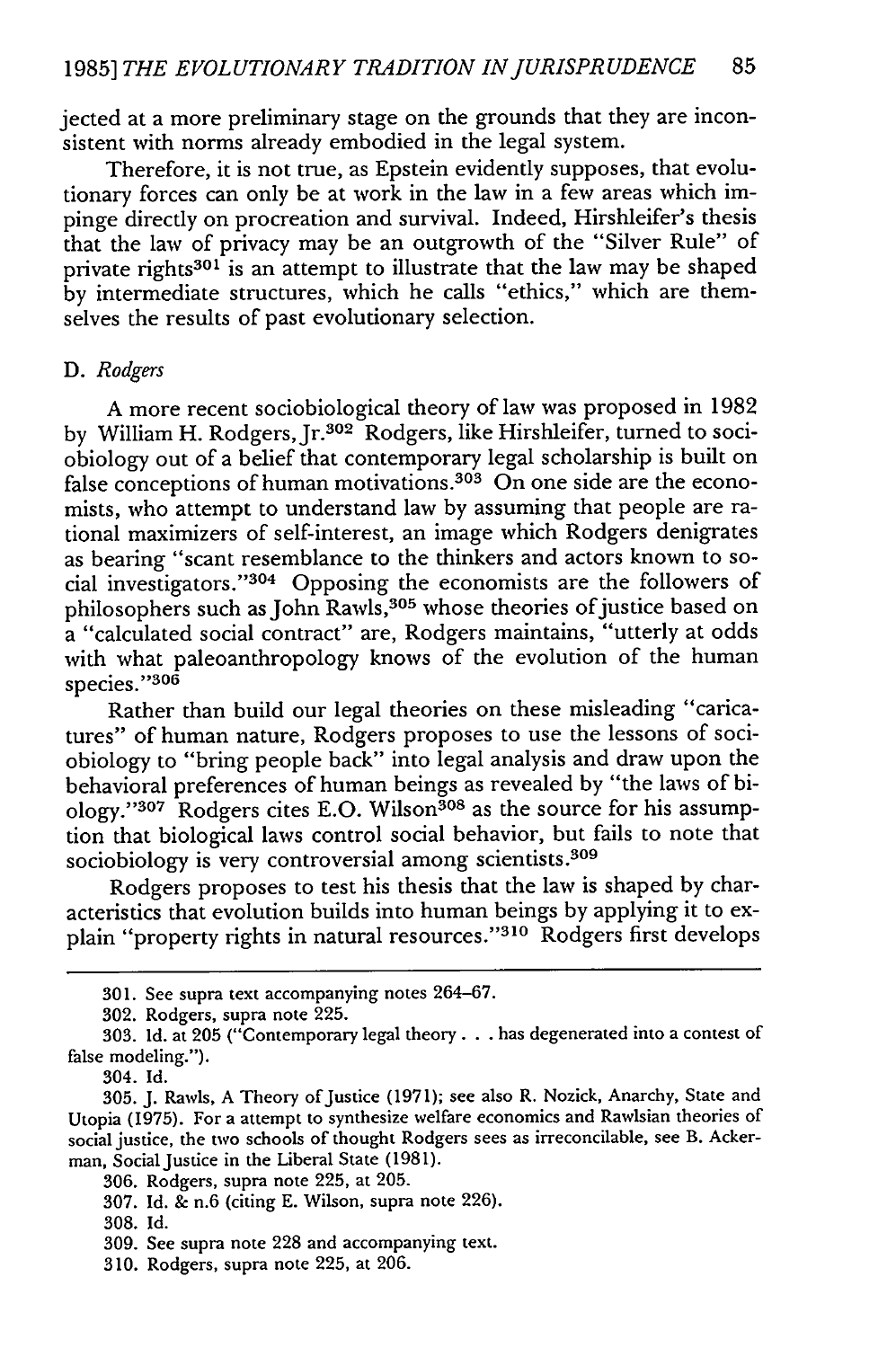his own "comprehensive theory of property" which he relates to precepts derived from sociobiology.<sup>311</sup>

A property rights holder may possess three types of property: a core "human" property, which may be taken only upon the terms of the holder; private property or entitlements that may be taken only with compensation; and a "social" or provisional property interest in the resource commons, which may be redefined to the detriment of the holder without compensation.<sup>312</sup>

Rodgers develops these categories by analogy to the "[s]pace and territorial needs of animals," asserting that "biologists have identified similar needs in humans."<sup>313</sup> The type of property historically given the greatest legal protection under this analysis is "biologically-justified property,"<sup>314</sup> which includes "maintenance of a food base, provision of security and identity, and protection of privacy" through a "microspace" and a "mesospace."<sup>315</sup>

Rodgers proposes to "test[] this comprehensive theory against legal experience in the natural resources field."<sup>316</sup> He acknowledges that this strategy will provide only weak confirmation for his sociobiological theories. All he purports to show is that it is possible to give a parsimonious explanation of certain areas of property law in terms of the precepts of sociobiology, and that the sociobiological explanation fits reasonably well with the legal principles that are actually observed. Rodgers maintains, however, that "at the point of confirmation theory **• . .** normative social science is severely impoverished," and that his, as a "descriptive theory," is actually far more scientific than "much law review analysis."<sup>317</sup>

The balance of Rodgers' article is a rich and sophisticated tour of property law, with particular attention to conflicts over the use of natural resources. No summary will do justice to Rodgers' full argument, but by focusing on Rodgers' sociobiological interpretation of the traditional law of nuisance as an illustration, it may be possible to suggest its flavor.

Overall, Rodgers sees nuisance law as confirming his general thesis "that human property is protected by right and. **. .** social property is vulnerable to uncompensated redefinition."<sup>318</sup> Nuisance law has a strong "absolutist" component, Rodgers writes, which is reflected by

318. Rodgers, supra note 225, at 218.

<sup>311.</sup> Id.

<sup>312.</sup> Id. at 207.

<sup>313.</sup> Id. at 211.

<sup>314.</sup> Id.

<sup>315.</sup> Id.

<sup>316.</sup> Id. at 206.

<sup>317.</sup> Id. at 206 n.6. But cf. Priest, The New Scientism in Legal Scholarship, 90 Yale L.J. 1284 (1981) (criticizing "a growing adoption of the scientific style in legal scholarship").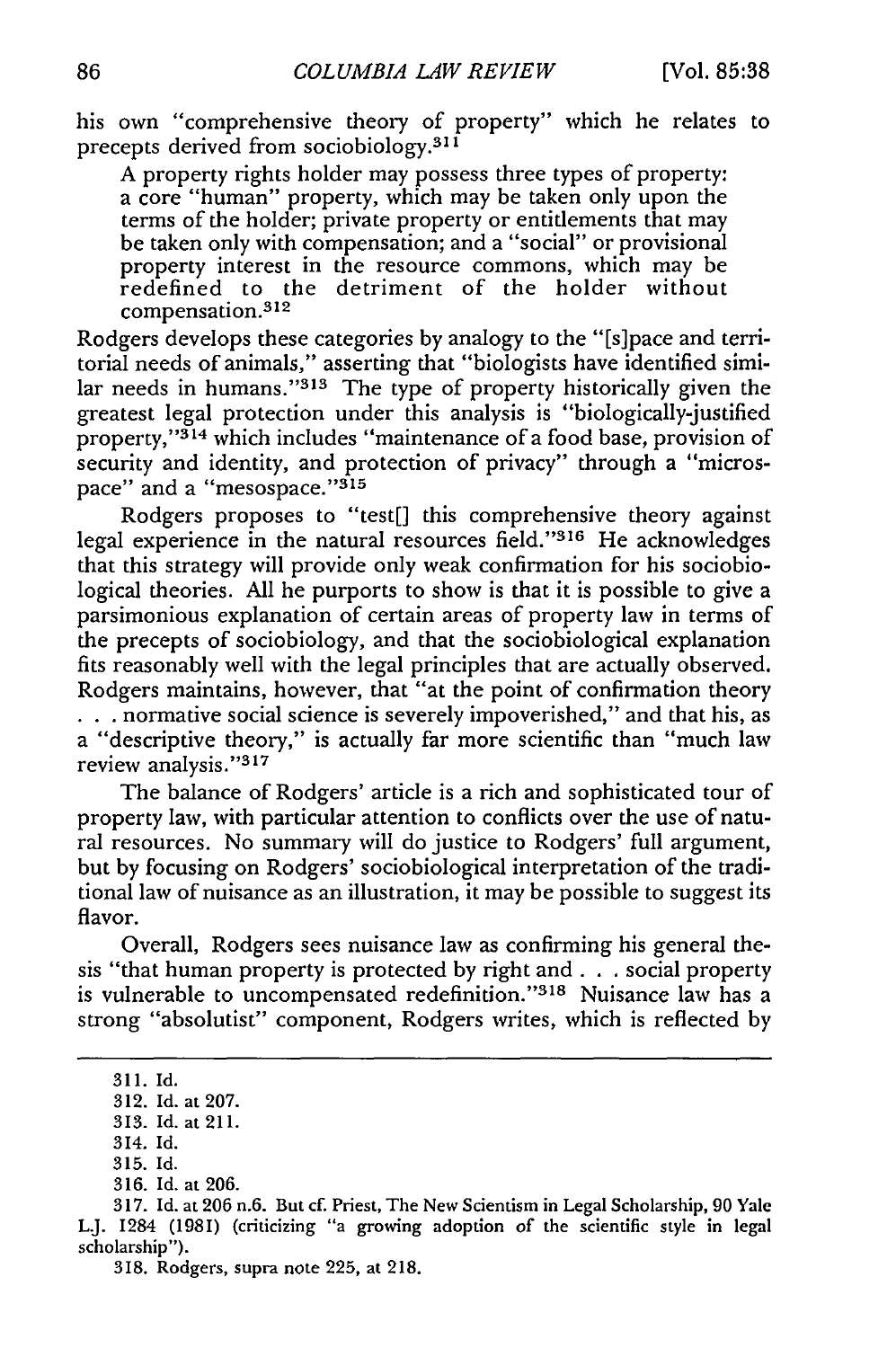the traditional right of a successful plaintiff to obtain an injunction requiring the abatement of a nuisance even though the defendant loses more in an economic sense than the plaintiff gains. $319$  Rodgers attributes this absolutist component in nuisance law to the fact that "[flor most nuisance plaintiffs **. .** the core interests protected in the face of utilitarian objections include health, abode, and other essentials of living . **.. "320** Such interests are "reminiscent" of the interests which form the basis of Rodgers' biologically-based theory of rights in human property.<sup>321</sup>

Rodgers does acknowledge that nuisance law is not absolute but has traditionally compromised the protection given to individuals, even in matters affecting life and health, by balancing a number of factors under the rubric of "reasonableness."<sup>322</sup> Rodgers interprets this aspect of the traditional law of nuisance as an illustration of conflictavoidance. 323 Finally, Rodgers relates the features of nuisance law to the precepts of sociobiology,<sup>324</sup> including theories of reciprocal altruism which he, like Hirshleifer, regards as a key to understanding law:

After their basic needs are satisfied, individuals in human society long have been expected to sacrifice for the benefit of neighbors. Human altruistic behavior extends to a variety of activities . . . and is thought to have evolved beause of the wide range of human reciprocal relations. . **.** . Biological theory supports a rule of best efforts to prevent resource usage from working to the disadvantage of another member of the society. Thus, in protecting human property and in enforcing reciprocity, nuisance law confirms the themes of biological property theory adverted to earlier.<sup>325</sup>

Rodgers conceives of nuisance law, then, as a social mechanism by which communities enforce an obligation of reciprocal altruism for the benefit of the group as a whole.

The upshot of Rodgers' argument is that judges decide property law cases as if they believed in the principles of sociobiology. $326$  Rod-

320. Rodgers, supra note 225, at 219.

321. Id. at 218.

322. See Rabin, Nuisance Law: Rethinking Fundamental Assumptions, 63 Va. L. Rev. 1299 (1977).

<sup>319.</sup> Id. at 219. For a case which has fascinated legal scholars, particularly economists, because the court substituted monetary damages for nuisance law's traditional injunctive remedy, see Boomer v. Atlantic Cement Co., 26 N.Y.2d 219, 257 N.E.2d 870, 309 N.Y.S.2d 312 (1970); see also Polinsky, Resolving Nuisance Disputes: The Simple Economics of Injunctive and Damage Remedies, 32 Stan. L. Rev. 1075 (1980).

<sup>323. &</sup>quot;Nuisance case law discloses a distinct preference for technological or operational solutions short of ouster of one of the principals. This search for conflict avoidance postpones the issue of limits of available resources." Rodgers, supra note 225, at 219.

<sup>324.</sup> Id. at 220.

<sup>325.</sup> Id. (footnotes omitted).

<sup>326.</sup> See text accompanying note 316.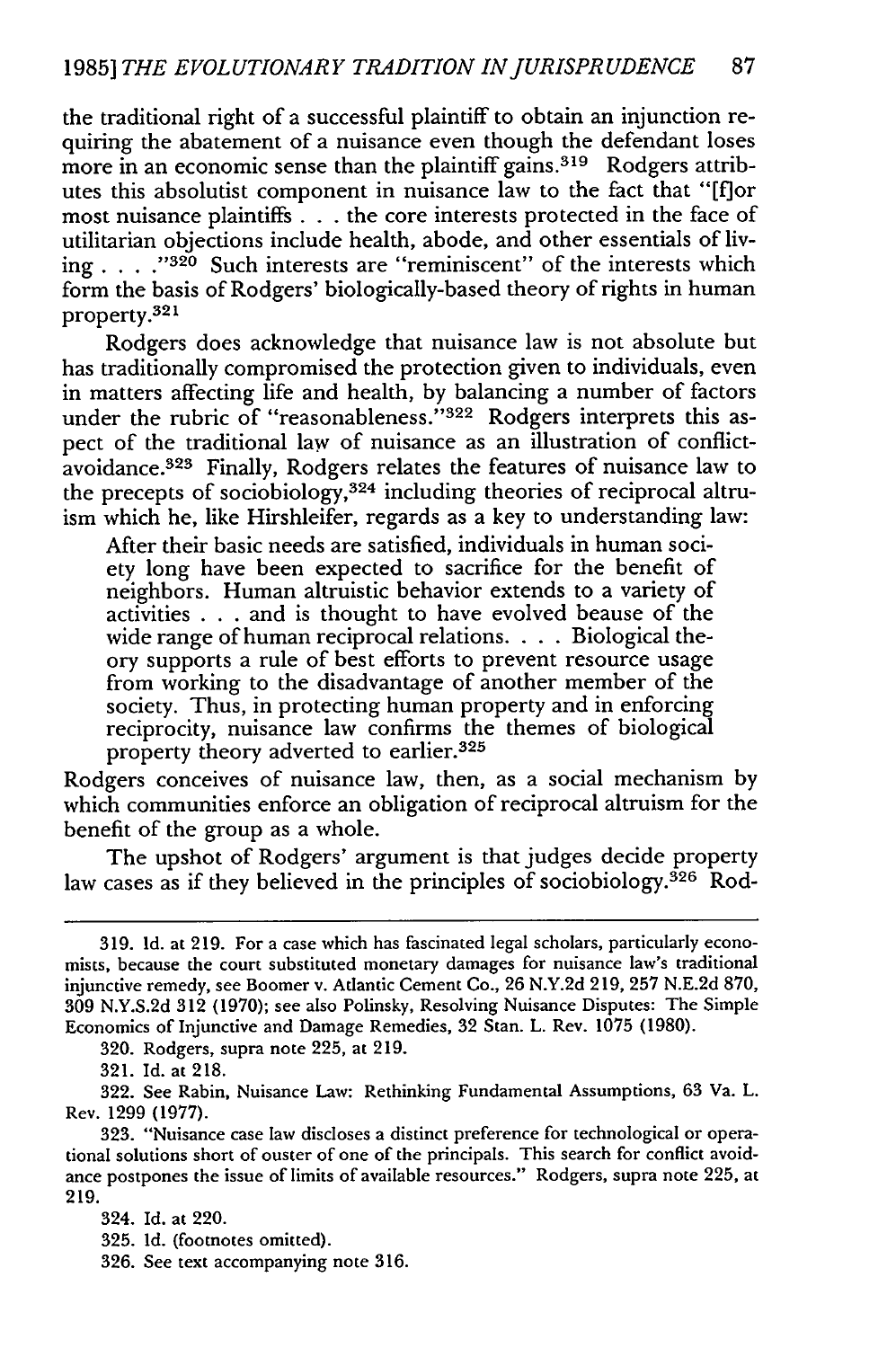gers is not very illuminating, however, about what mechanisms supposedly produce this result. At one point, he admits frankly that he simply "assumes" that courts adopt property justifications "strongly held by the population."<sup>327</sup> This comes close to Keller's metaphorical assumption that community mores somehow "crystallize" to become the law.<sup>328</sup> Alternatively, citing Priest, Rodgers suggests that "courts might be led unknowingly to biological sharing rules because departures from the biological optimum would be challenged repeatedly by those suffering the deprivation."<sup>329</sup>

Rodgers' difficulty in identifying a mechanism which would cause judges to decide cases according to the principles of sociobiology is compounded by his reluctance to assert that evolutionary imperatives are the only factors at work in the law. Rodgers specifically warns his readers: "Biological theory offers no all-encompassing explanation of legal outcomes, although it offers important, and partial explanations."<sup>330</sup> Rodgers insists that his theory is not nominalistic or tautological, but "descriptive," and therefore that it is falsifiable.<sup>35</sup> However, if by a "partial" explanation Rodgers means that the drives evolution builds into human nature are only one factor among many which combine to produce legal outcomes, it is doubtful that the evolutionary aspects of Rodgers' theory really can be falsified: any deviations from what his theory predicts could always be attributable to the unspecified "other factors" which lie outside his theory.<sup>332</sup>

Despite this shortcoming, Rodgers' sociobiological theory of property rights is one of the first attempts by a modern legal scholar to move beyond generalities to explain the details of particular bodies of law in terms of evolutionary theory. In particular, Rodgers' theory is probably more successful than any competing legal theory at rationalizing the confusing welter of "takings" cases, in which courts attempt to define the circumstances under which governmental interference with private property is so great that compensation must be paid.<sup>333</sup> Rodgers does

330. Rodgers, supra note 225, at 221.

331. Cf. supra text accompanying note 272 (criticizing Hirshleifer's theory as a system of personal metaphors); see also Rodgers, supra note 225, at 218 & nn.52 & 53 (criticizing Posner's economic theories of law as nonfalsifiable).

332. Cf. Priest, Selective Characteristics of Litigation, 9 J. Legal Stud. 399, 418 (1980) (effect of efficiency considerations on legal rules is indeterminant because both procedural and substantive law combine to produce outcomes).

333. Compare Pennsylvania Central Transp. Co. v. New York, 438 U.S. 104 (1978)

<sup>327.</sup> Rodgers, supra note 225, at 220, n.66.

<sup>328.</sup> See Keller, supra note 231.

<sup>329.</sup> Rodgers, supra note 225, at 221, n.66. This argument is based by analogy to the work of George Priest, see supra text accompanying notes 188-203, but unlike Priest, Rodgers does not support his supposition that legal rules that deviate from the "biological optimum" would be selectively relitigated. But cf. supra text accompanying note 220 (suggesting that legal outcomes which deviate in any respect from values held systematically by litigants should be subject to selective relitigation under Priest's reasoning).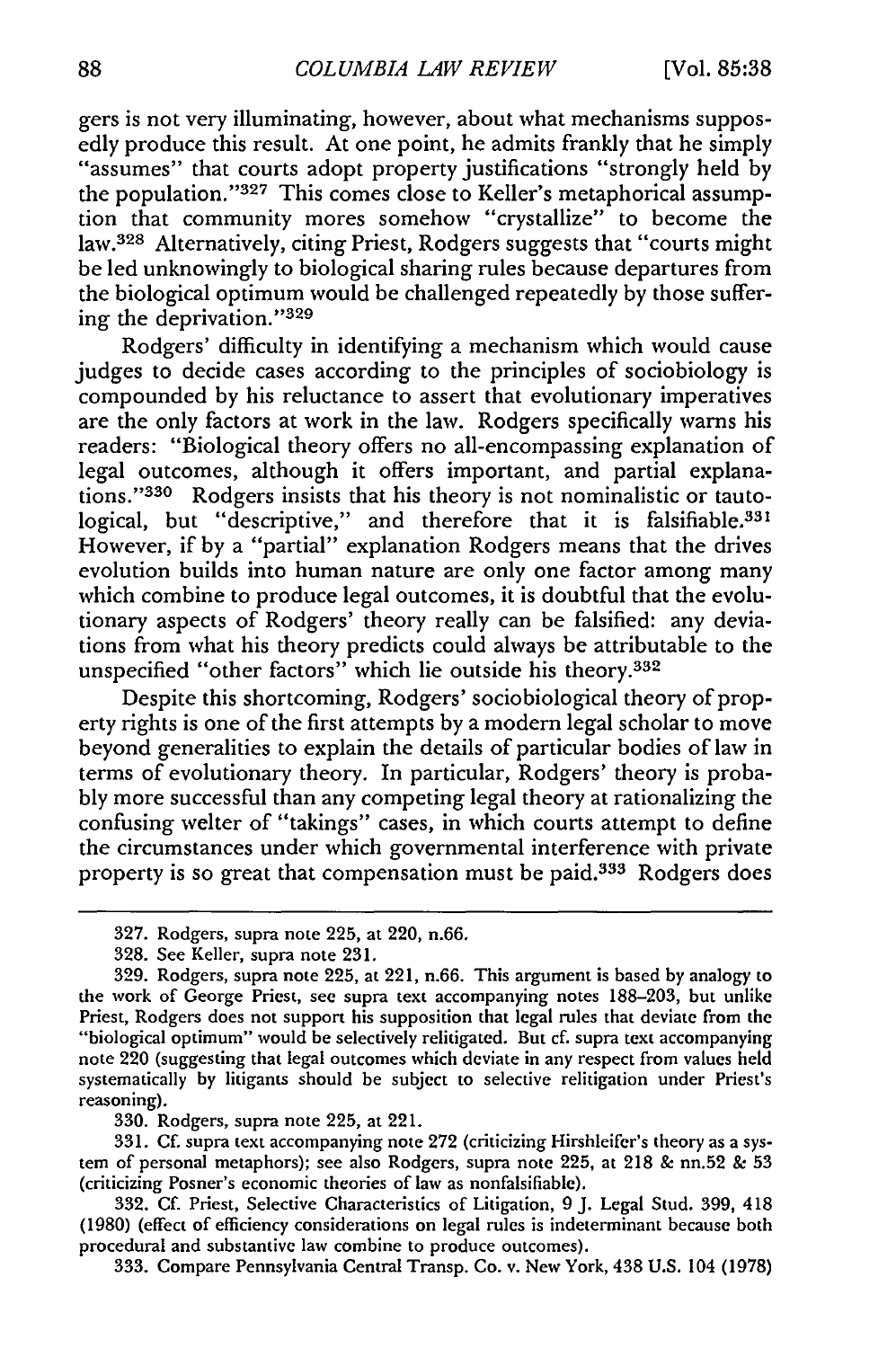provide relatively parsimonious explanations for many existing legal doctrines in property law in terms of sociobiology. The history of ideas, however, is strewn with relatively parsimonious explanations that turned out to be wrong.

Ultimately, the value of a sociobiological theory of law like Rodgers' is not descriptive, but normative. Ideally, his notion that there is a "biological optimum" in the structure of property rights could be used not simply to describe how courts do decide "takings" cases, but to tell them how they should decide these cases. Rodgers admits that he aspires to use sociobiology as the foundation for a prescriptive theory of law based on "positive rights" as a "counterpoise to economic analyses."<sup>334</sup>

Here Rodgers ventures into exciting but treacherous territory. In the past, many have aspired to transform law into a rational science of social engineering, based on the application of one version or another of absolute truth. There is little reason to suppose that sociobiology will succeed at defining uncontroversial goals for society where so many other disciplines have failed. Consider that Epstein and Rodgers both propose theories of property based on sociobiology, and that both then derive interpretations of the takings clause of the Constitution to strike the proper balance between public and private rights.<sup>335</sup> To Epstein, it is clear that the law should enhance the protection it gives to

For a frank concession that "takings" law is a shambles and that a new theory is needed to enable courts to distinguish legitimate from illegitimate encroachments on private rights, see Epstein, Not Deference But Doctrine: The Eminent Domain Clause, 1982 Sup. Ct. Rev. 315, 355.

334.

Sociobiology is a science that draws upon the behavior of social species, especially humans, to gain insight into the rules that govern social interaction. **...** A sociobiological legal theory could be based upon human preferences expressed through nonmarket channels **....** At a minimum, a reliable science of human behavior offers empirical insight into whether a particular legal option goes with or against the grain of human nature. With much greater difficulty, a sociobiological ethical theory could be constructed around the idea that the law should tilt towards the biological preferences of the species. . **.** . In my view there is empirical evidence for absolutist human vetoes in [property law] doctrines [of nuisance, waste and reserved rights], and they can be read as validating positive rights theories. . . . They clearly reflect ideas of nonmarket preferences, needs, deserts, and ultimately a nonmarket allocation of scarce goods.

Rodgers, Building Theories ofJudicial Review in Natural Resources Law, 53 U. Colo. L. Rev. 213, 214-15 (1982) (footnote omitted).

335. Compare Epstein, supra note 333, with Rodgers, supra note 225.

<sup>(</sup>no compensation due for ordinance which preserves historic facade of Grand Central Terminal, thereby precluding construction of office building) with United States v. Causby, 328 U.S. 256 (1946) (compensation due for frequent overflights by military planes); see also Pennsylvania Coal Co. v. Mahon, 260 U.S. 393, 415 (1922) (government regulation of private property is not a taking unless it "goes too far").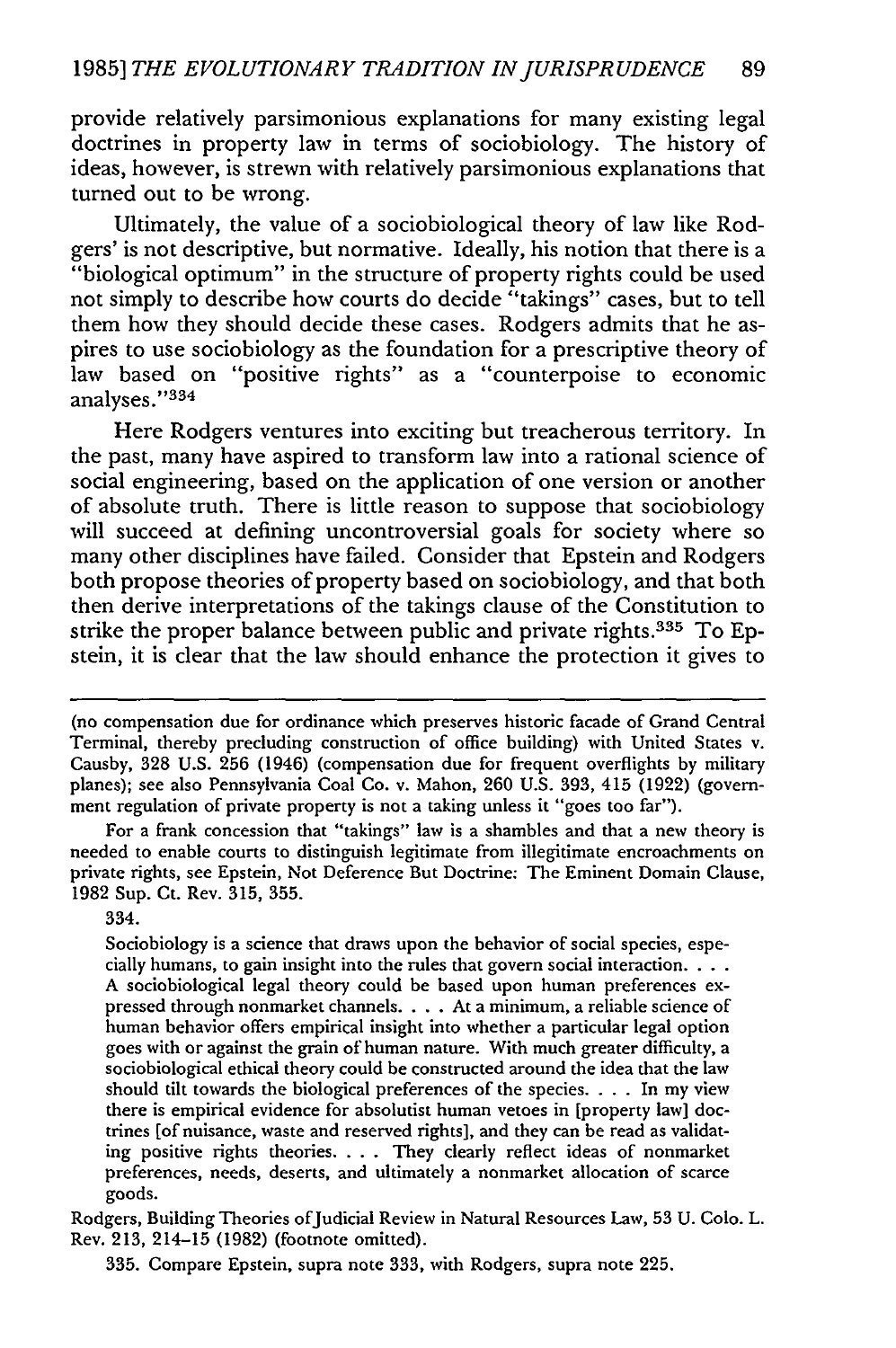private property; to Rodgers, it is equally clear that communal claims to resources should be dominant over private rights.

Evidently, the "laws of biology" have not yet been heard to speak with a single voice on the issues of social justice that underlie law.

## V. WHY EVOLUTION?

A surprising number of writers over the years have proclaimed that law evolves. What explains this peculiar fascination with evolutionary metaphors among legal scholars?

In part, the fascination with evolution in jurisprudence is not peculiar at all. Most realms of thought have been deeply influenced by Darwin. Evolutionary metaphors are part of the zeitgeist. It would be strange if there were no evolutionary theories in jurisprudence. Yet there are also special reasons for the affinity for evolutionary metaphors in American jurisprudence.

To understand the special appeal that evolutionary models and metaphors hold for legal scholars, one must first appreciate that scholars mean something quite different by "the law" than do most lawyers or citizens. To someone who may be affected by a legal decision, the important issue is to predict how a particular case will be decided. This rarely interests legal scholars. They typically focus on patterns in legal decisions which emerge over longer time periods. When scholars claim to see evolutionary forces at work in the law, they see them in the patterns of decisions over many decades.

Thus, the claim that law evolves is not inconsistent with the belief that judges are affected by economics, by ideology and class bias, by the rhetoric of lawyers, or by a host of other factors that may influence the outcome in particular cases. Theories of legal evolution simply do not speak to law at retail. They claim to identify patterns of change that become visible when one views the law from altitude, not at groundlevel.

Evolutionary models and metaphors are a particularly useful device for talking about changes of this sort in the law. One of the distinctive features of evolutionary theories is that they may be used to describe the nature and direction of changes in a complex phenomenon even though little is known about its constituent parts and the mechanisms connecting them. Darwin knew almost nothing about the mechanisms of heredity; he was ignorant of the existence of genes, much less of DNA and the genetic code. Nor could he have specified the precise conditions which account for the death or survival of each member of even a single species. Yet despite Darwin's ignorance of these particulars, he was able to formulate simple, powerful statements at higher levels of abstraction about the patterns of change that result from these forces.

Similarly, writers in the evolutionary legal tradition-from Savigny and Maine to Hirshleifer and Rodgers--aspire to describe global pat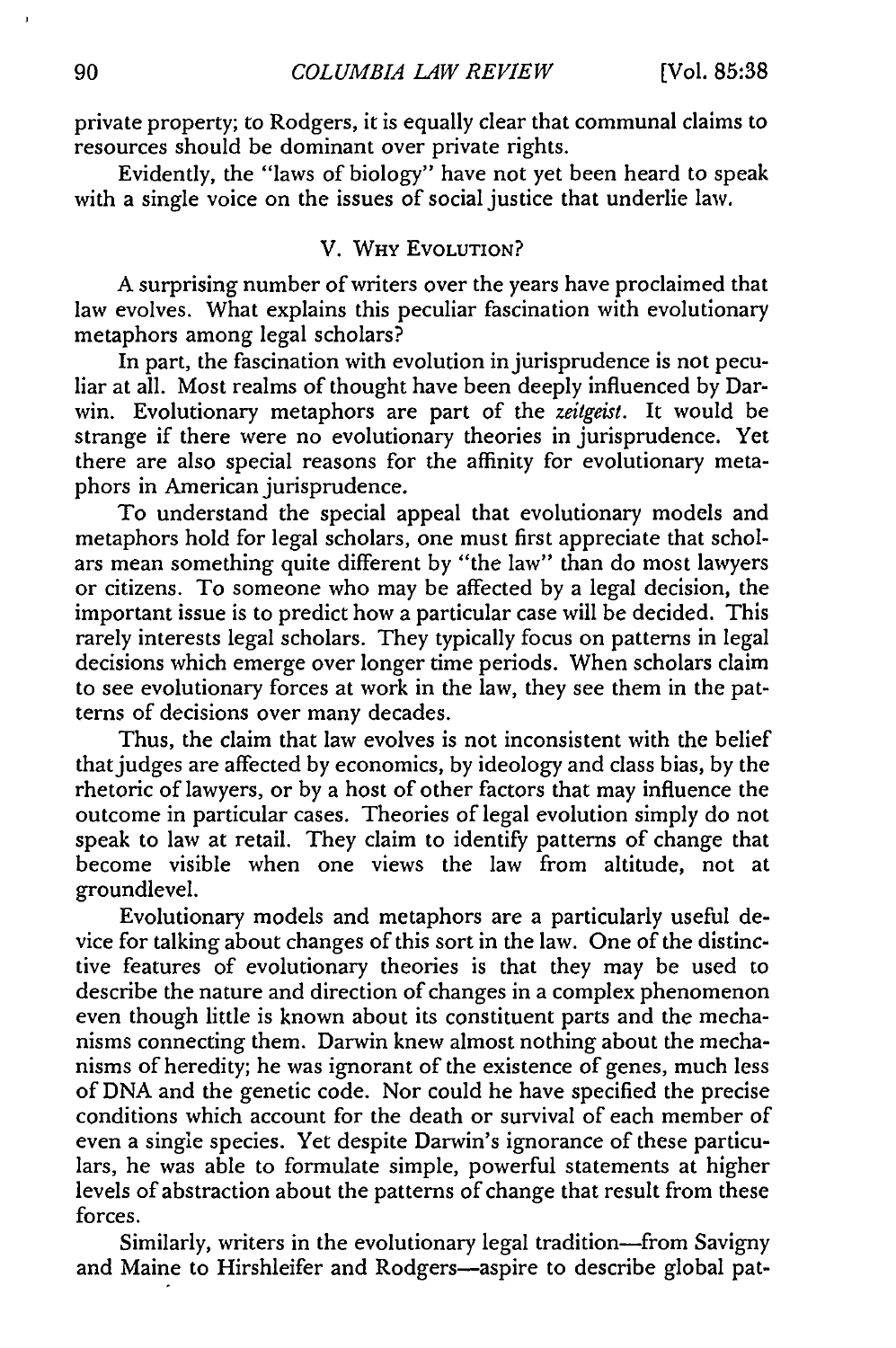terns of change in the law without specifying the details of why particular officials decide particular cases as they do. Evolutionary models are almost uniquely adaptable to these purposes. Very few other modeling traditions require so little by way of specification of input functions and almost none are available to lawyers. Thus, when Holmes, Corbin, and Wigmore describe legal evolution without defining precisely why some legal doctrines are "stronger" than others, they are not abusing evolutionary metaphors. Rather, they are attempting to use an unique aspect of the power of evolutionary models to make relatively refined statements at an abstract level when little is known about the determinants of specific cases. <sup>336</sup>

To say that evolutionary models have particular advantages for describing gradual patterns of change in the law is not, however, to assert that the function of jurisprudence is primarily descriptive. Theories of law are rarely written to describe; their aim is more often to advocate and to legitimate.<sup>337</sup> Here too, on a normative level, evolutionary models have particular appeal, although an appeal which has both positive and negative aspects. To understand the strong normative appeal of evolutionary models, one must first appreciate that American law, like biology at the time of Darwin, faces the problem of providing a theory of creation which does not invoke a Supreme Being.

A central question for any jurisprudence is why people should obey the law. If the populace believes that the local despot rules as God's emissary on earth, the answer is relatively easy. Without God as the ultimate creator of the legal universe, however, it becomes more difficult to justify law as something people have a moral obligation to obey. In the United States, we have several different approaches for justifying the creation of the legal universe. The Constitution begins with the first, and most successful: "We, the people . . . ."<sup>338</sup> The explanation that the people, acting through their elected representatives, have created our legal universe works surprisingly well, and it is rare that the legitimacy of laws enacted by democratically elected legislatures is questioned. When courts and bureaucrats make law, however, it is less persuasive to assert that they speak by authority of "We, the people **...."**

In one guise or another, the question, "by what right do courts and bureaucrats make law?" has occupied a large percentage of the energy of American legal scholars.339 In the twentieth century, the dominant

337. See Kennedy, supra note 214, at 1276.

<sup>336.</sup> **C.** Clark, supra note 153, at 1272 (questioning the value of "very general theory built by speculative reasoning upon a small number of concepts" since "[r]egrettably, . **.** . there is no way one can pull a rabbit out of an empty hat.").

<sup>338.</sup> See Ackerman, The Storrs Lectures: Discovering the Constitution, 93 Yale L.J. **1013,** 1017-18 (1984).

<sup>339.</sup> The problem is particularly intense, of course, in the case of judicial review under the Constitution, in which the courts assert the right to strike down laws made by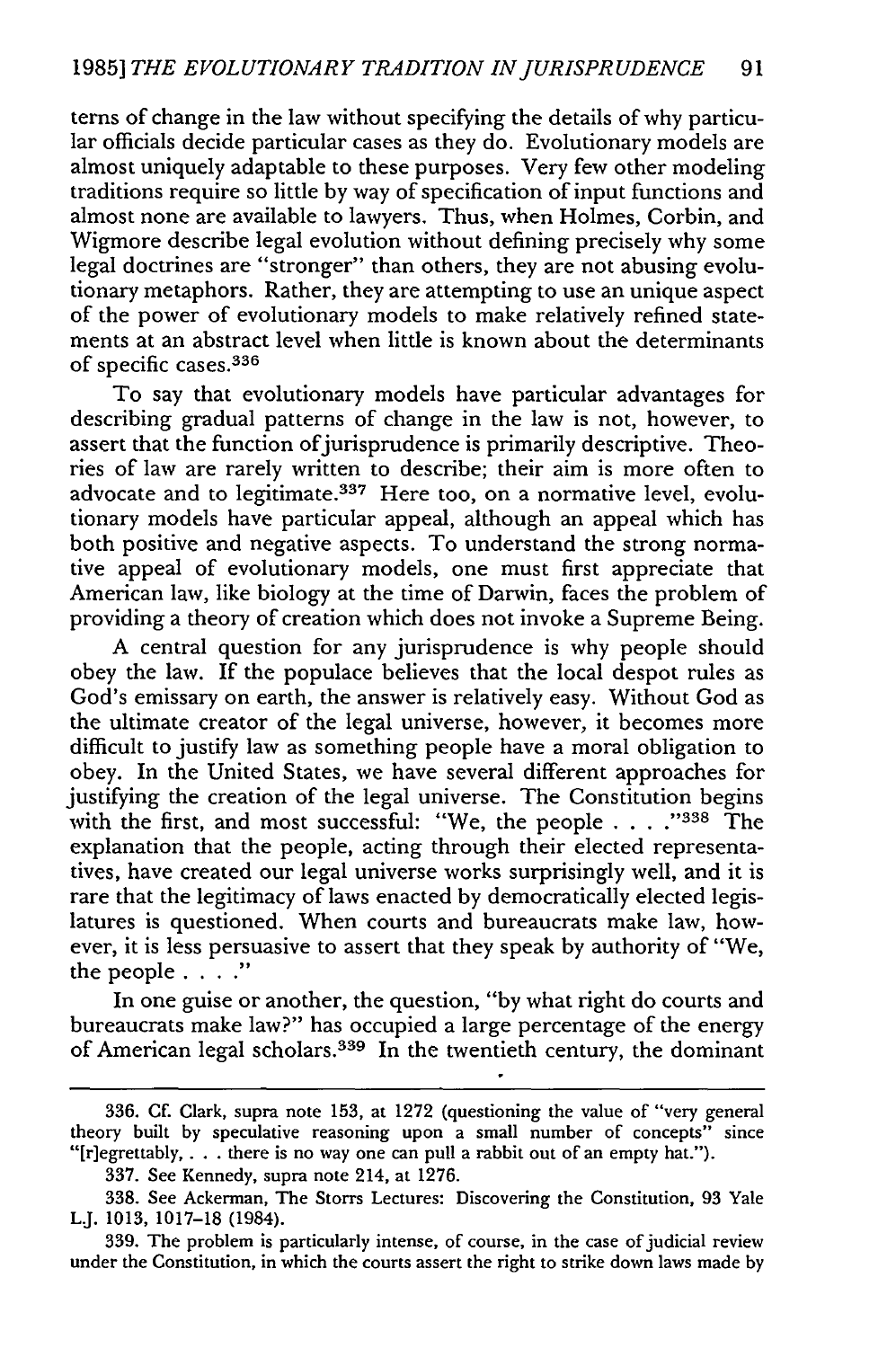answers have been essentially "positivism" and its second cousin, "legal realism." Law is conceived of as the behavior of certain powerful officials: "The prophecies of what the courts will do in fact, and nothing more pretentious."<sup>340</sup> It is obeyed because "behind every final judgment procured in any court in this country stands, ultimately, the United States Army."341

Many American lawyers are not entirely comfortable with the extreme positivist position that law and power are synonyms, and there have been numerous attempts to provide alternative explanations for the legal order. If law is to be more than the record of commands backed by superior force, a jurisprudential theory is needed which explains why there is an obligation to obey law, and which gives meaning to arguments that law is right or wrong (rather than simply is). One alternative is the "natural law" tradition. Natural lawyers claim that there is some set of principles-some "higher law"-by which the law declared by government officials can be judged. $342$  The problem with natural law theories comes in defining the nature and sources of this higher law. Most modem natural law theories are either intuitive, or assert that some goal, such as economic efficiency, is uncontroversial among all sane people.<sup>343</sup>

It is here that the normative power of evolutionary theories of law comes into play. In much the same way that Darwin invoked evolution to explain the order of creation without a Creator, or Julian Huxley sought to use evolution as the basis for religion without revelation,  $344$ lawyers have fastened on evolution as an alternative to intuition, or economics as a source of natural law principles by which human law may be judged. Of the legal evolutionists, perhaps A.G. Keller saw this point most clearly, writing that the legal principles he had described were "natural and not Natural law; but now we know what the 'natural' means."<sup>345</sup> But even at its very inception, the evolutionary tradition in law was proposed as an alternative to positivism; Savigny declared his purpose was to attack the positivist theory that law "is founded upon the express enactments of the supreme power."346

In my opinion, it would be a fundamental mistake to evaluate evolutionary theories of jurisprudence as true or false. Jurisprudential theories are not true or false in the same sense that scientific theories are.

popularly elected legislatures. See A. Bickel, The Least Dangerous Branch 16 (1962) (posing the "counter-majoritarian difficulty" of judicial review).

<sup>340.</sup> Holmes, The Path of the Law, 10 Harv. L. Rev. 457, 461 (1897).

<sup>341.</sup> Leff, Injury, Ignorance and Spite-the Dynamics of Coercive Collection, **80** Yale LJ. 1, 8 (1970).

<sup>342.</sup> See, e.g., L. Fuller, The Law in Quest of Itself (1940); Dworkin, "Natural" Law Revisited, 34 U. Fla. L. Rev. 165 (1982).

<sup>343.</sup> See, e.g., B. Ackerman, Reconstructing American Law 23-45 (1984).

<sup>344.</sup> SeeJ. Huxley, Religion with Revelation 106-07, 181-86 (1957).

<sup>345.</sup> Keller, supra note 231 at 783; see supra text accompanying note 239.

<sup>346.</sup> See supra text accompanying note 17.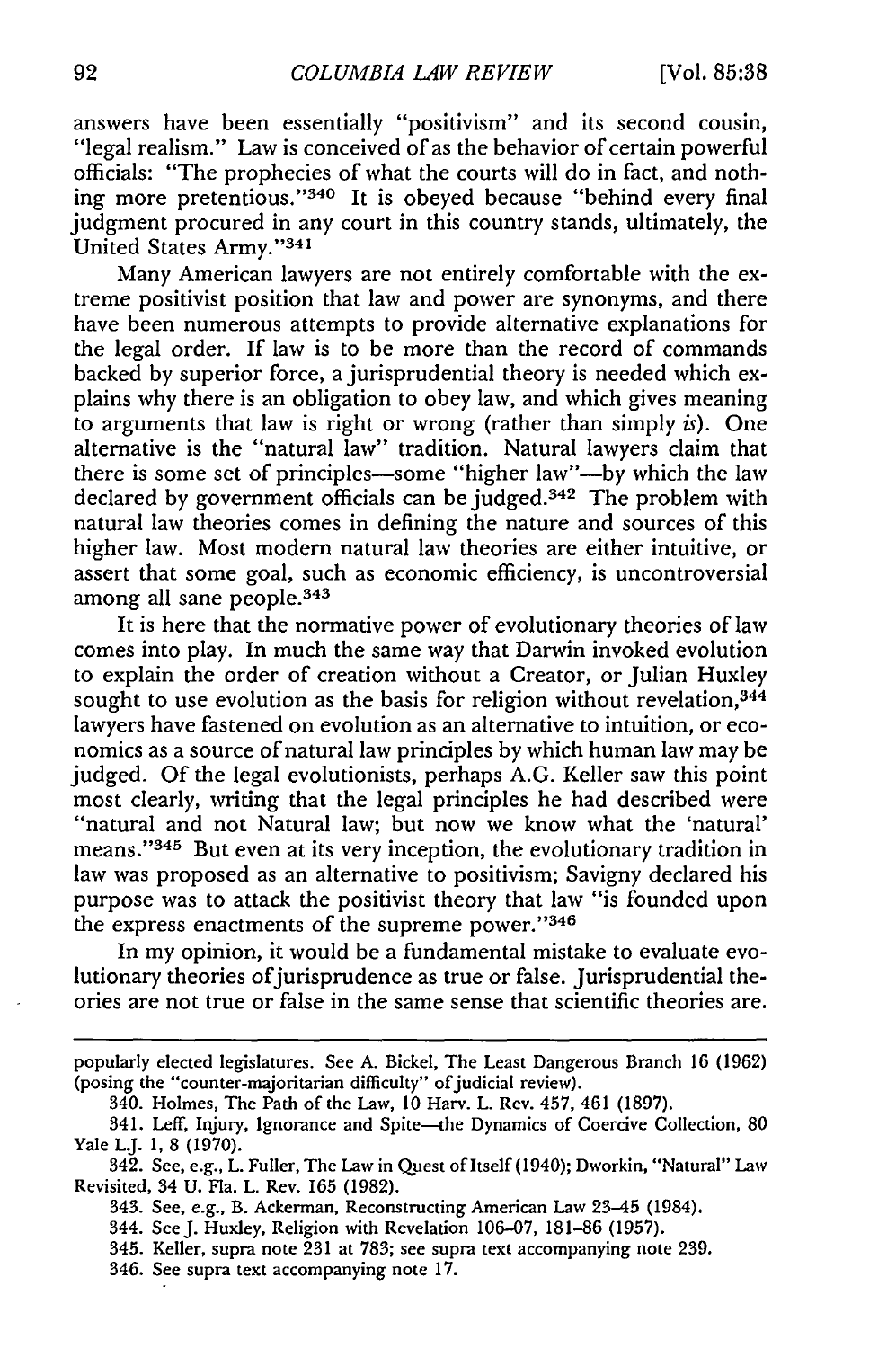Instead, we should judge evolutionary jurisprudence as we judge any creation myth, by whether it is useful. As the foregoing pages show, the evolutionary tradition does not dictate a single definite theory of law; at most, an evolutionary approach to law creates a context, a distinctive kind of conversational setting, within which dialogue about law may occur.

As a context for thinking about law, however, evolutionary metaphors offer both perils and strengths. The peril is insidious, if well known. Evolutionary biologists Steven J. Gould and R.C. Lewontin identify it as the "adaptationist programme" in evolutionary theory.<sup>347</sup> Legal historian Robert W. Gordon calls it "adaptation theory,"348 or "evolutionary functionalism" in law.<sup>349</sup> Perhaps Voltaire captured it best in Professor Pangloss, who assured his listeners: " '[T]hings cannot be otherwise . . . everything is necessarily for the best end. Observe that noses were made to support spectacles; and so we have spectacles. Legs were visibly instituted to be breeched, and we have breeches.' **"1350**

No doubt evolutionary models in law can be, and have been, invoked to maintain that existing legal arrangements are the natural, even inevitable, products of evolution. Perhaps the Panglossian side to legal evolution is clearest in Maine, to whom it seemed self-evident that a society organized along the lines of nineteenth century England was evolution's highest creation. A similar, though more subtle, penchant to see a familiar legal arrangement as the best of all possible worlds is also present in Keller and Hirshleifer, and perhaps in Epstein and Rubin as well.

But it does not follow that an evolutionary jurisprudence leads inevitably to legal scholarship which rationalizes the status quo. On the contrary, the striking thing about the scholars who have shared an evolutionary approach to jurisprudence is that they have been among America's most creative legal scholars. They have not accepted legal doctrines in their fields blindly, but engaged them in vigorous debate. I want to maintain that this is not mere happenstance; there is a connection between an evolutionary jurisprudence and legal scholarship which is at once constructive and creative, critical and vigorous.<sup>351</sup>

At its best, an evolutionary jurisprudence leads scholars to take legal doctrine seriously but not to glorify it. To scholars who share an evolutionary approach to jurisprudence, reported cases are not collec-

<sup>347.</sup> Gould & Lewontin, supra note 212.

<sup>348.</sup> Gordon, Historicism in Legal Scholarship, 90 Yale L.J. 1017, 1028-36 (1981).

<sup>349.</sup> Gordon, Critical Legal Histories, 36 Stan. L. Rev. 57, 59-65 (1984).

<sup>350.</sup> Voltaire, Candide 9-10 (Random House ed. 1929).

<sup>351.</sup> For a general argument that there is a connection between theories of jurisprudence and the forms of legal literature, see Simpson, The Rise and Fall of the Legal Treatise: Legal Principles and the Forms of Legal Literature, 48 U. Chi. L. Rev. 632 **(1981).**